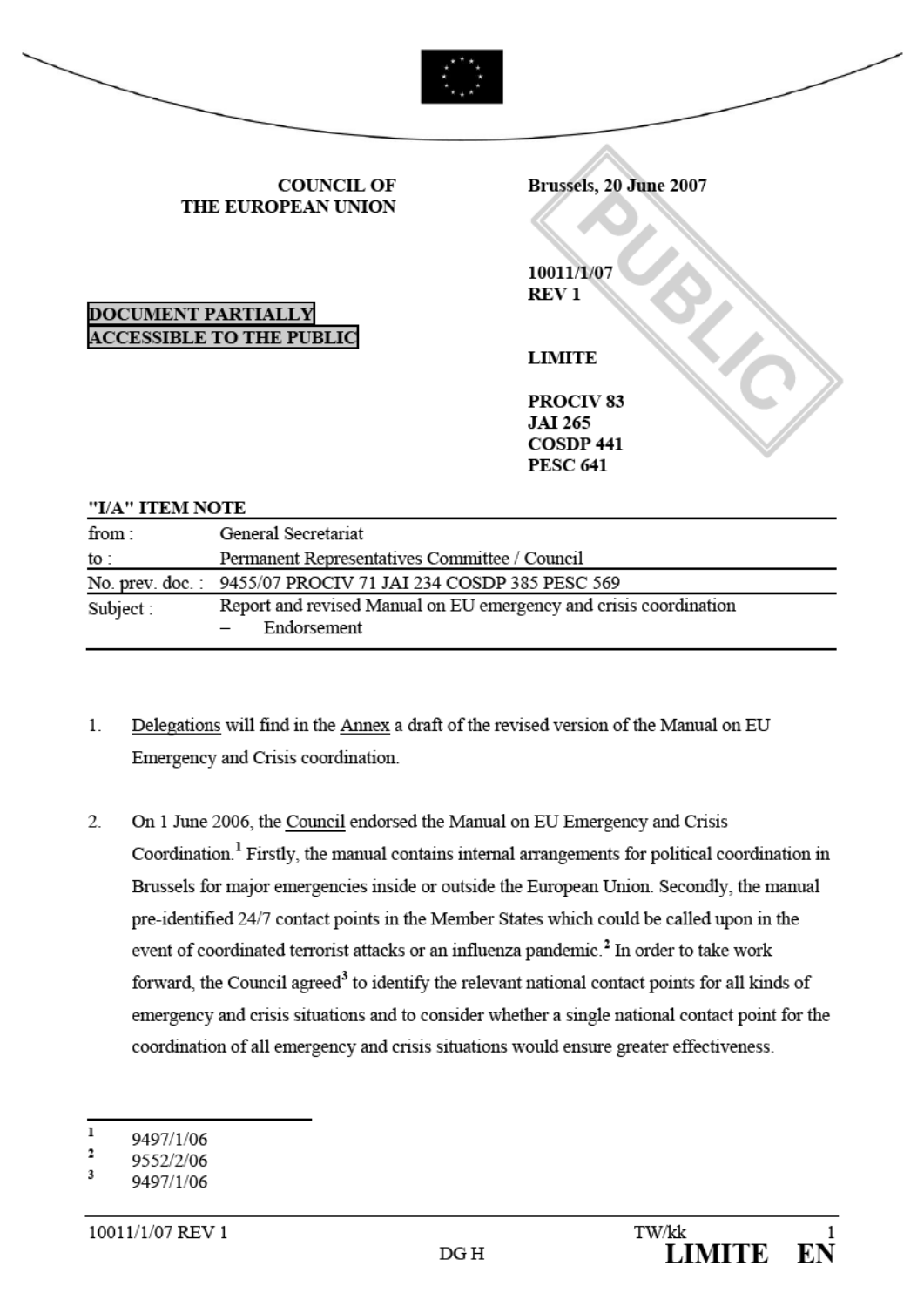Moreover, the Council encouraged the Presidency, the Council Secretariat and the Commission to further develop the manual, drawing on best practices under existing bilateral and multilateral arrangements and identifying gaps to be filled, and asked for a progress report to be presented to the Council by 30 June 2007.

- 3. Work on the identification of **contact points for all kinds of emergency and crisis situations** has been taken forward using a step-by-step approach. In October 2006, the previous Presidency issued a questionnaire which aimed at assessing which Member States have a single point of contact for all kinds of major emergency and crisis situations and at broadening the scope of the manual to cover more than the two scenarios mentioned above. **[4](#page-1-0)** The Member States' replies to the questionnaire were discussed at an expert meeting in Helsinki on 9 /10 November 2006. Participants considered the concept of a single national contact point, its possible role as well as the minimum requirements for such a contact point. Based on the replies from Member States and the discussions at the expert meeting, the Presidency suggested the concept of default national contact points in order to ensure that all kinds of cross-border crisis and emergency situations are covered. Following the replies to a second questionnaire<sup>[5](#page-1-1)</sup> the Presidency submits herewith a revised version of Chapter 2 (list of contact points) of the manual and, where relevant, an updated version of Chapter 3 (Overview of EU Networks and Instruments in the EU and other organisations).
- 4. In order to **further develop the manual, drawing on best practices under existing bilateral and multilateral arrangements** and identifying gaps to be filled, the previous as well as the incoming Presidency organised expert meetings in Helsinki on 9/10 November 2006 and in Lisbon on 12/13 April 2007. Based on various presentations of best practices of cross-border cooperation inside the EU as well as with third countries, the findings of the participants of the meeting in Lisbon were that, in view of their importance, information on bi- and multilateral arrangements as well as on best practices should be recorded, kept updated and made available to users in the Member States. With respect to best practices in the field of civil protection, participants agreed that the Commission's Monitoring and Information Center (MIC) should continue to take a facilitator role, e.g. by creating a virtual library of lessons learned and best practices.
- <span id="page-1-0"></span> $\frac{4}{5}$  13666/06

<span id="page-1-1"></span>**<sup>5</sup>** 7146/07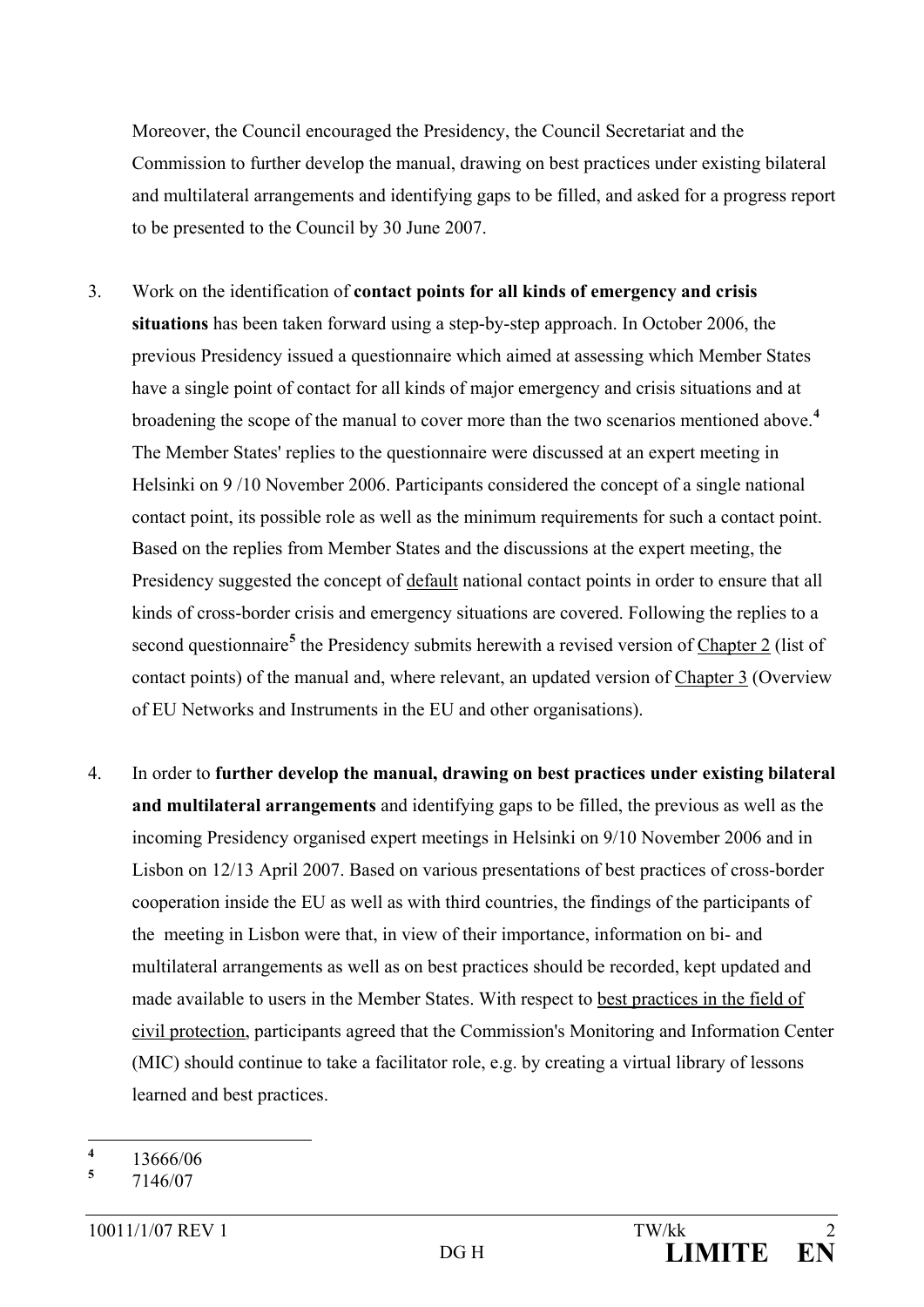Participants also felt that in the future also the list of existing agreements contained in the Appendix of the first version of the manual would be better placed in such a library. Moreover, participants suggested that the General Secretariat of the Council on a regular basis updates the Manual, and in particular the contact details contained in chapters 2 and 3, based on information provided by the Member States. Finally, participants agreed that an evaluation of the practical applicability of the manual should be undertaken not later than 2010. The Presidency suggested proceeding as proposed by the experts and accordingly has omitted the Appendix from the new version of the manual. Moreover, the Presidency invited the Commission to put a declassified version of the manual (without the contact details) on its webpage.

- 5. The **EU Emergency and Crisis Coordination Arrangements in Brussels (CCA)** contained in Chapter 1 of the manual remain unchanged. The first CCA exercise took place on 30 October 2006. The General Secretariat of the Council has recently issued an updated version of its internal standard operating procedures (SOP) to support the CCA in Brussels. This SOP is a living document and subject to regular revision. A second CCA exercise is presently being planned to take place during the next Portuguese Presidency.
- 6. The Working Party on Civil Protection discussed the draft of the revised version of the Manual contained in doc. 9455/07 at its meeting on 22 May 2007 and endorsed it as well as the above suggestions on the way ahead. The text contained in the Annex takes into account minor changes of the contact details submitted to the General Secretariat of the Council by delegations following the above meeting.
- **7. Accordingly, the Permanent Representatives Committee is asked to invite the Council, under "A"-items of its agenda, to**
	- **Take note of the progress achieved so far,**
	- **And to endorse the revised version of the Manual on EU Emergency and Crisis Coordination as set out in the Annex.**

 $\frac{1}{2}$  ,  $\frac{1}{2}$  ,  $\frac{1}{2}$  ,  $\frac{1}{2}$  ,  $\frac{1}{2}$  ,  $\frac{1}{2}$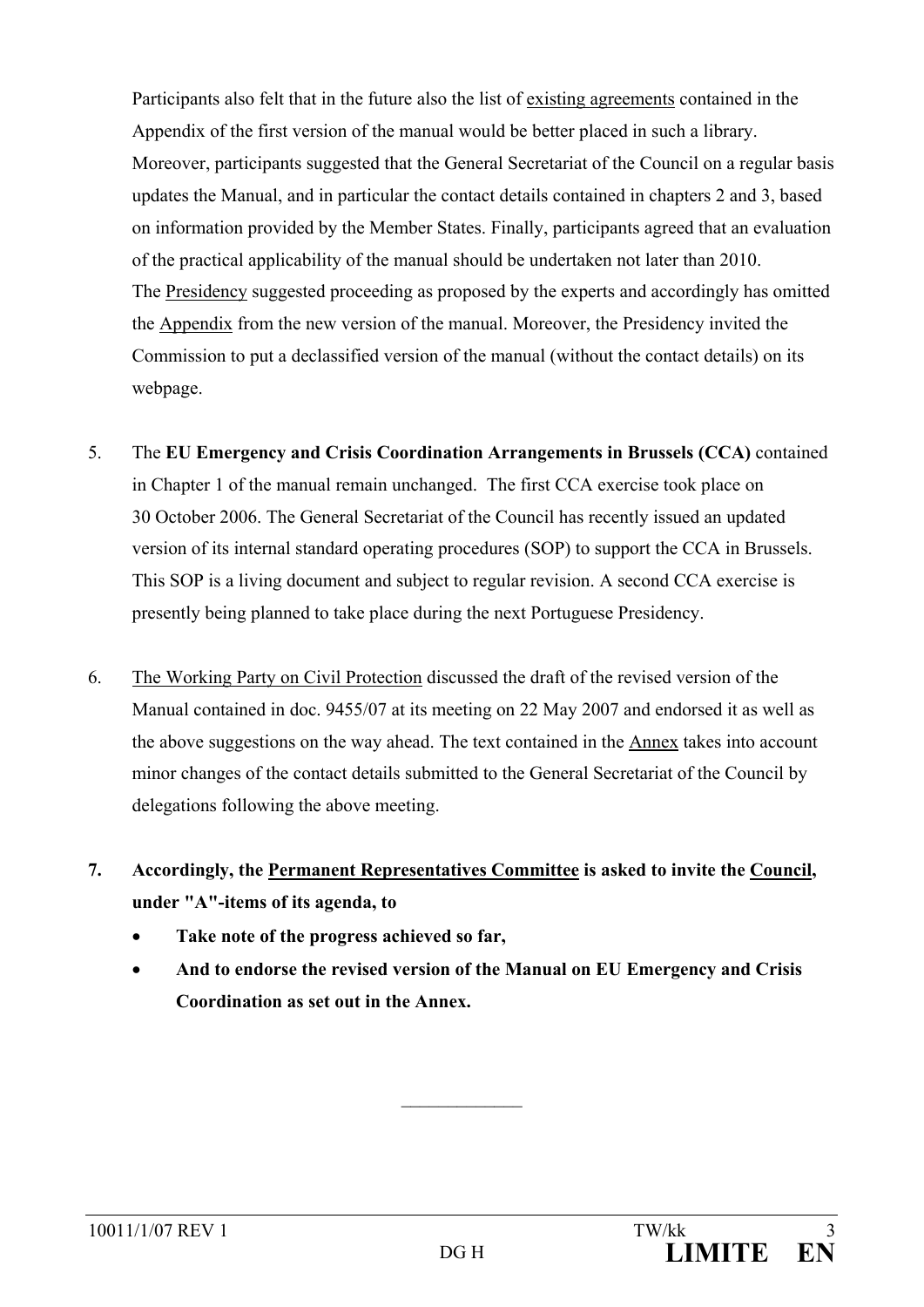# **Manual**

**on**

# **EU Emergency and Crisis Coordination**

**Brussels, version of 20 June 2007**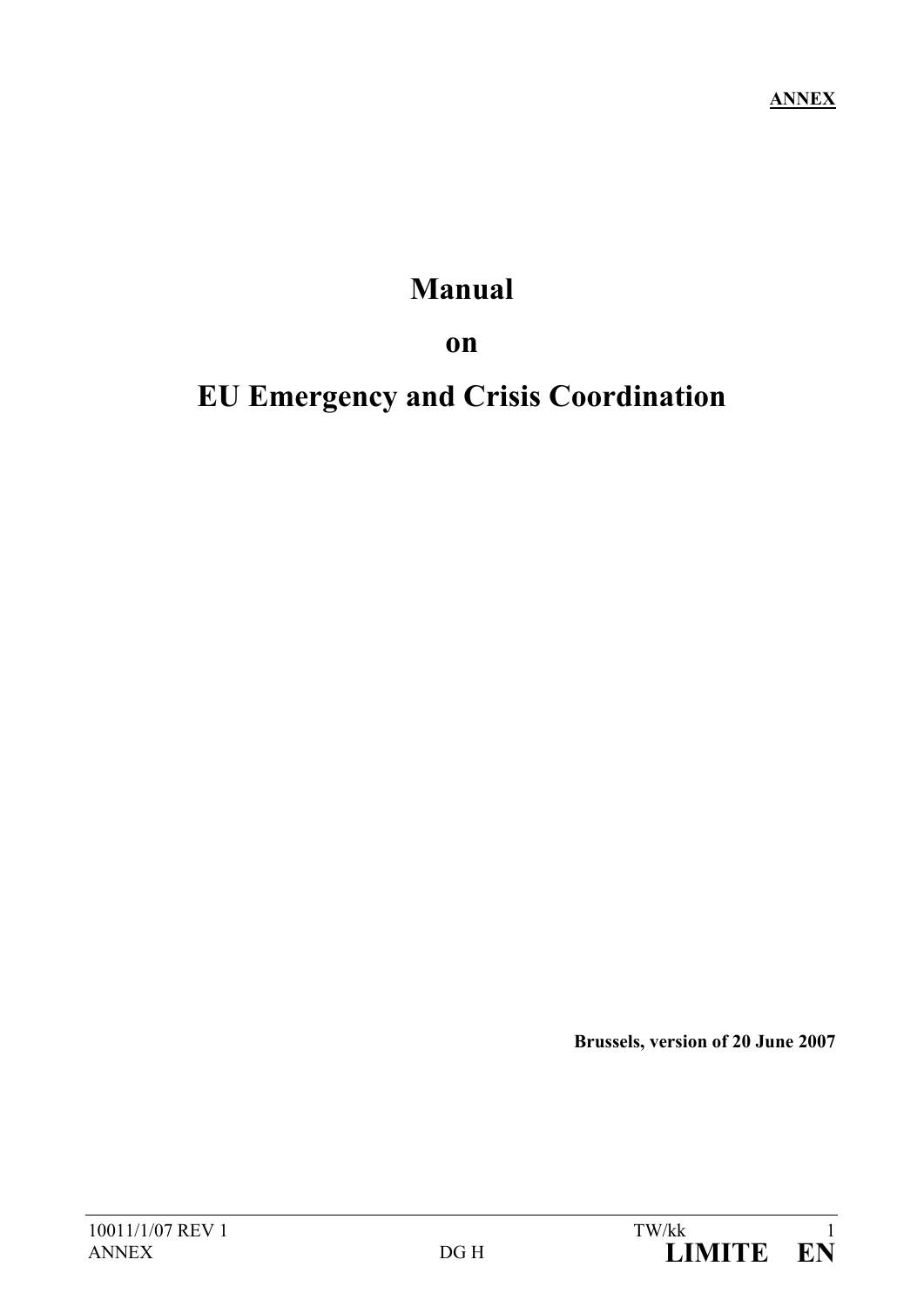# **Table of contents**

| $\mathbf{1}$ |     |                                                                                   |  |
|--------------|-----|-----------------------------------------------------------------------------------|--|
|              | 1.1 |                                                                                   |  |
|              | 1.2 |                                                                                   |  |
|              |     |                                                                                   |  |
|              |     |                                                                                   |  |
| $\mathbf{2}$ |     |                                                                                   |  |
|              | 2.1 |                                                                                   |  |
|              | 2.2 |                                                                                   |  |
|              | 2.3 |                                                                                   |  |
|              | 2.4 |                                                                                   |  |
| 3            |     | Overview of EU Networks and Instruments in the EU and Other Organisations 44      |  |
|              | 3.1 | General Secretariat of the Council of the European Union -                        |  |
|              |     |                                                                                   |  |
|              | 3.2 |                                                                                   |  |
|              |     |                                                                                   |  |
|              |     | 3.2.2 Directorate General of European Community Humanitarian Aid Office (DG       |  |
|              |     |                                                                                   |  |
|              |     | 3.2.3 Monitoring and Information Centre of Civil Protection (MIC)  48             |  |
|              |     |                                                                                   |  |
|              |     |                                                                                   |  |
|              |     |                                                                                   |  |
|              |     |                                                                                   |  |
|              |     |                                                                                   |  |
|              |     | 3.2.9 Phytosanitary network - organisms harmful to plants (EUROPHYT)51            |  |
|              |     |                                                                                   |  |
|              |     | 3.2.11 Rapid alert system in case of biological and chemical threats (BICHAT)  53 |  |
|              |     | 3.2.12 European community urgent radiological information exchange (ECURIE) 54    |  |
|              |     |                                                                                   |  |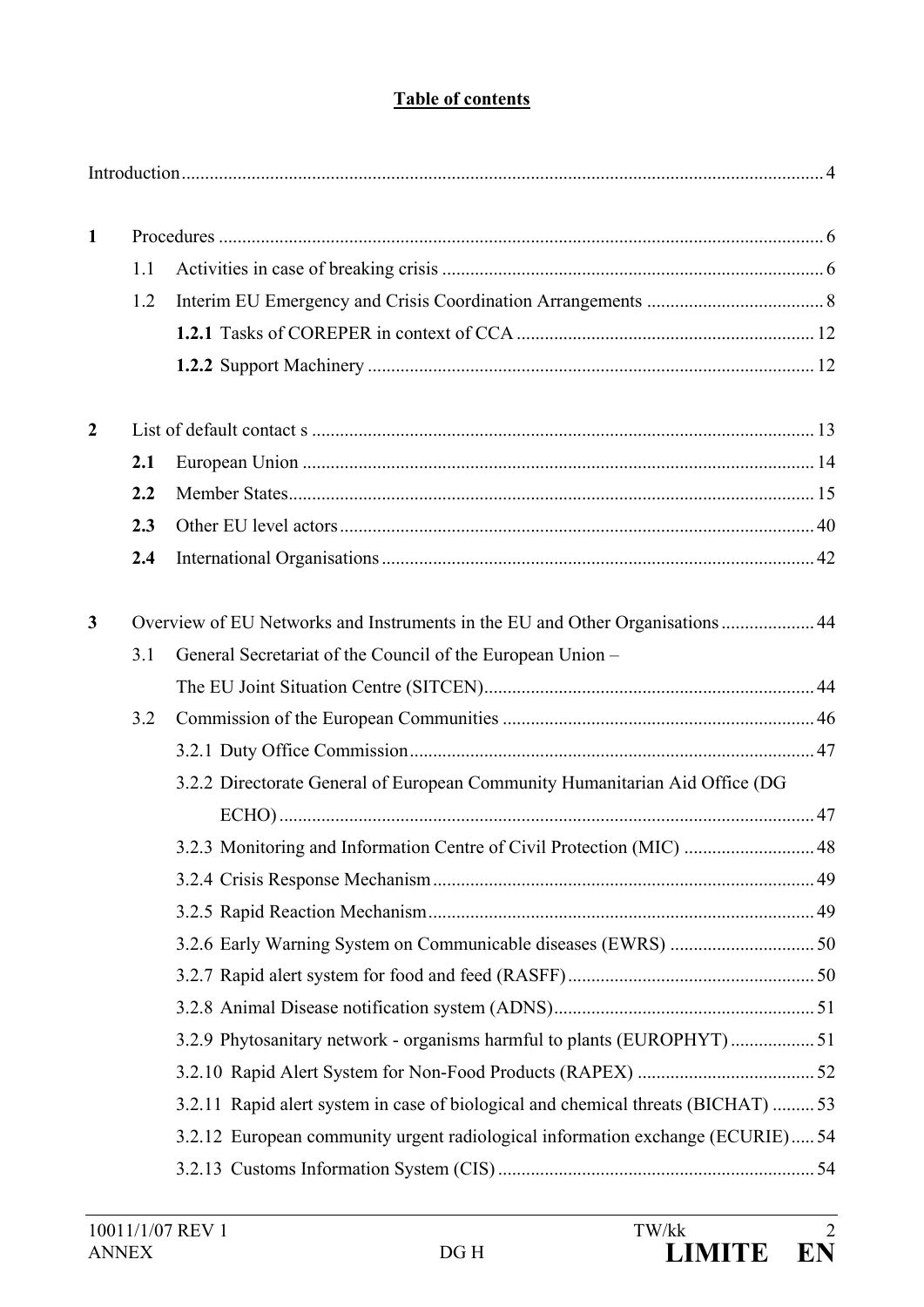Annex B to Annex - Abbreviation[s....................................................................................................](#page-71-0) 69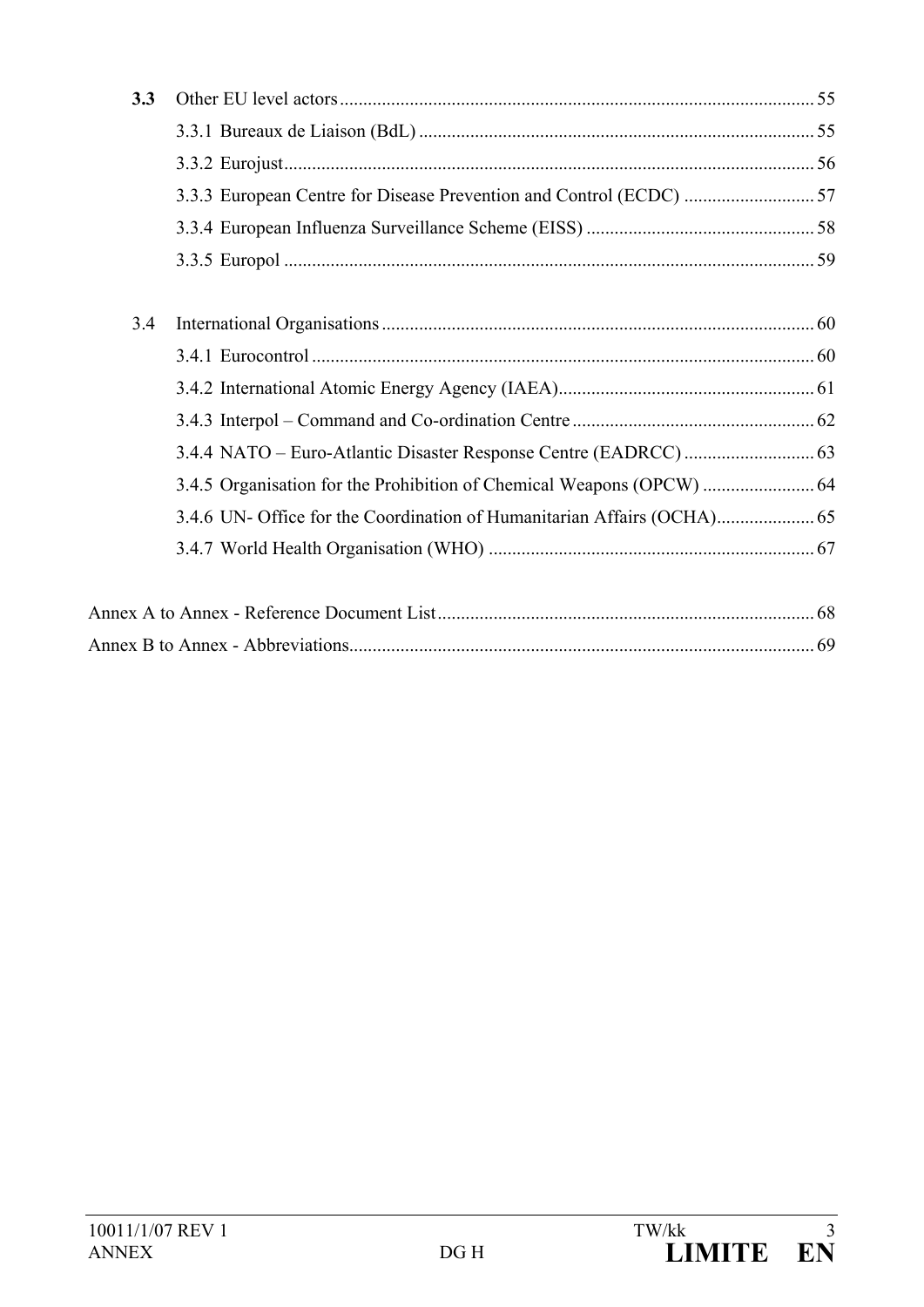#### <span id="page-6-0"></span>**INTRODUCTION**

The present manual on EU emergency and crisis coordination arrangements was submitted to the Council in June 2006 as a response to the request by the European Council (The Hague Programme, point 2.4,) to set up an integrated EU arrangement for crisis management with cross-border effects. It is considered to be a living document which requires permanent updating and adjustment by the Presidency and General Secretariat of the Council.

This manual is based throughout on the key principle of subsidiarity - Member States have primary responsibility for the management of crises within their territory. It does not impose any obligations, nor does it change existing competences. Equally, the manual seeks to recognise the value of mutual support provided between Member States in a spirit of solidarity in the response to emergencies of a significant scale.

In the context of this manual, the notion of crisis management encompasses a wide range of sectors including civil protection, law enforcement, public order and the private sector. The manual is cross pillar and relevant both to external crises and crises within the EU and aims to assist Member States during emergencies. It is without prejudice to existing Crisis Management Procedures for the handling of crisis situations in the context of the Common Foreign and Security Policy (Title V of the Treaty of the EU).

With respect to the scope and the structure of this manual it needs to be noted that all emergencies and/or crises differ in their effects, political impact and respective response activities:

1. A few of the most severe emergencies are of such wide-ranging impact or political significance that they require a coordinated EU response on a political level. These emergencies/crisis are covered through the EU emergency and crisis coordination arrangements (CCA), setting out how the EU Institutions and affected Member States interact in Brussels in a crisis mode. The CCA can be found in Chapter 1.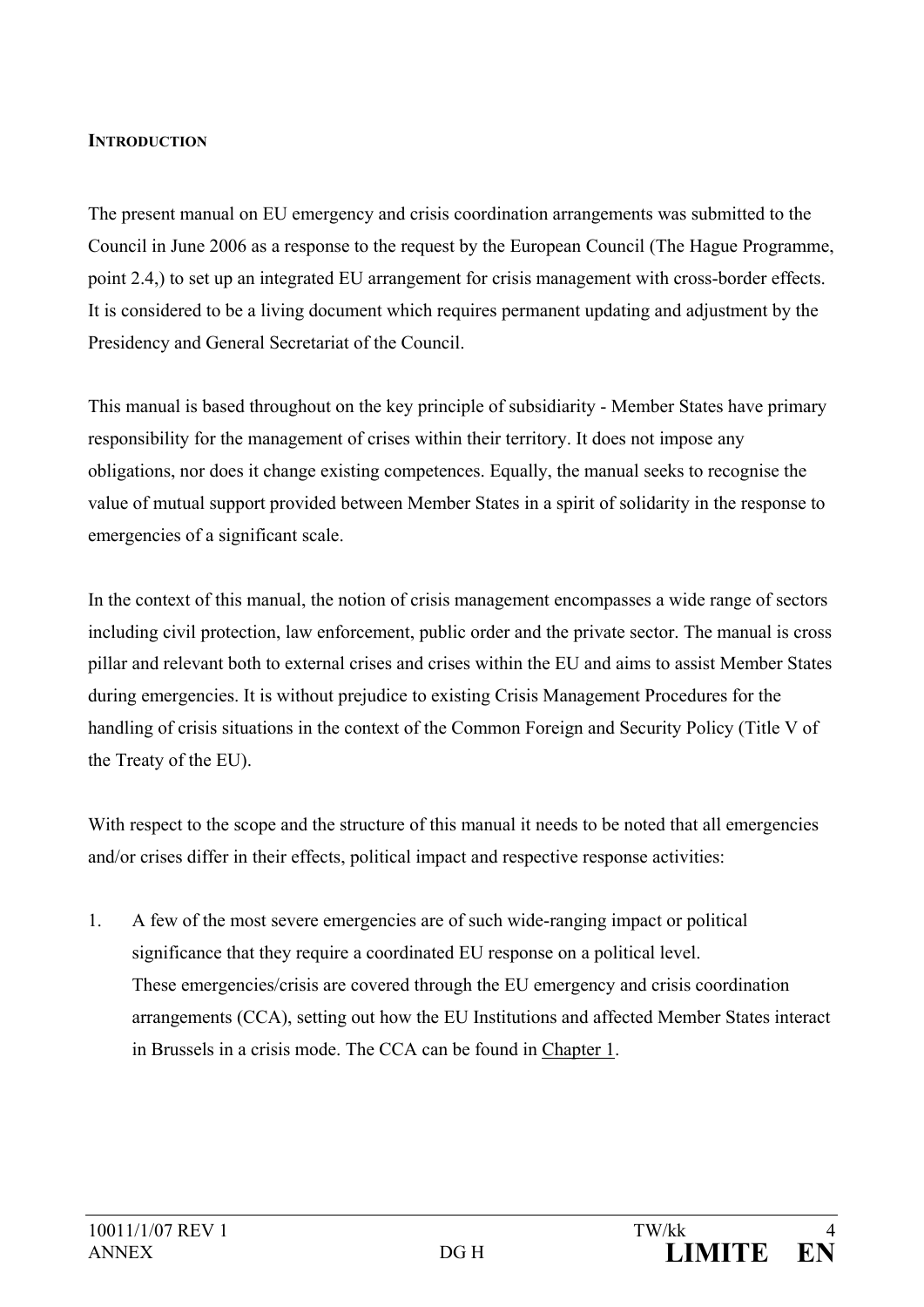2. Some emergencies/crises require engagement and sometimes mutual operational support from neighbours, other Member States, EU structures and/or other organisations, without requirement of an EU coordinated response on a political level as mentioned above in paragraph 1. These emergencies/crises are generally covered through well established regional, bilateral, multilateral, EU (e.g. the Commission's monitoring and information centre [MIC]) or other agreements and arrangements, particularly to deal with the most common cross-border emergencies.

For cases in which such arrangements do not exist Chapter 2 provides a list of default contact points of the EU Institutions, of all Member States and of the relevant organisations that can be used when needed at any time (24/7) to help in response to an emergency/crisis. The information provided by this list will enable the Member States to respond rapidly to crisis situations by giving practical and operational support to the interim CCA and by facilitating cooperation between Member States. The default contact points mentioned on this list are situated in the national capitals and differ from those contact points in the Permanent Representations in Brussels that have been designated for use in case the CCA have been activated.

3. Most emergencies/crises are managed by the affected Member State(s) with no direct support from other Member States or from the EU institutions. National arrangements already exist to manage these emergencies/crisis. Therefore, they are not addressed in this manual.

Chapter 3 contains detailed descriptions of the different networks and instruments in the EU and relevant other organisations, which may play a role to manage the emergencies described above in paragraph 1 and 2.

The Annexes to the manual contains a list of reference documents and of abbreviations.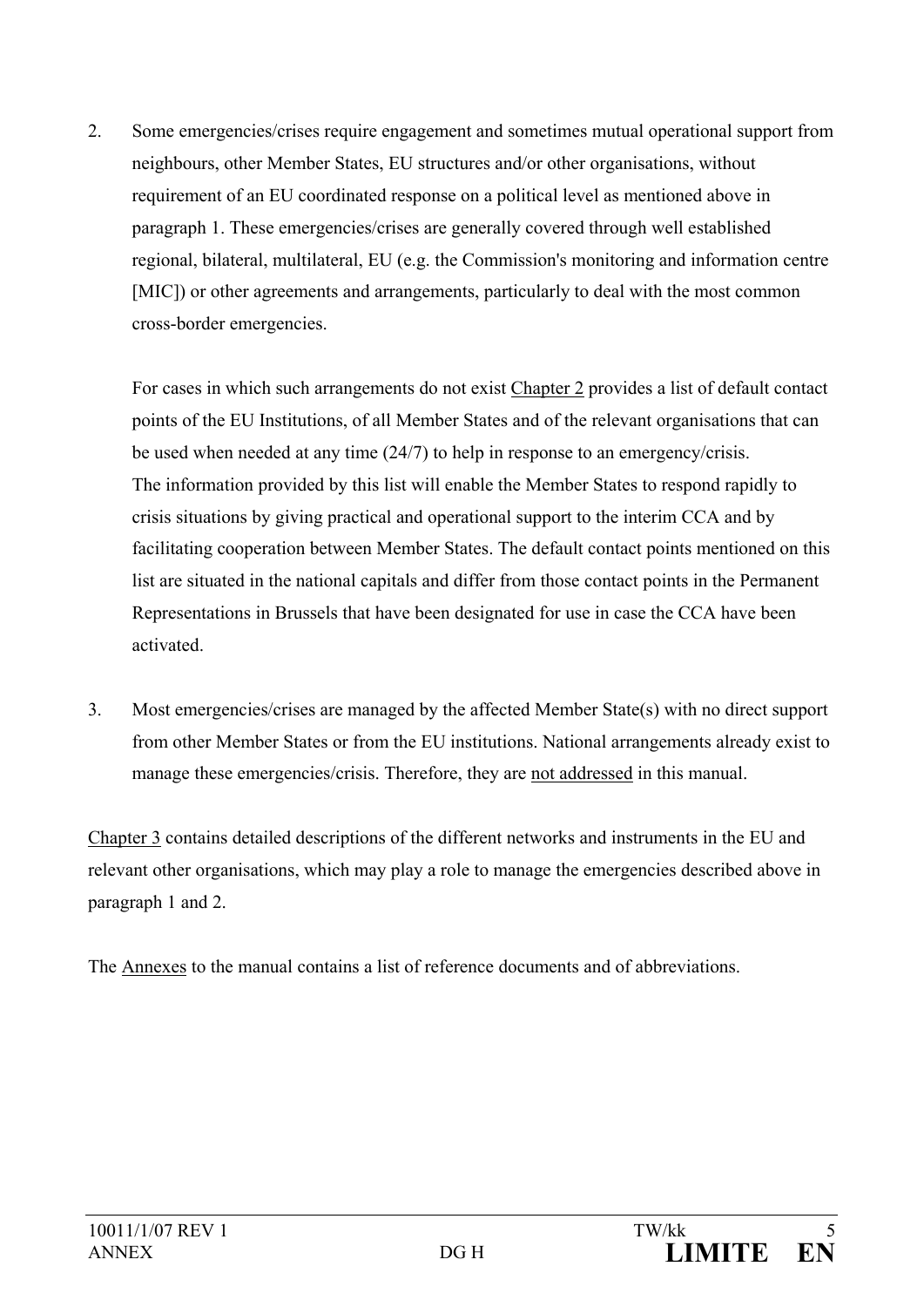#### Procedures  $\mathbf{1}$

#### Activities in case of breaking crisis  $1.1$

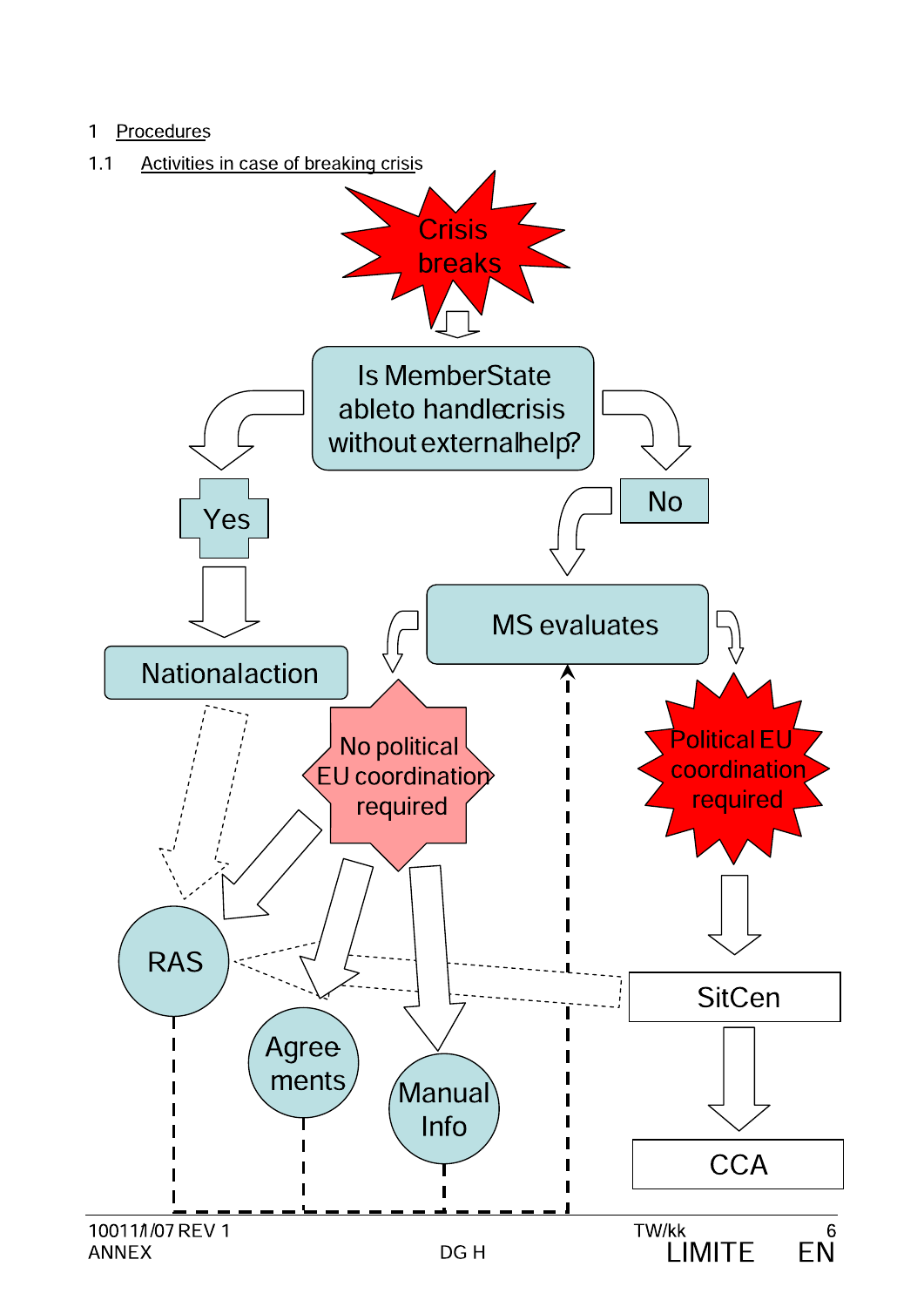The flow chart above is a summary depiction of information flows and alternative actions to be taken by the affected Member State depending on the impact of the breaking emergency/crisis.

After the breaking of an emergency/crisis the affected Member State will evaluate whether the response can be handled without the support from other countries or the EU institutions.

- o If yes, all response actions are taken solely at national level without relying on assistance from other countries or the EU. The affected Member State might however - depending on the scale of the emergency/crisis - inform the specific Rapid Alert System (RAS) of the Commission (e.g. MIC).
- o If no, the Member State will evaluate whether the emergency/crisis is of such an impact that
	- no political EU level coordination is required:
		- In this case the affected Member State will either
			- alert the specific RAS (e.g. MIC) and/or
			- trigger bi- and multilateral agreements and/or
			- consult the default contact details of the manual.
	- political EU level coordination is required: In this case, the information will be conveyed to the SitCen immediately. The precise procedures for triggering the interim CCA are described below.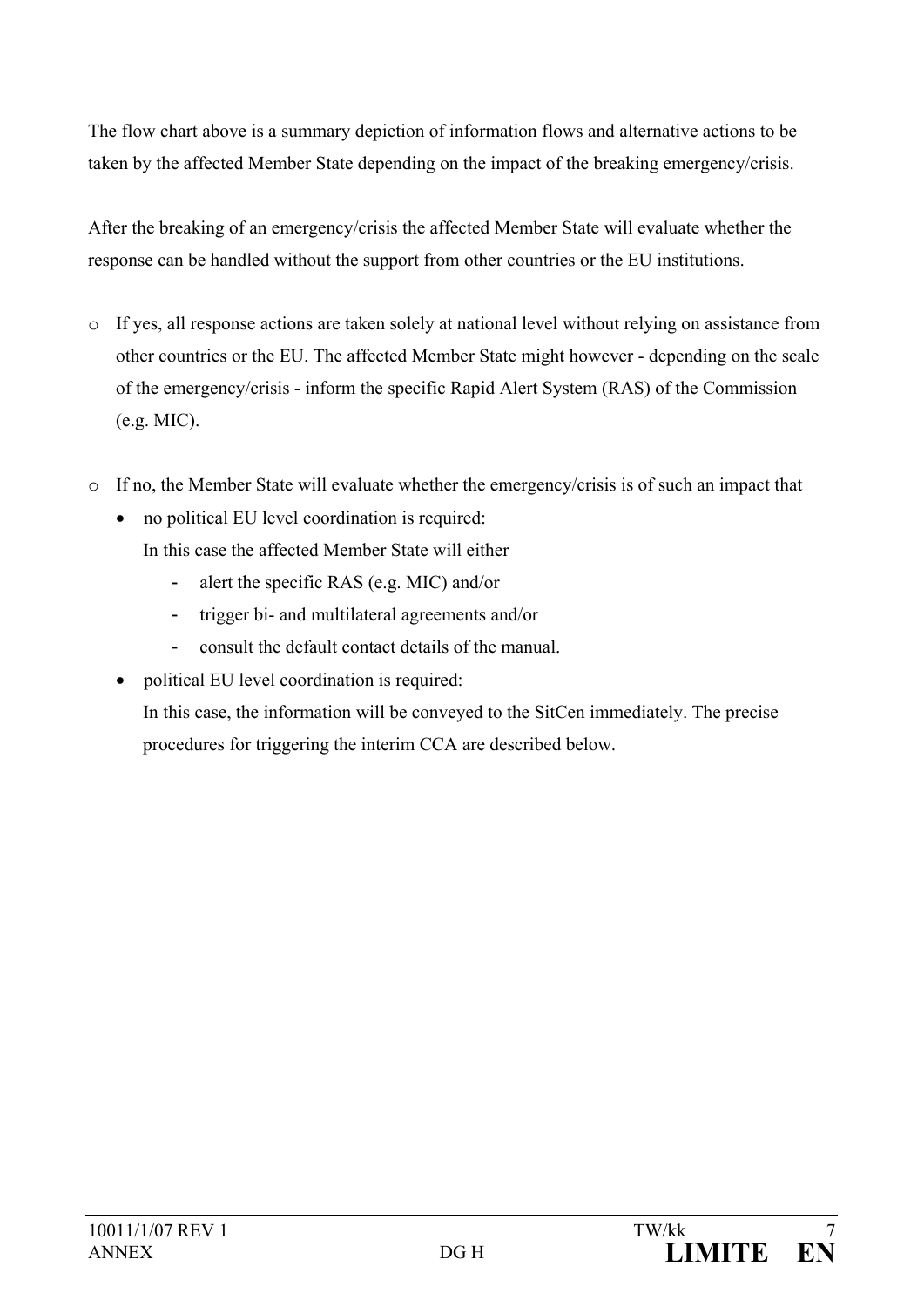#### <span id="page-10-0"></span>**1.2 Interim EU Emergency and Crisis Coordination Arrangements[1](#page-10-1)**

#### **Procedure in the event of a breaking emergency or crisis (see flow chart attached)**

- 1. Information on any breaking emergency or crisis shall be conveyed immediately to the General Secretariat of the Council (SITCEN). The SITCEN is manned 24 hours a day, 7 days a week. The SITCEN duty number is **+322-281-5000**.
- 2. The Director of the Sitcen or his designated replacement shall immediately relay the information to the Presidency (duty officer in the Permanent Representation), the Directors of the Private Office of the Secretary-General and Deputy Secretary-General of the Council and to the Commission (ARGUS - duty service number +322-292-2222).
- 3. The Permanent Representative of the Presidency (or his or her designated replacement) will confer with the Council Secretariat (Deputy Secretary-General or designated replacement) and the Commission (Secretary-General or designated replacement), as well as with the Permanent Representatives of any directly affected Member States, to determine whether an emergency or crisis has occurred or is anticipated which warrants triggering the crisis coordination arrangements. The decision on whether to activate them will be taken by the Presidency, in agreement with the Member States directly affected, and be based on expert judgement, in particular on whether the interests of several Member States are engaged in conjunction with those of the EU institutions.

If the Presidency (Permanent Representative) decides to convene a Crisis Steering Group, the Council Secretariat (SITCEN) and the Commission shall immediately be informed of the time and venue of the meeting and the Member States to be invited.

If the Presidency (Permanent Representative) concludes that the arrangements need not be activated at that juncture, he or she shall inform the Council Secretariat, the Commission and Member States consulted.

<span id="page-10-1"></span>**<sup>1</sup>** doc. 8380/06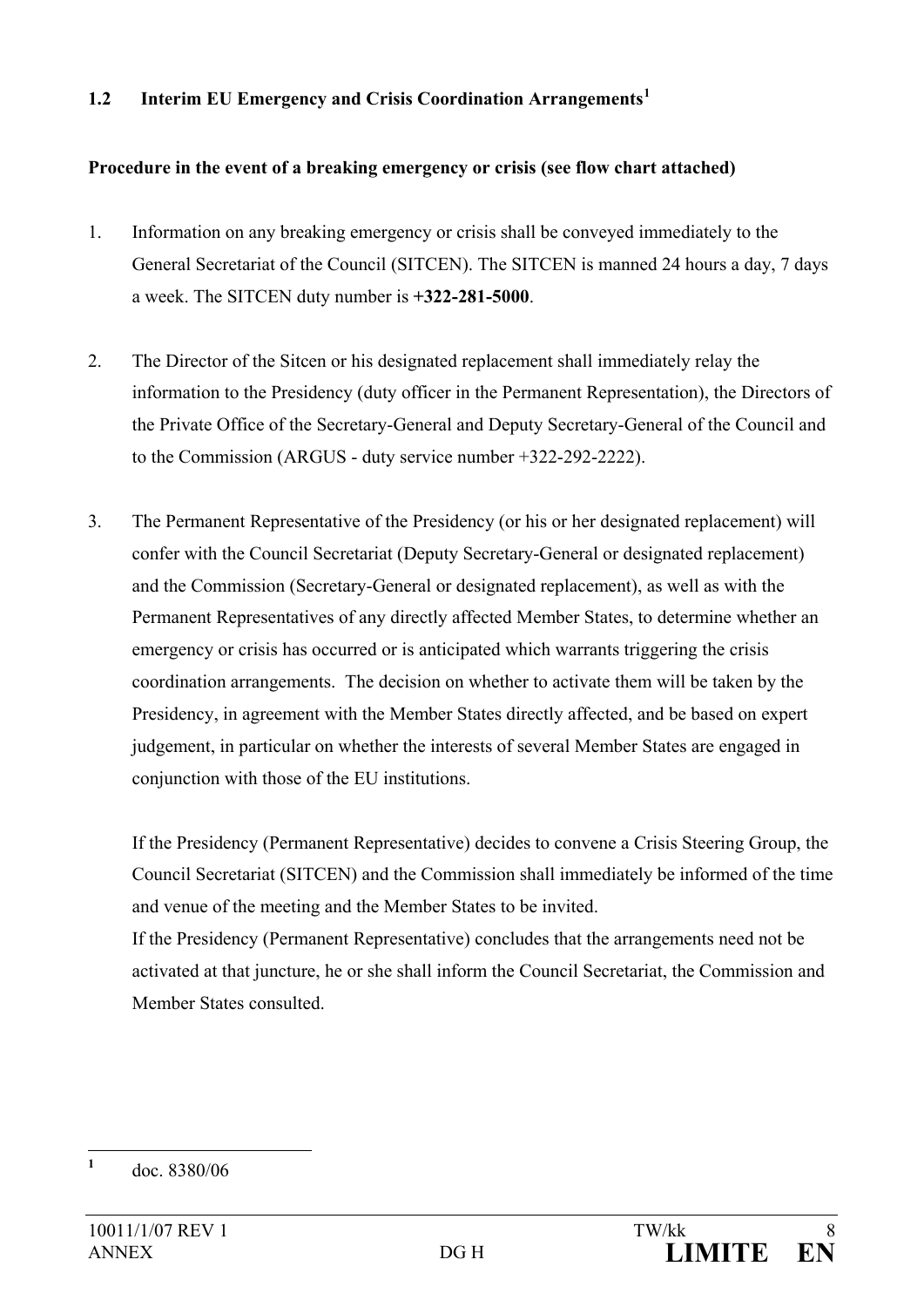4. The Council Secretariat (SITCEN) will convene the principal members of the Crisis Steering Group. It will send a message to the duty officers of all Permanent Representations informing them that a meeting of the Steering Group has been convened. Duty officers in the Permanent Representations will also serve as a point of contact should any information be requested from that Member State by the Crisis Steering Group.

#### **Composition of the Crisis Steering Group**

- 5. The principal members of the Crisis Steering Group are:
	- I. The Council Presidency: the Permanent Representative or his or her designated substitute;
	- II. Affected Member States: the Permanent Representative or his or her designated substitute;
	- III. The General Secretariat of the Council: the Deputy Secretary-General or his or her designated substitute;
	- IV. The European Commission: the Secretary-General or his or her designated substitute.
- 6. Each of the principal members may be accompanied by a limited number of support staff as necessary (specified in the message convening the meeting). Logistic and secretariat support for the Steering Group will be provided by the Council Secretariat.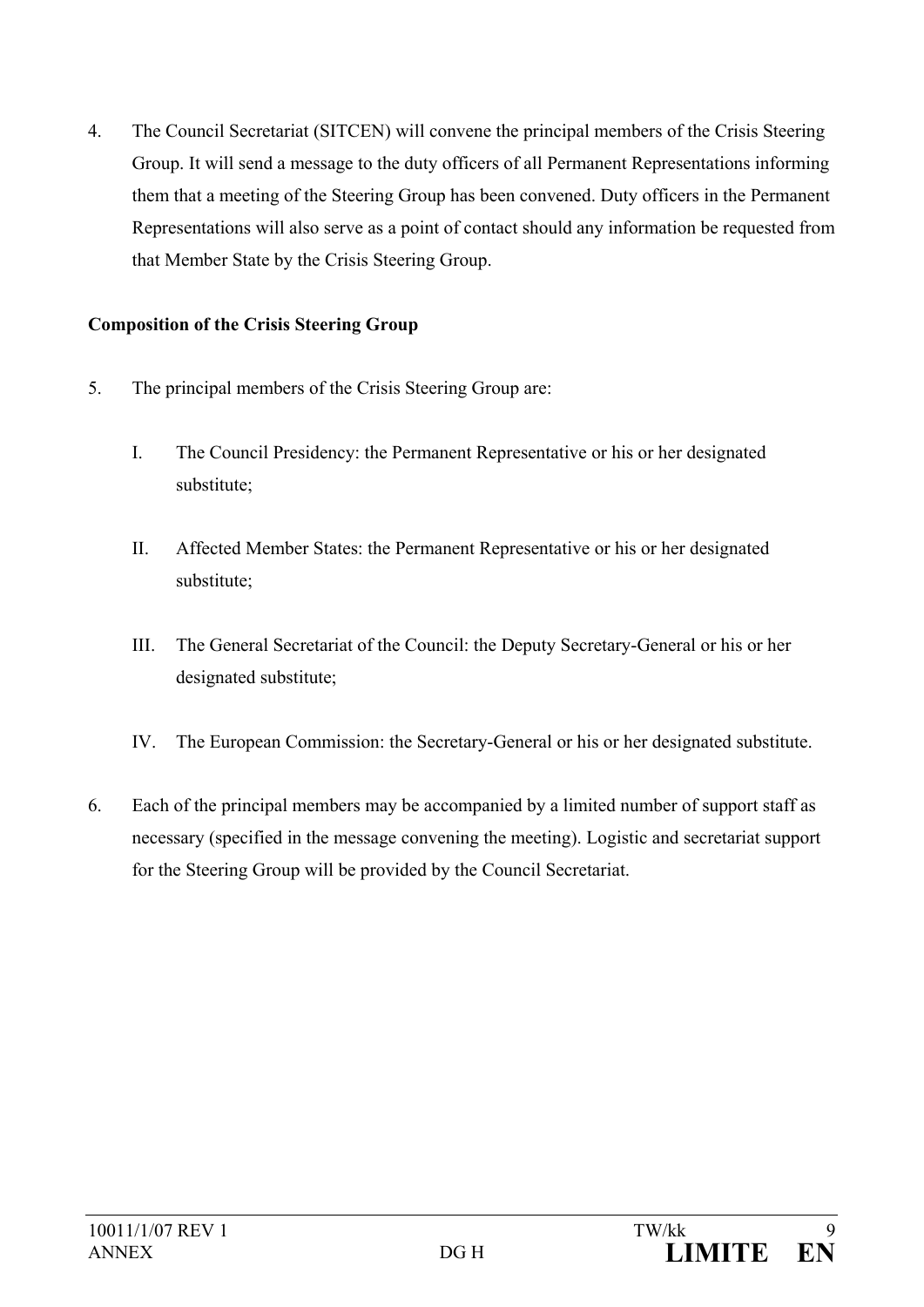### **First meeting of the Steering Group**

- 7. The purpose of the Crisis Steering Group (see doc. 15106/05) is to assess the situation and take an initial view on the EU's response; ensure a common understanding of the situation is shared; offer advice to Member States on collective action; develop options for COREPER and the Council; ensure appropriate follow-up; act as a channel through which Member States may communicate needs not covered by existing arrangements; and ensuring that a common communications strategy is deployed with regard to the media.
- 8. The first meeting of the Steering Group will accordingly have, as a minimum, the following agenda:
	- (i) Brief overview of the situation presented by the GSC and the Commission
	- (ii) Briefing by the Permanent Representative of the affected Member States on the situation and the response by the relevant national authorities and other Member States
	- (iii) Briefing by the Commission on assistance requested and provided through Community instruments such as ECHO or the MIC.
	- (iv) Whether any ad hoc expert support machinery needs to be convened;
		- Time and location (depending on number of persons required)
		- Expertise required
		- − Tasking to be given
	- (v) Evaluation of possible action at EU level (by Commission/Council);
	- (vi) Evaluation of any decision which needs to be taken by COREPER II/Council.
	- (vii) Preparation of media/messages and press line at EU level (draft press line prepared jointly by the Council Press Office and the Commission);
	- (viii) Follow-up actions date/time of next meeting of the Steering Group (if required).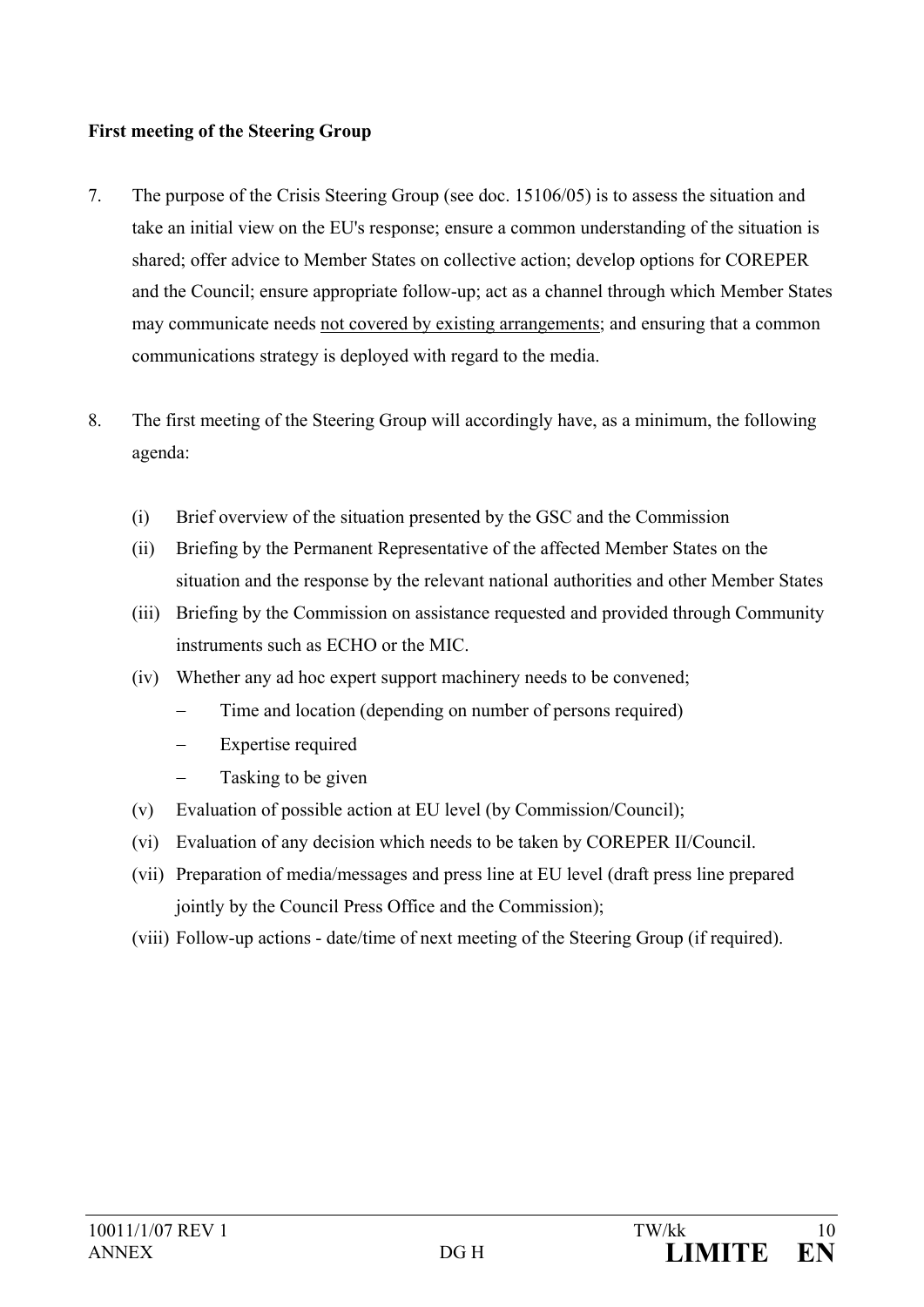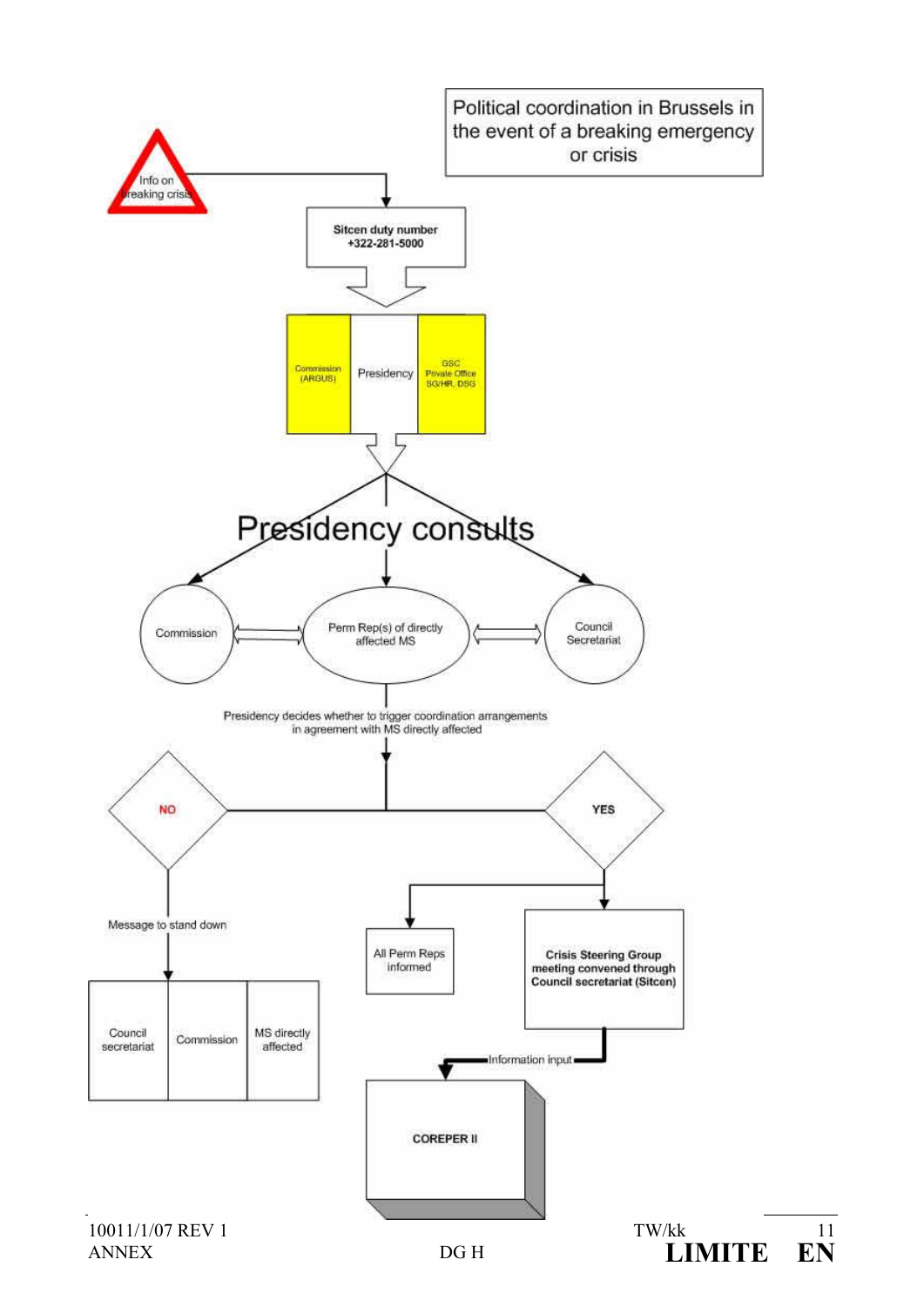### <span id="page-14-0"></span>**1.2.1 Tasks of COREPER in context of CCA**

In case of internal or external emergencies or crises, the Permanent Representatives Committee (COREPER), given its overall coordinating role and the fact that it can be convened at short notice, is the central body for coordinating decisions within its remit. In order to do so, it will:

- Receive detailed assessments of the situation and be informed about measures already taken by the affected Member States and European institutions. In any emergency or crisis, COREPER would be convened by the Presidency as soon as a clear assessment of the situation emerges from the Crisis Steering Group;
- While respecting national competences and existing Community instruments, promote the coordination and coherence of action taken by the Member States;
- Identify any decisions to be taken by the Council, if necessary, and ensure that such decisions are taken rapidly.

### <span id="page-14-1"></span>**1.2.2 Support Machinery**

The Crisis Steering Group is supported by input, expertise and analysis provided by the relevant services of the affected Member States, the Council Secretariat, the Commission and the Presidency. The Crisis Steering Group will accordingly convene meetings of an ad hoc Support Group of senior officials with relevant expertise in order to share information on the crisis, compile agreed situation reports and identify questions and issues for discussion, decision and action.

The composition of the Support Group will reflect the detailed expertise and analysis needed to meet the particular circumstances of each emergency (e.g. transport, health, environment, JHA expertise, etc.). It should make use of existing structures and include:

- a. The EU Joint Situation Centre and the relevant Rapid Alert Systems of the Commission;
- b. Relevant functional experts (e.g. with knowledge of bio-medical or CBRN issues);
- c. Relevant response experts (e.g. with knowledge of the required response to CBRN-terrorist incidents and available capabilities);
- d. Relevant experts with knowledge of the affected Member States and, where appropriate, other relevant experts.

The Council Secretariat will provide support and prepare papers for submission to the Crisis Steering Group from information provided by specialists.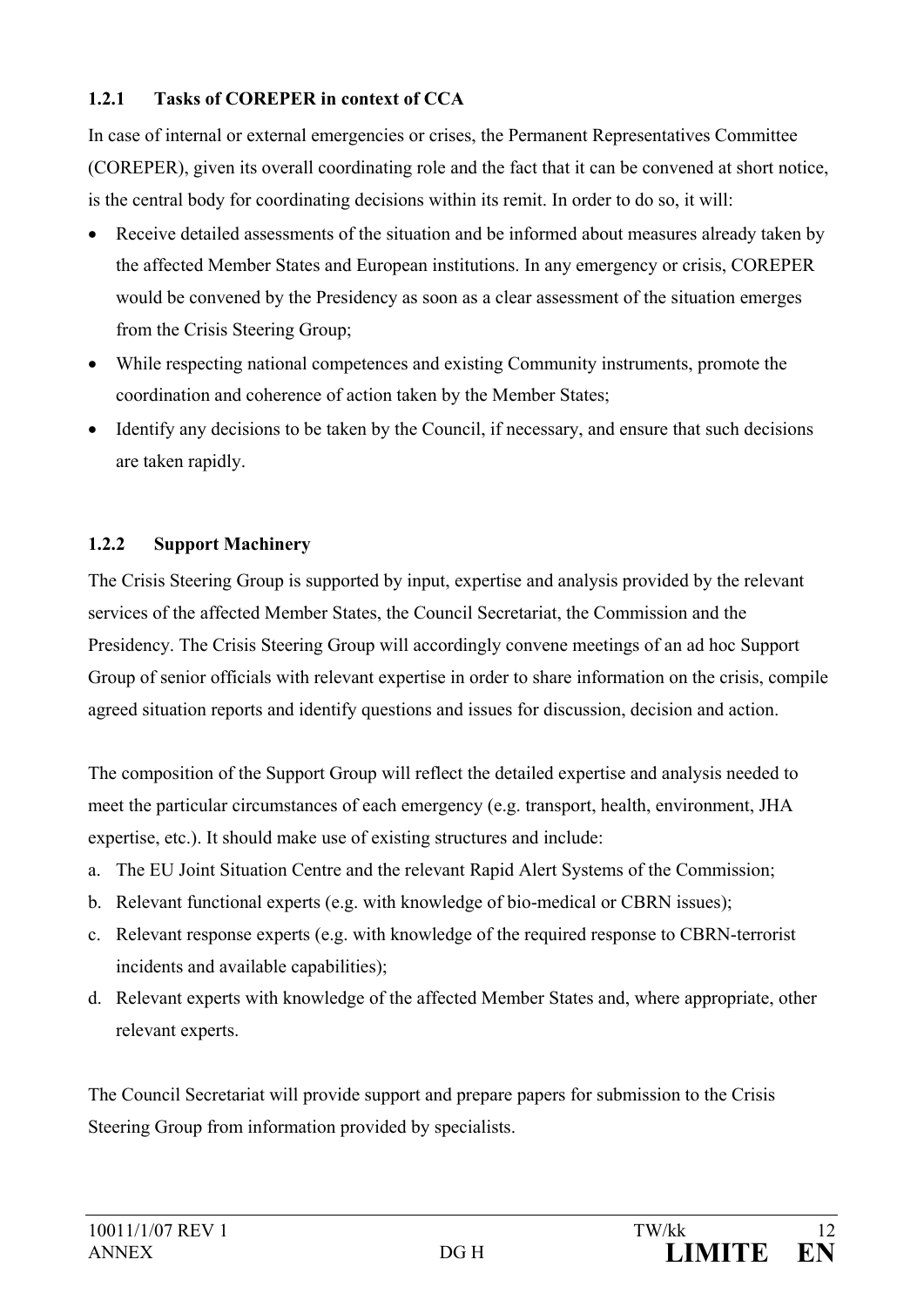#### <span id="page-15-0"></span>**2 List of default contact points:**

The list below contains the contact details of pre-identified default contact points in Member States, the Commission and the Council Secretariat which could be contacted by Member States in a crossborder crisis or emergency situation if

• no specialised contact point exists, or

• the contacting Member State does not know which specialised contact point to address (e.g. in a multi-sectoral crisis or emergency situation).

Thus, it is taken into account in the manual that specialised contact points exist and that the default contact points included in the manual do not affect the competences of existing contact points. While some Member States identified a single national default contact point, other Member States indicated several contact points and their respective fields of competence.

The default contact points, as a minimum requirement, should be responsible only for internal information flow, without bypassing any responsibilities of existing contact points.

As additional minimum requirements, these pre-identified default contact points should be available 24/7 and its staff should be able to communicate in an international environment.

The information provided by this list will enable Member States to respond rapidly to crisis situations by giving practical and operational support to the interim CCA and by facilitating cooperation between Member States.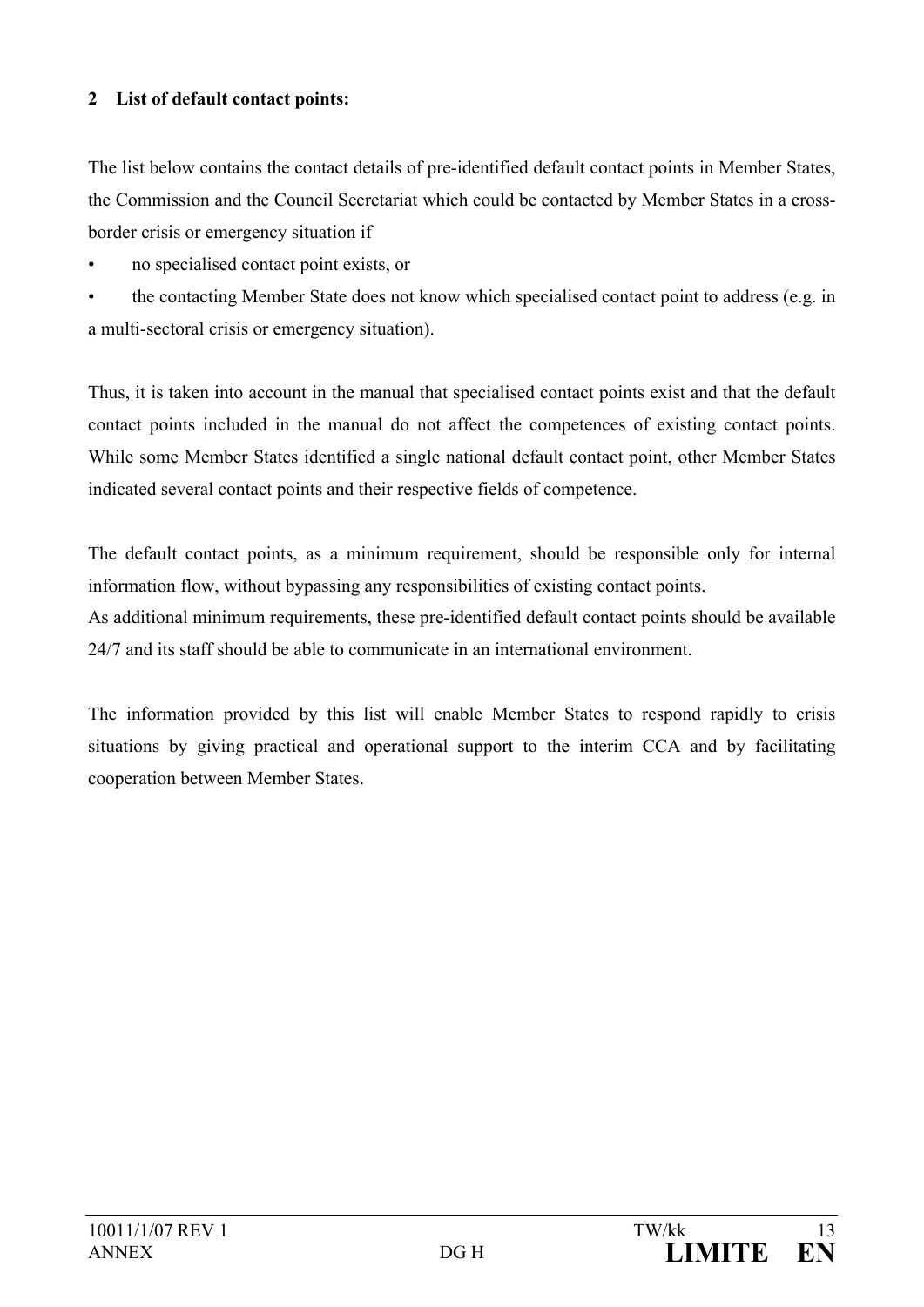# **2.1 European Union**

<span id="page-16-0"></span>

|                               | to be informed                                                                  | informs |                            |            |          |
|-------------------------------|---------------------------------------------------------------------------------|---------|----------------------------|------------|----------|
| Institution                   | in major emergency or crisis situations with potential cross-<br>border effects |         | e-mail                     | 24/7 duty  | Language |
|                               | <b>Council Secretariat</b>                                                      |         | sitcen@consilium.europa.eu | <b>Yes</b> |          |
| Council of the                | EU Joint Situation Centre (SitCen)                                              |         |                            |            |          |
| EU                            | Phone: +32 2 281 5000                                                           |         |                            |            |          |
|                               | +32 2 281 5853<br>Fax:                                                          |         |                            |            |          |
|                               | For Member States:                                                              |         |                            | <b>Yes</b> |          |
|                               | Member States contact the sectorial RAS                                         |         |                            |            |          |
|                               | supported by the Duty Office                                                    |         |                            |            |          |
|                               | Phone: +32 2 29.22.222                                                          |         |                            |            |          |
| Commission of<br>the European | Fax:<br>+32 2 29.55.415                                                         |         |                            |            |          |
| Communities                   | For Council:                                                                    |         |                            | <b>Yes</b> |          |
|                               | <b>Council contacts ARGUS</b>                                                   |         |                            |            |          |
|                               | in case of triggering of CCA                                                    |         |                            |            |          |
|                               | Phone: +32 2 29.22.222                                                          |         |                            |            |          |
|                               | +32 2 29.55.415<br>Fax:                                                         |         |                            |            |          |

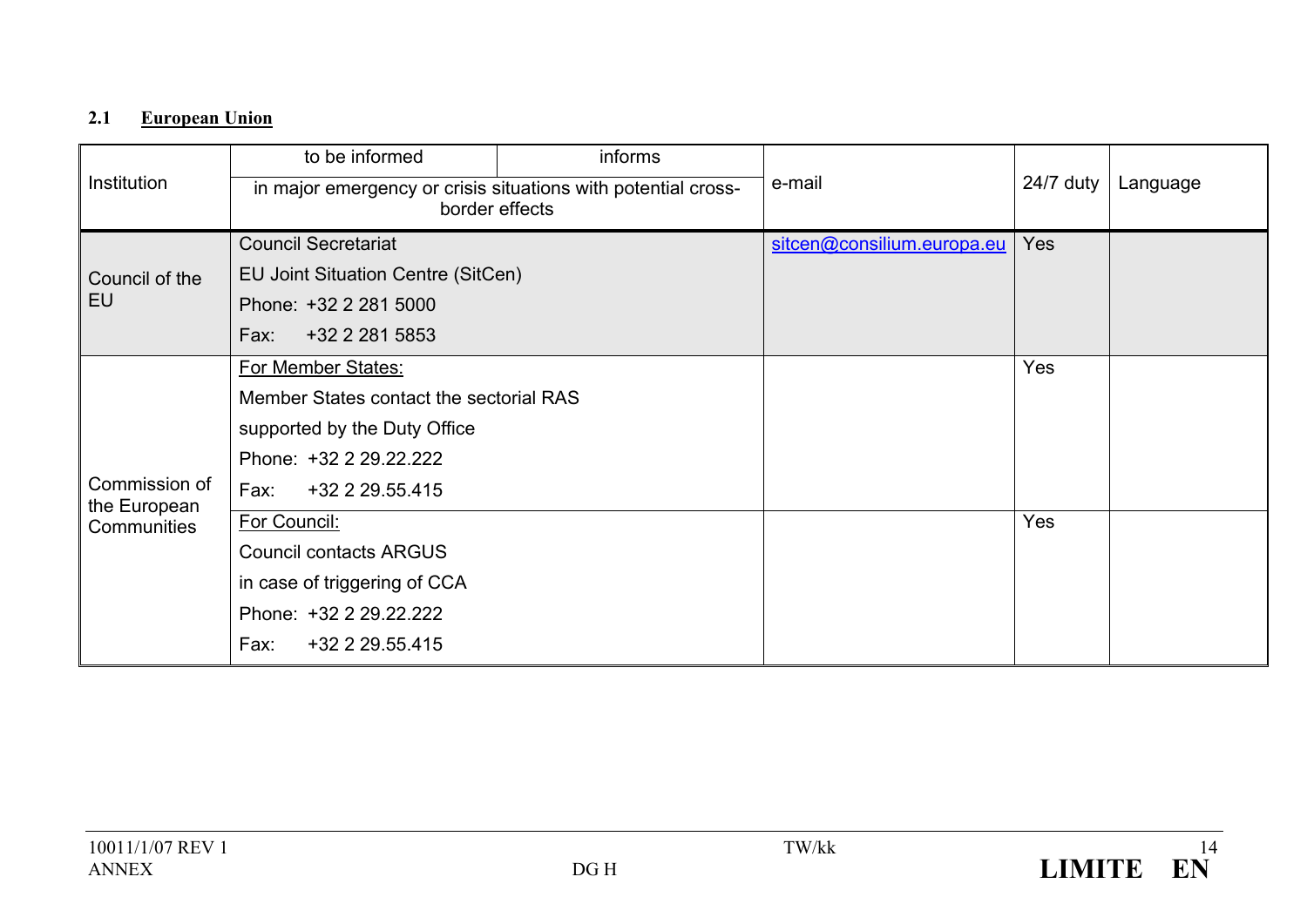# **2.2 Member States**

<span id="page-17-0"></span>

| Member State | Contact details of default contact point(s) | Comments |
|--------------|---------------------------------------------|----------|
| Austria      | <b>DELETED</b>                              |          |
| Belgium      | <b>DELETED</b>                              |          |

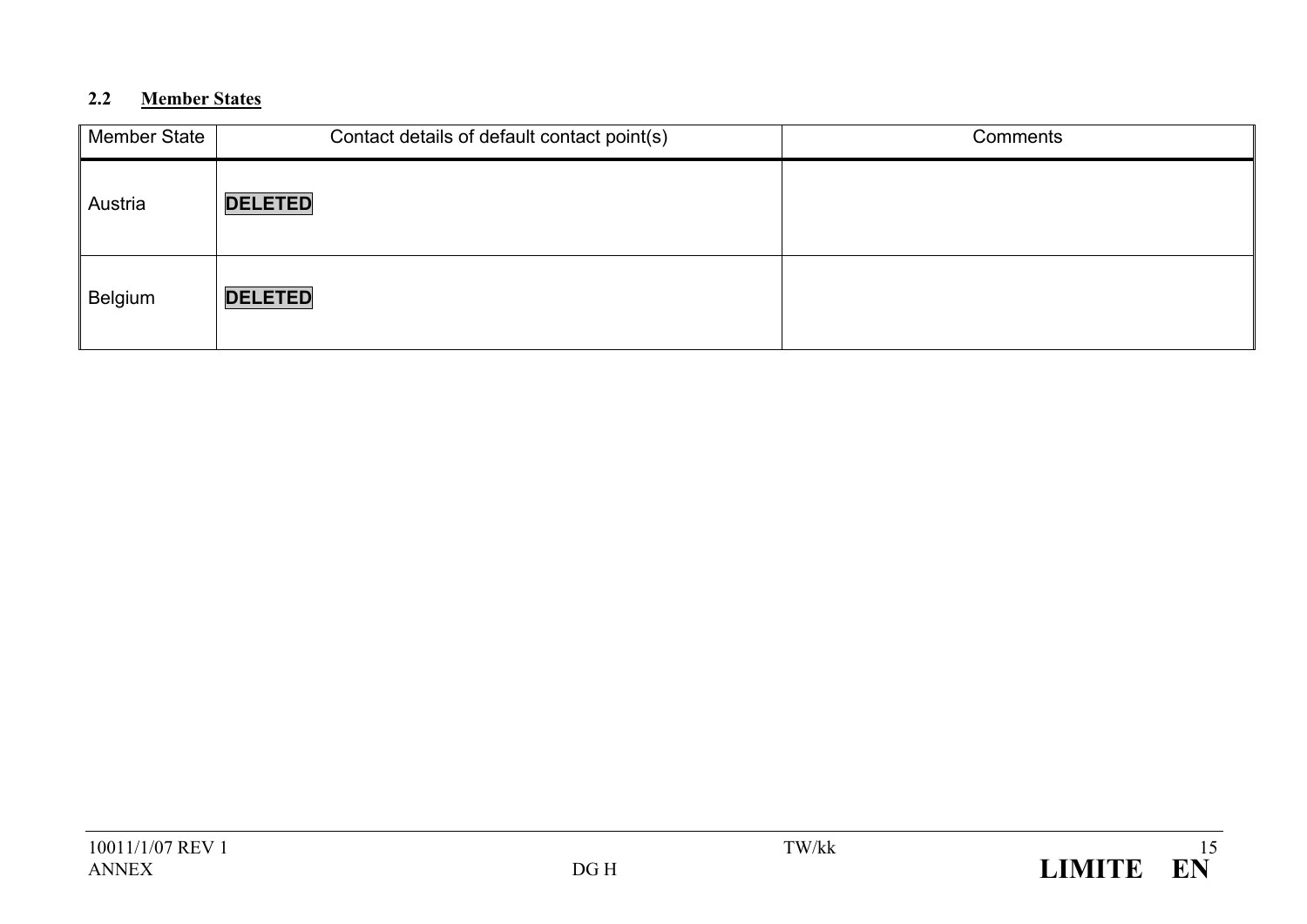| <b>Member State</b> | Contact details of default contact point(s) | Comments |
|---------------------|---------------------------------------------|----------|
| <b>Bulgaria</b>     | <b>DELETED</b>                              |          |
| Cyprus              | <b>DELETED</b>                              |          |

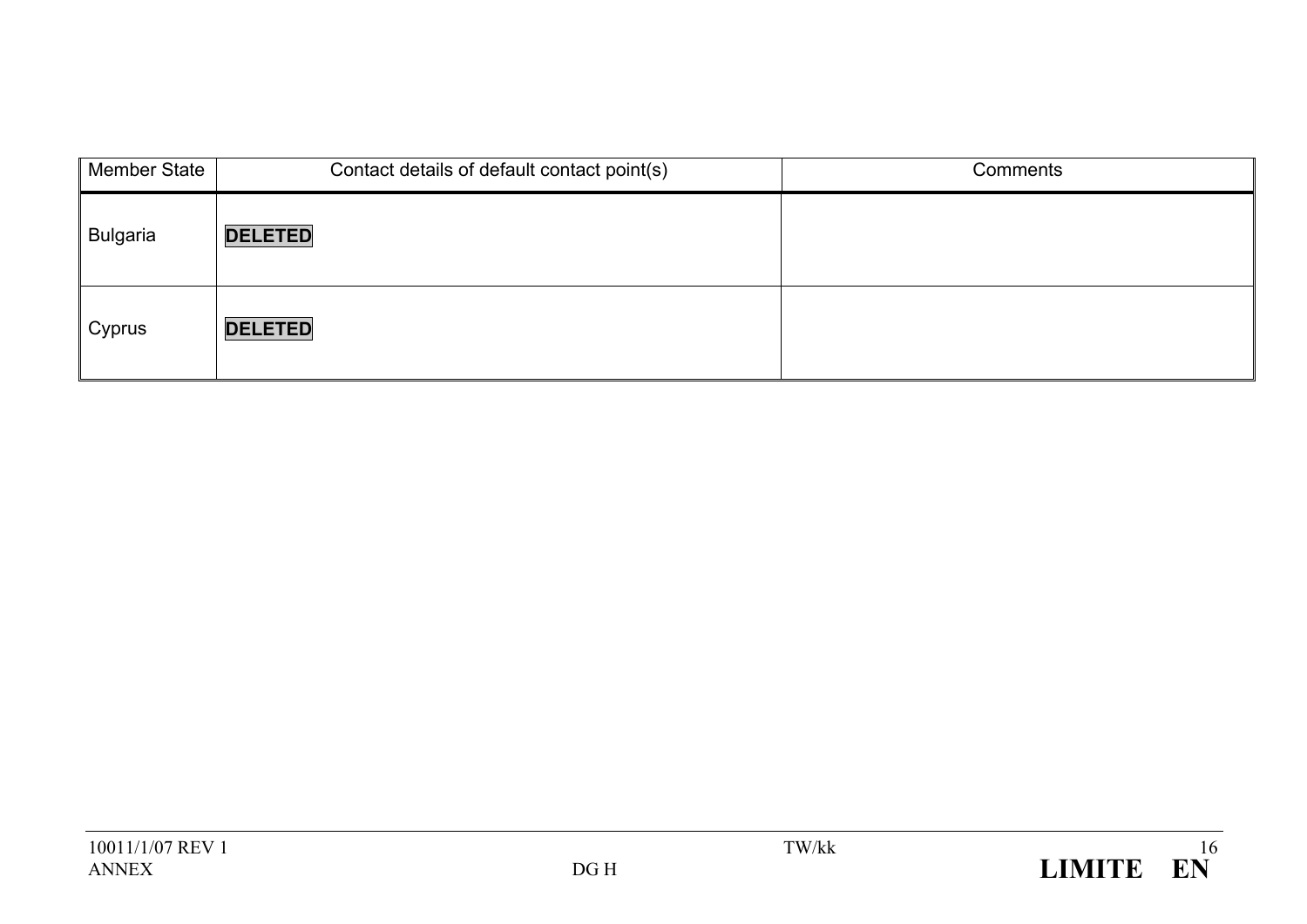| Cyprus<br><b>DELETED</b><br>(continued) |  |
|-----------------------------------------|--|
|-----------------------------------------|--|

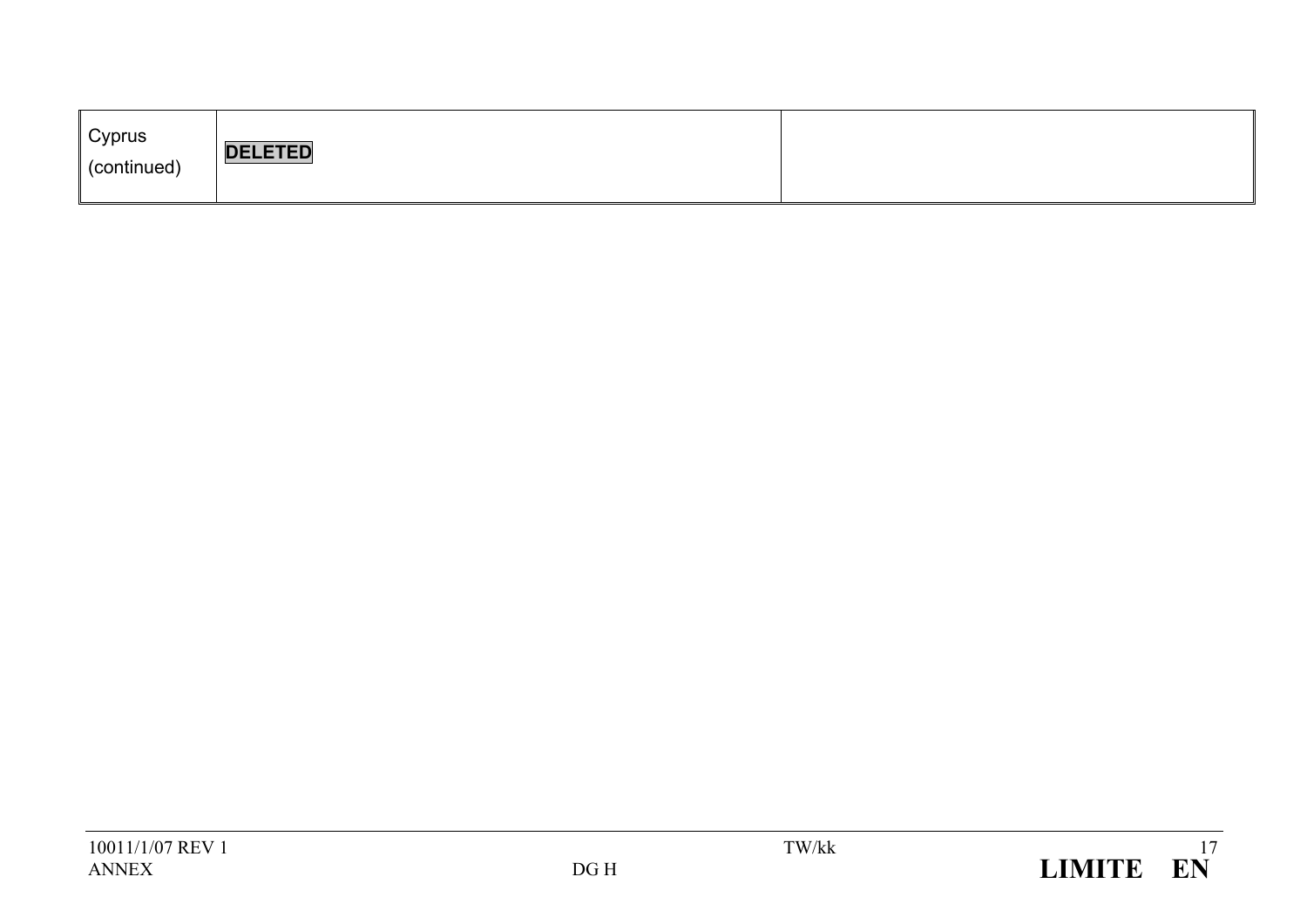| <b>Member State</b>   | Contact details of default contact point(s) | Comments |
|-----------------------|---------------------------------------------|----------|
| Cyprus<br>(continued) | <b>DELETED</b>                              |          |
| Czech<br>Republic     | Cyprus                                      |          |

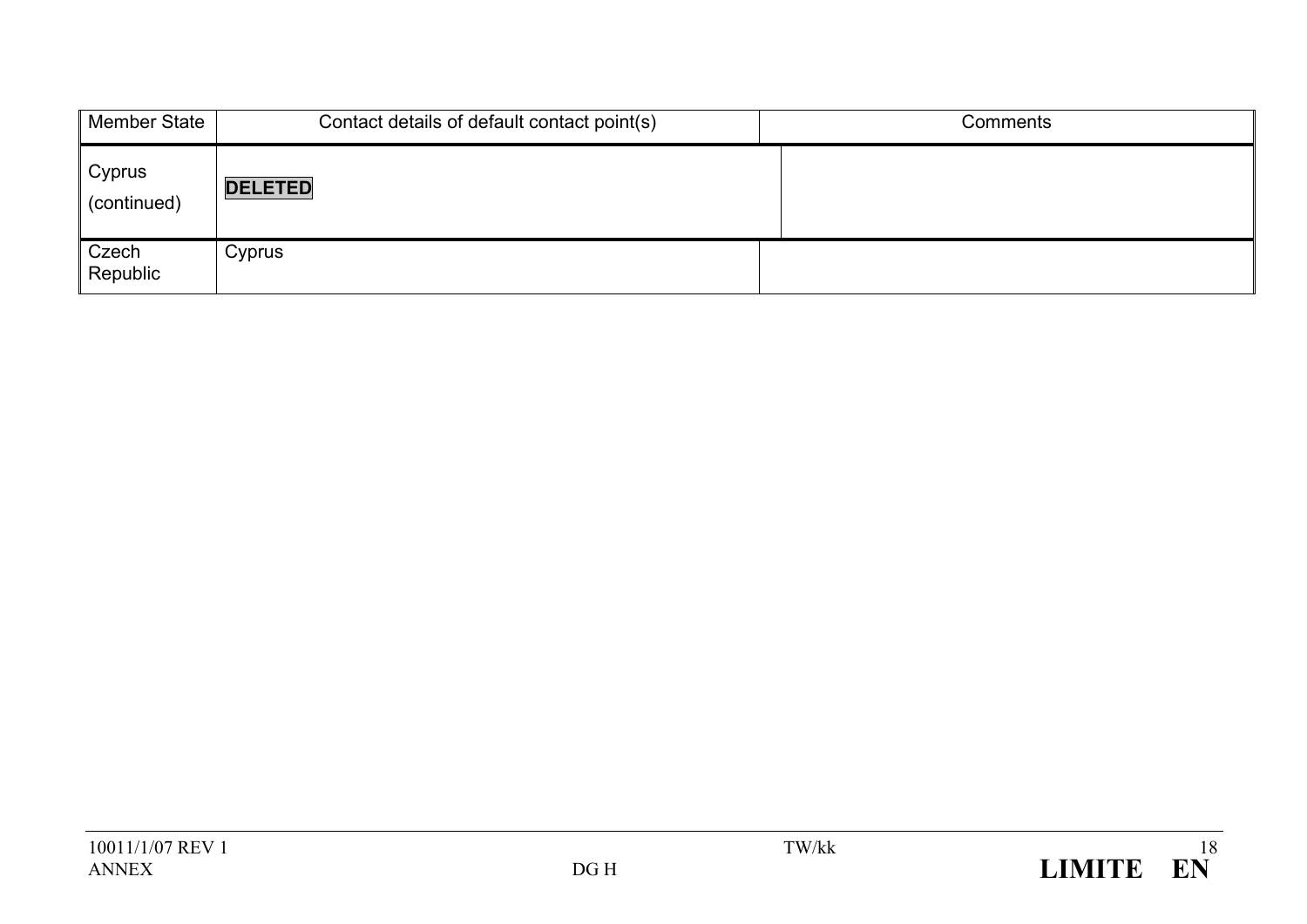| Member State   | Contact details of default contact point(s) | Comments |
|----------------|---------------------------------------------|----------|
| <b>Denmark</b> | <b>DELETED</b>                              |          |
| Estonia        | <b>DELETED</b>                              |          |

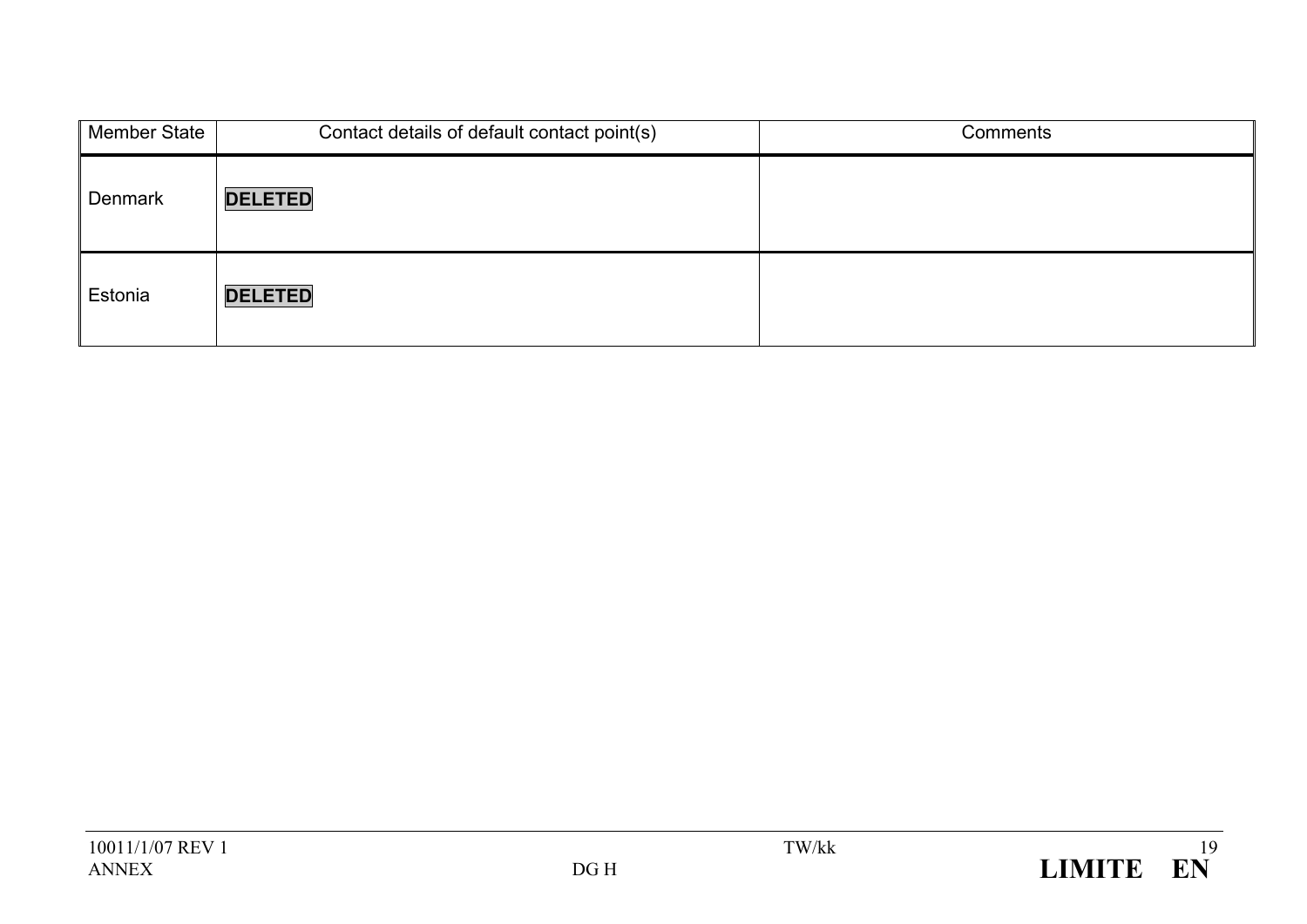| Member State | Contact details of default contact point(s) | Comments |
|--------------|---------------------------------------------|----------|
| Finland      | <b>DELETED</b>                              |          |
| France       | <b>DELETED</b>                              |          |

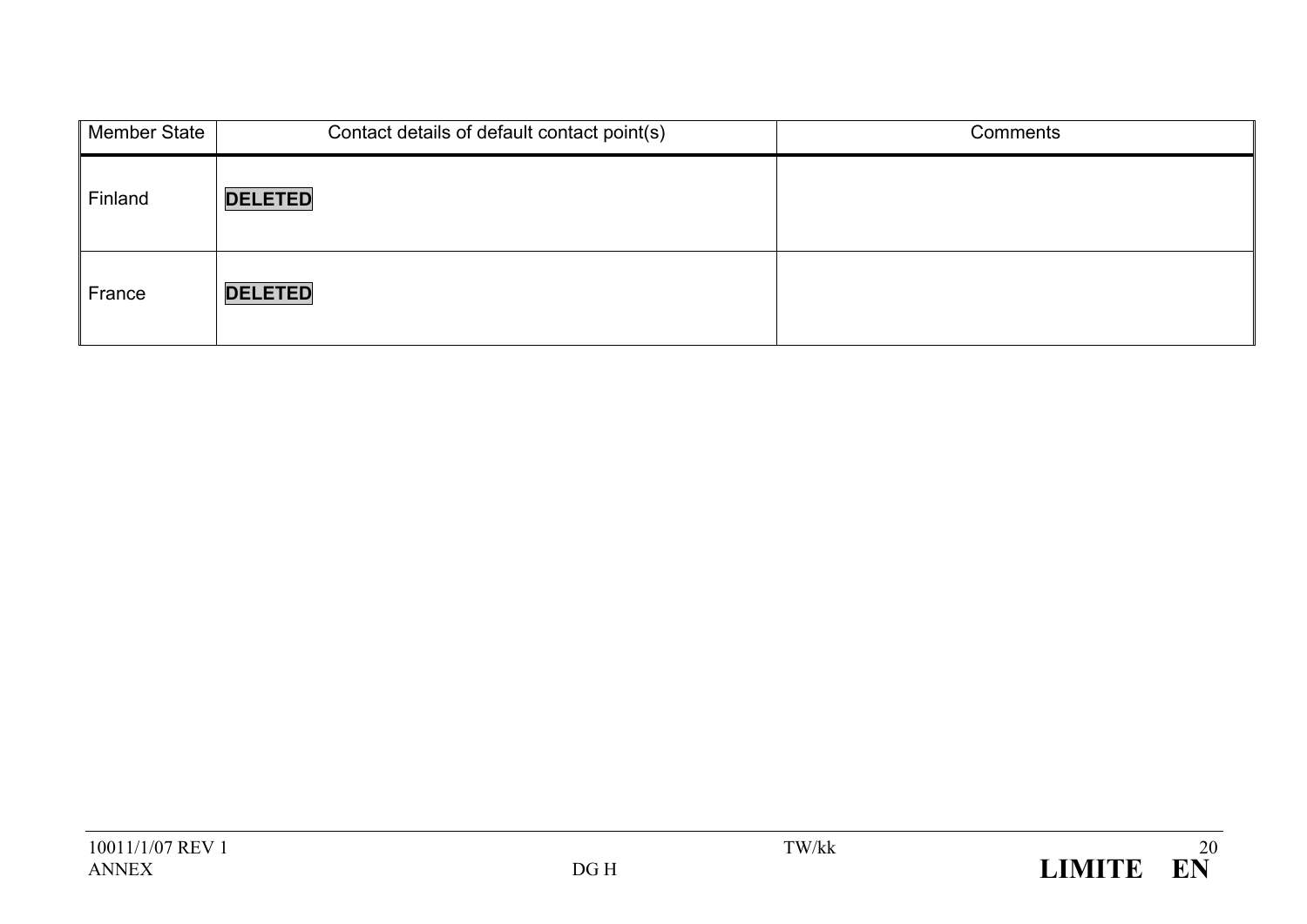| Member State | Contact details of default contact point(s) | Comments |
|--------------|---------------------------------------------|----------|
| Germany      | <b>DELETED</b>                              |          |

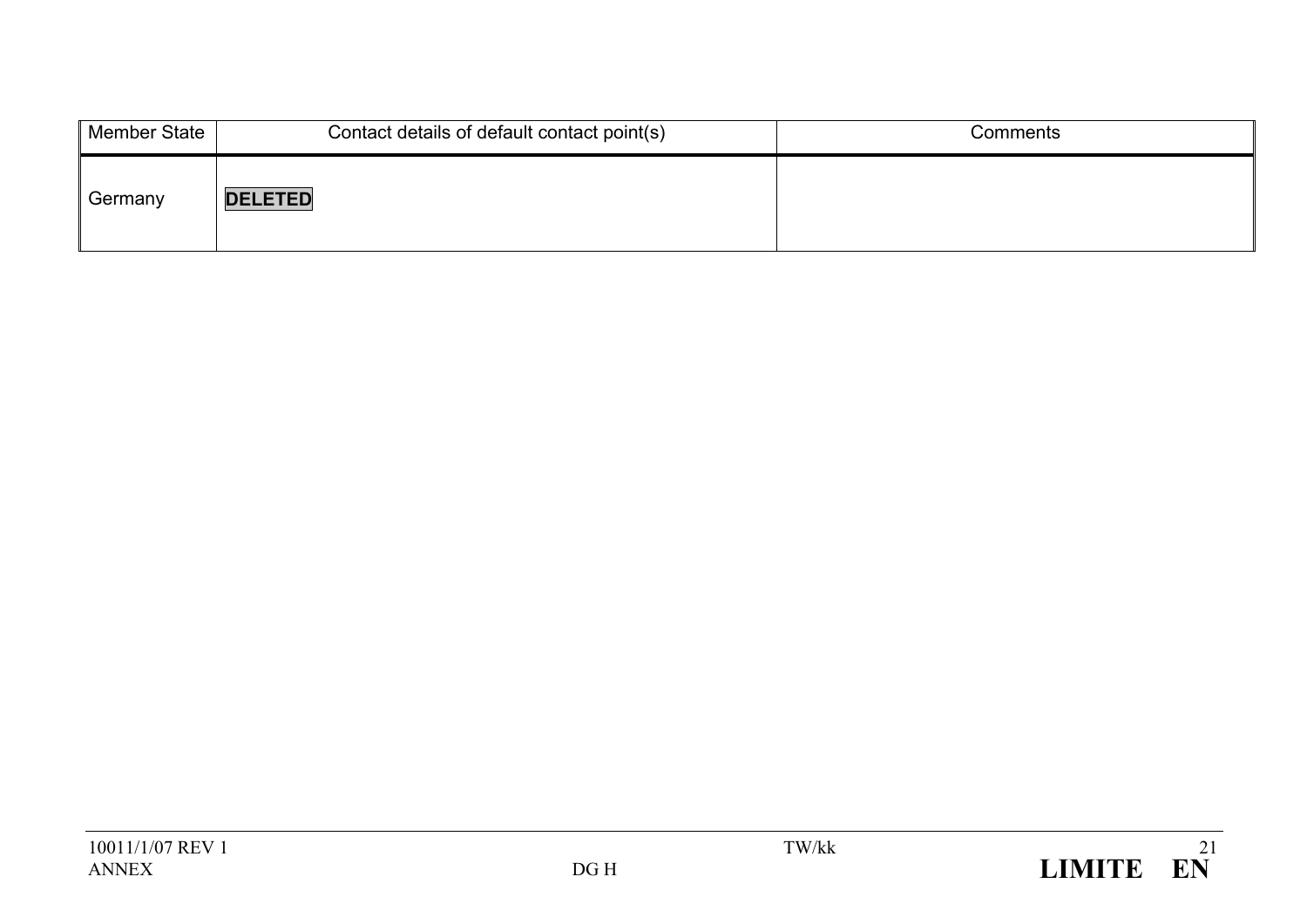| Member State | Contact details of default contact point(s) | Comments |
|--------------|---------------------------------------------|----------|
| Greece       | <b>DELETED</b>                              |          |

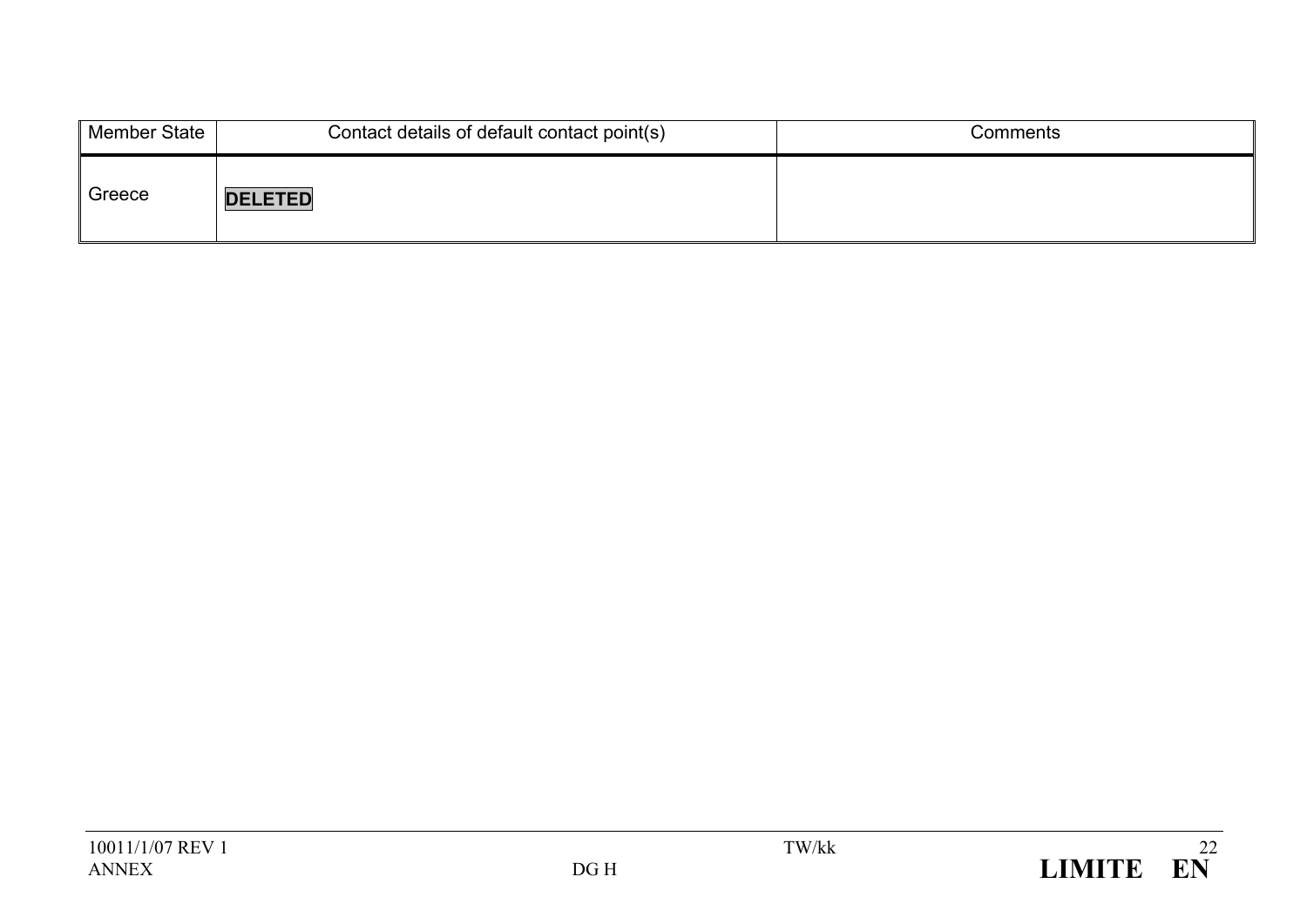| Member State          | Contact details of default contact point(s) | Comments |
|-----------------------|---------------------------------------------|----------|
| Greece<br>(continued) | <b>DELETED</b>                              |          |

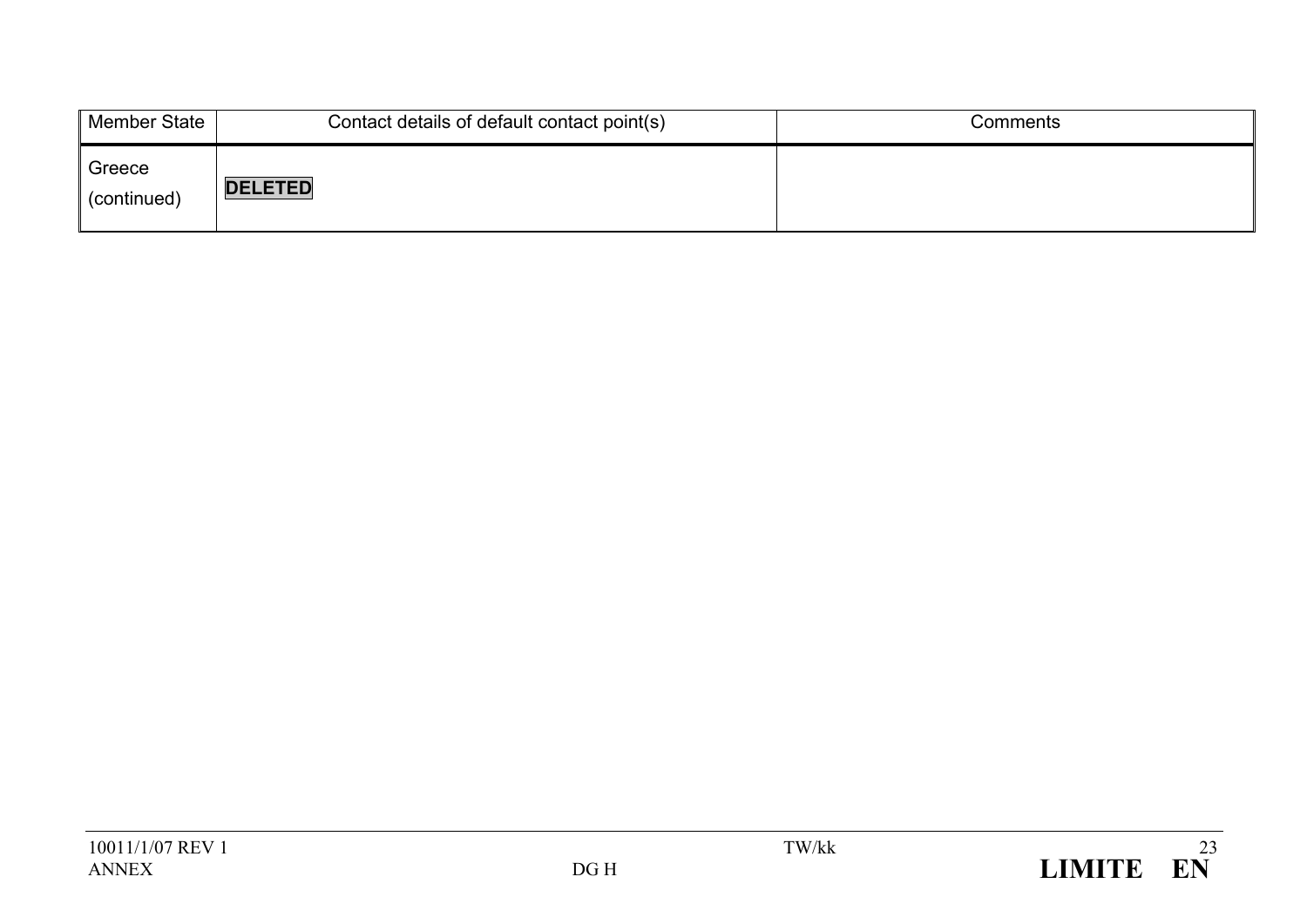| Member State | Contact details of default contact point(s) | Comments |
|--------------|---------------------------------------------|----------|
| Hungary      | <b>DELETED</b>                              |          |

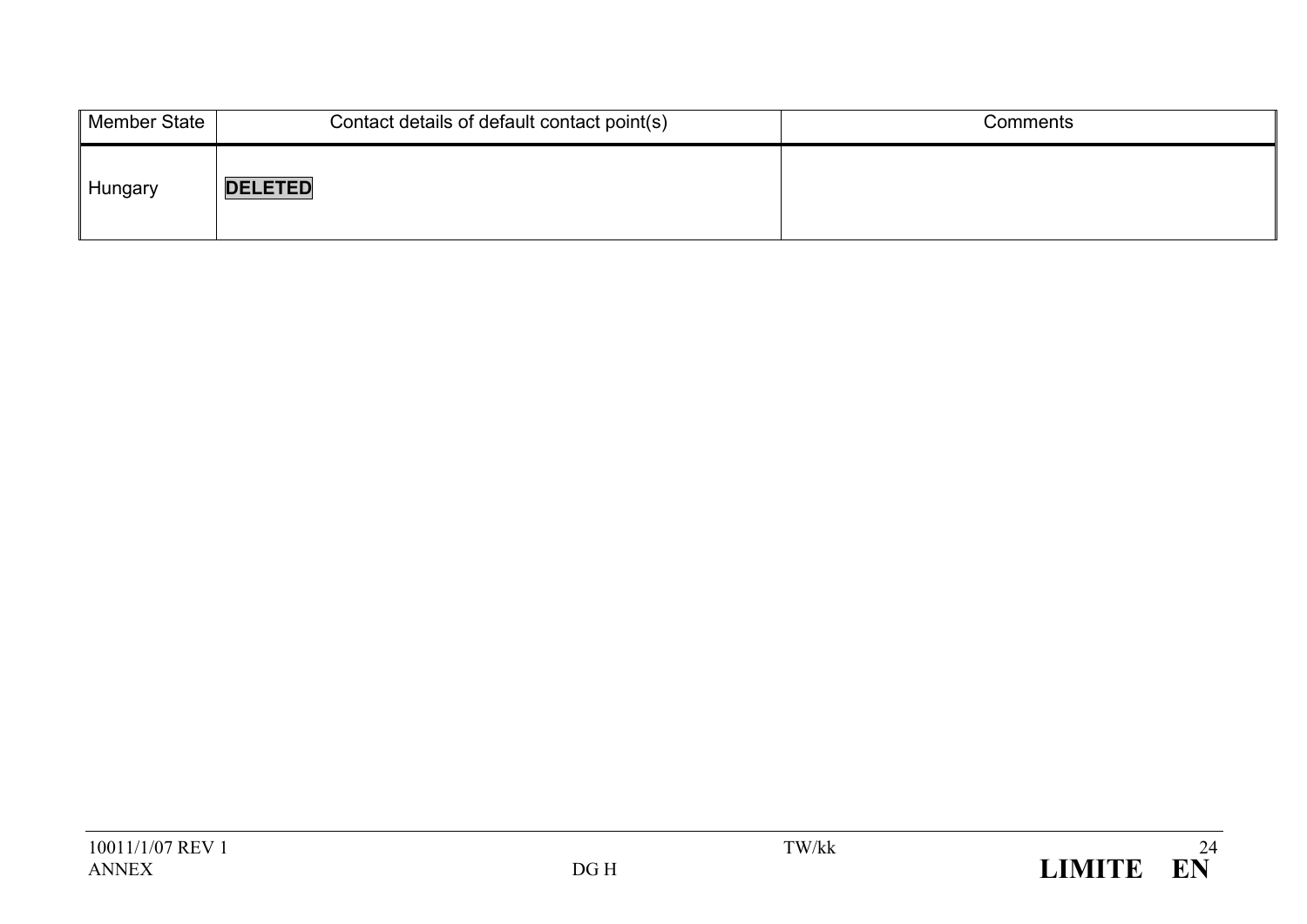| Member State | Contact details of default contact point(s) | Comments |
|--------------|---------------------------------------------|----------|
| Ireland      | <b>DELETED</b>                              |          |

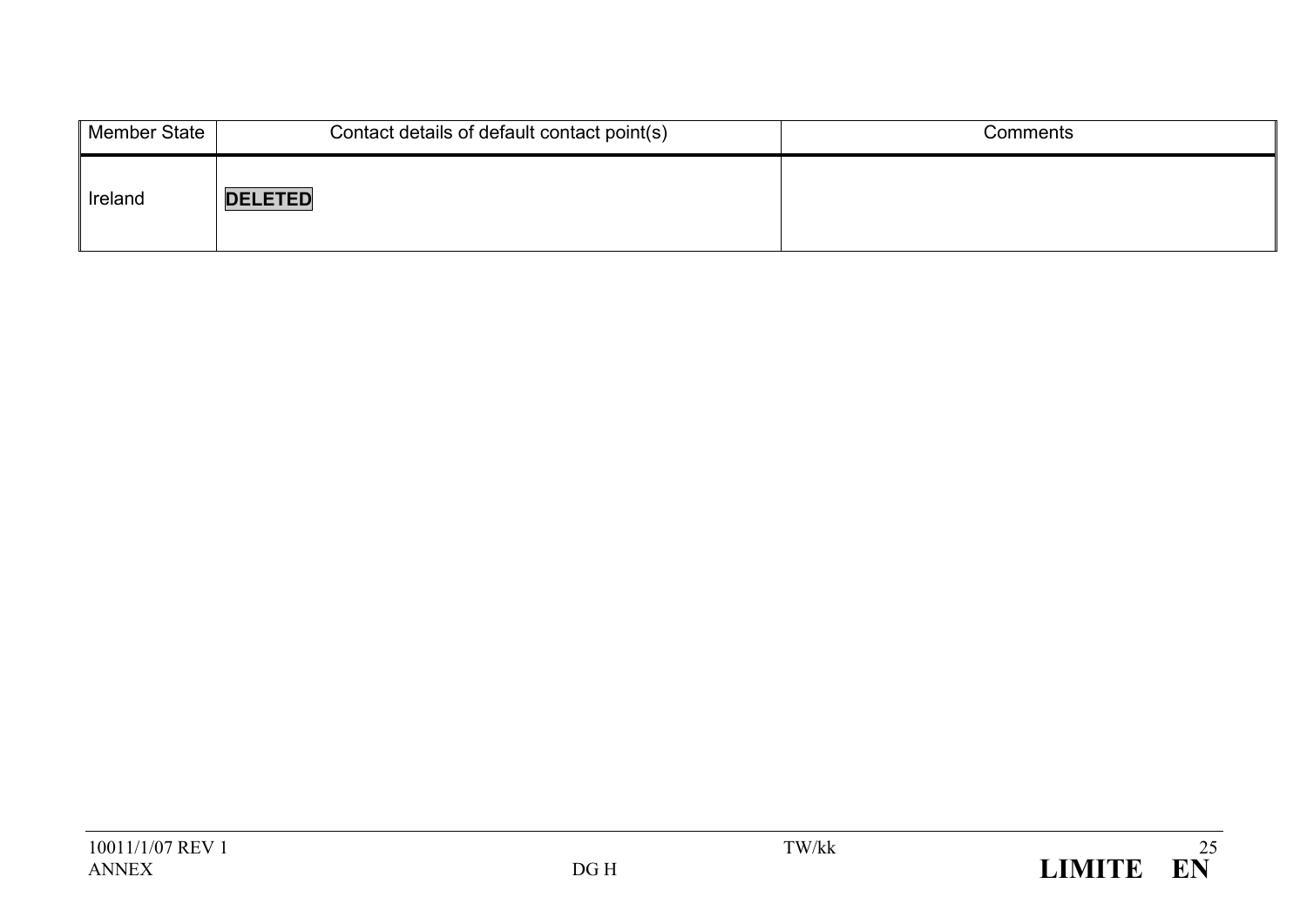| <b>Member State</b> | Contact details of default contact point(s) | Comments |
|---------------------|---------------------------------------------|----------|
| Italy               | <b>DELETED</b>                              |          |

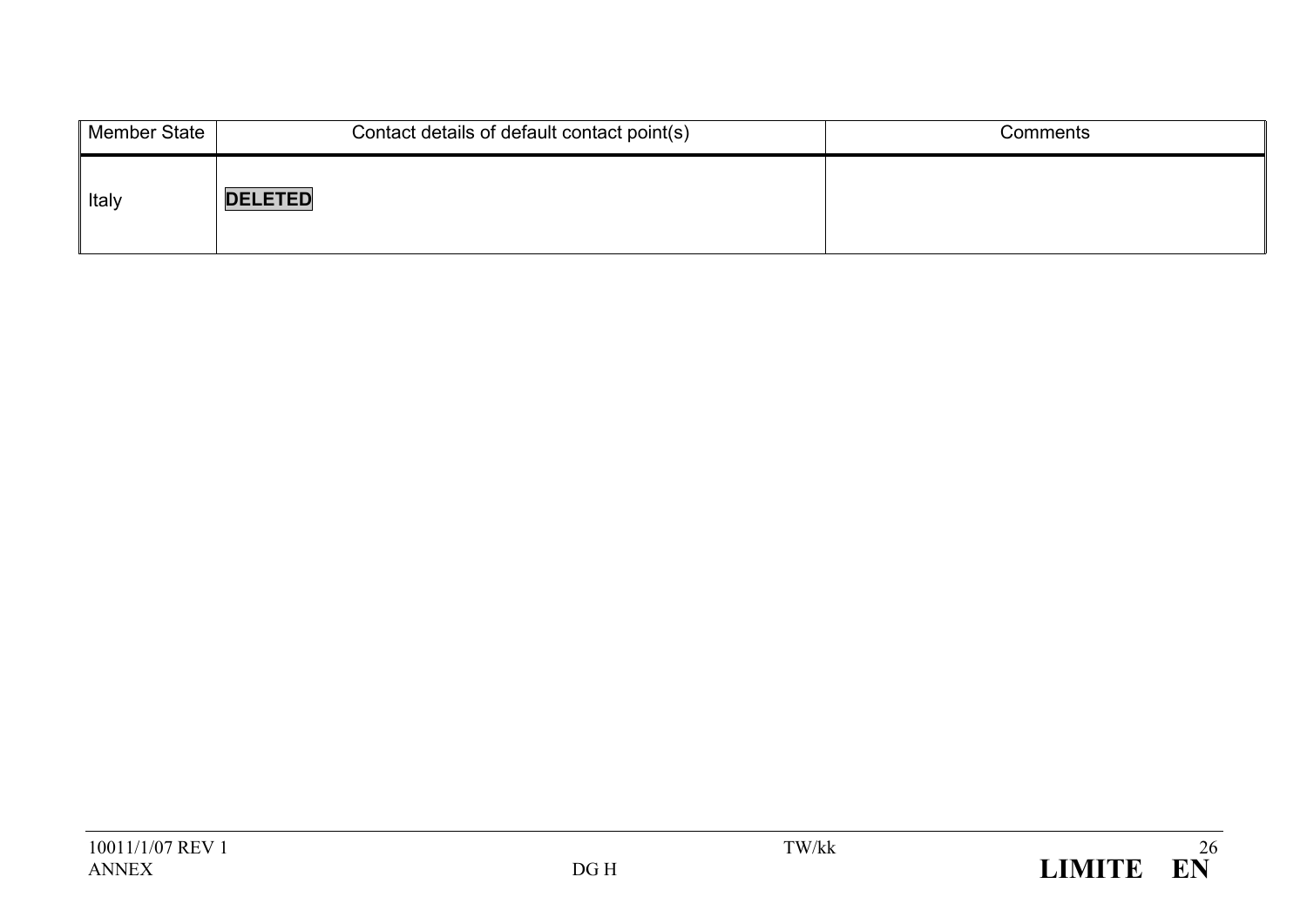| Member State | Contact details of default contact point(s) | Comments |
|--------------|---------------------------------------------|----------|
| Latvia       | <b>DELETED</b>                              |          |

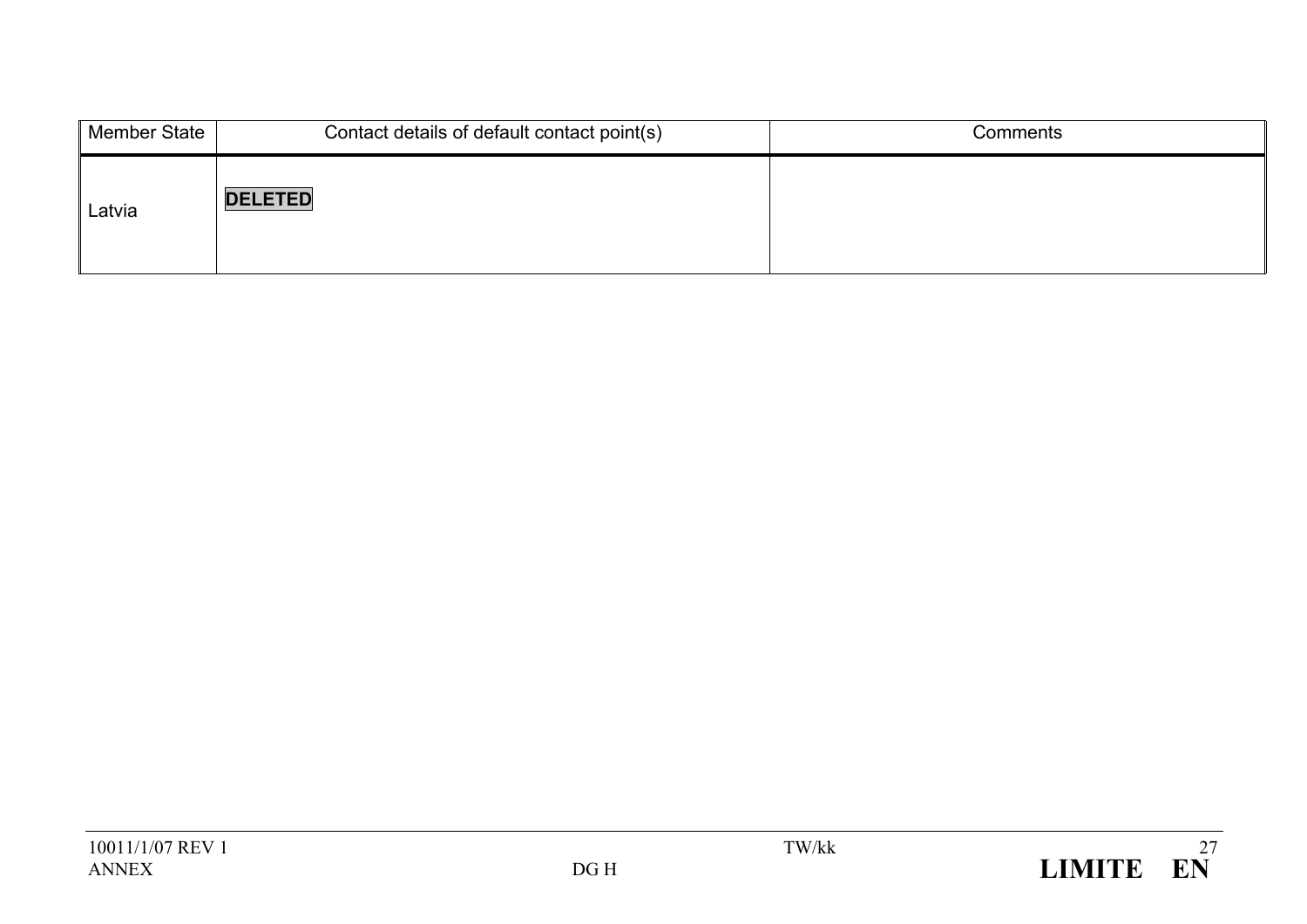| Member State          | Contact details of default contact point(s) | Comments |
|-----------------------|---------------------------------------------|----------|
| Latvia<br>(continued) | <b>DELETED</b>                              |          |

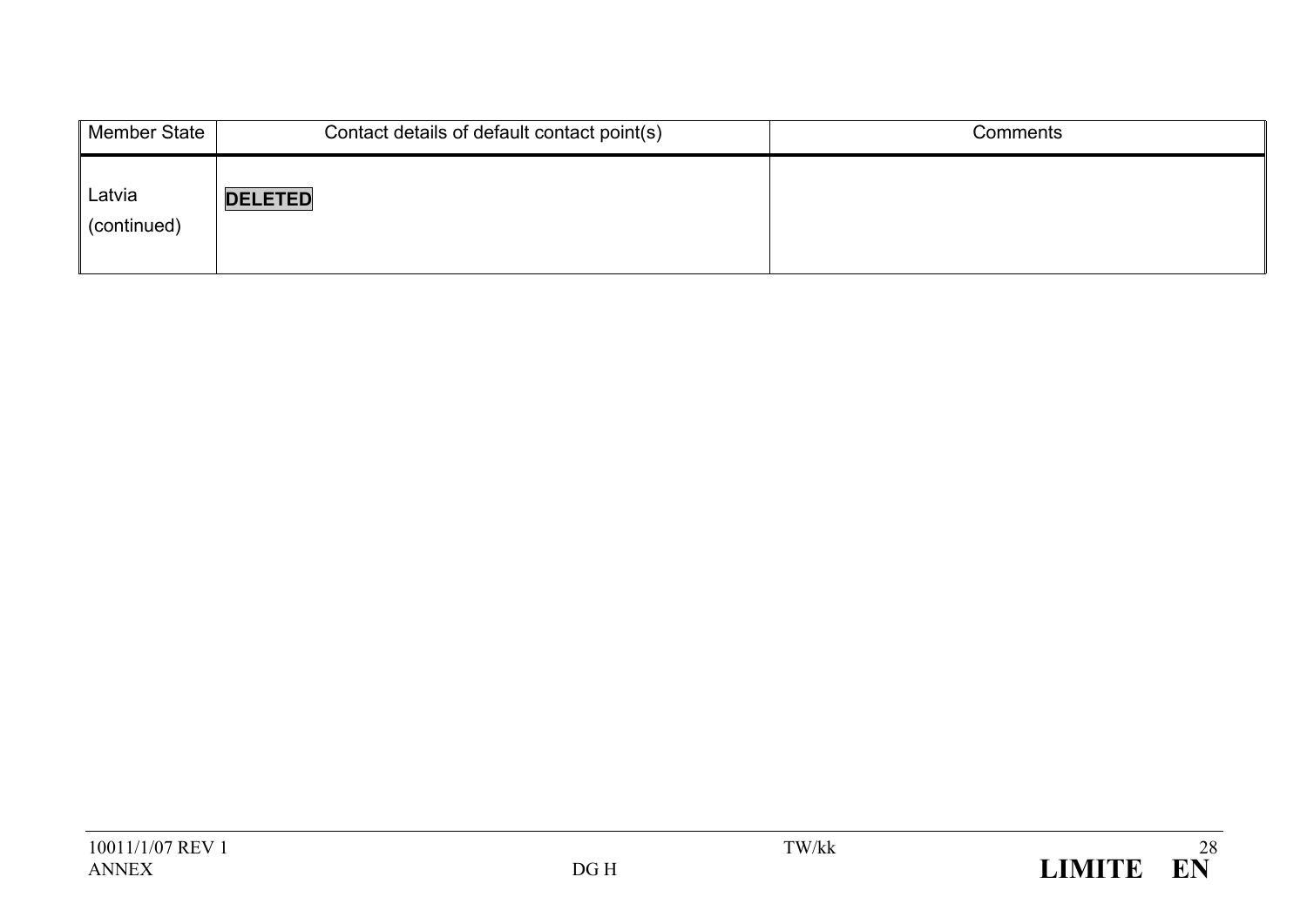| <b>Member State</b> | Contact details of default contact point(s) | Comments |
|---------------------|---------------------------------------------|----------|
| Lithuania           | <b>DELETED</b>                              |          |
| Luxembourg          | <b>DELETED</b>                              |          |

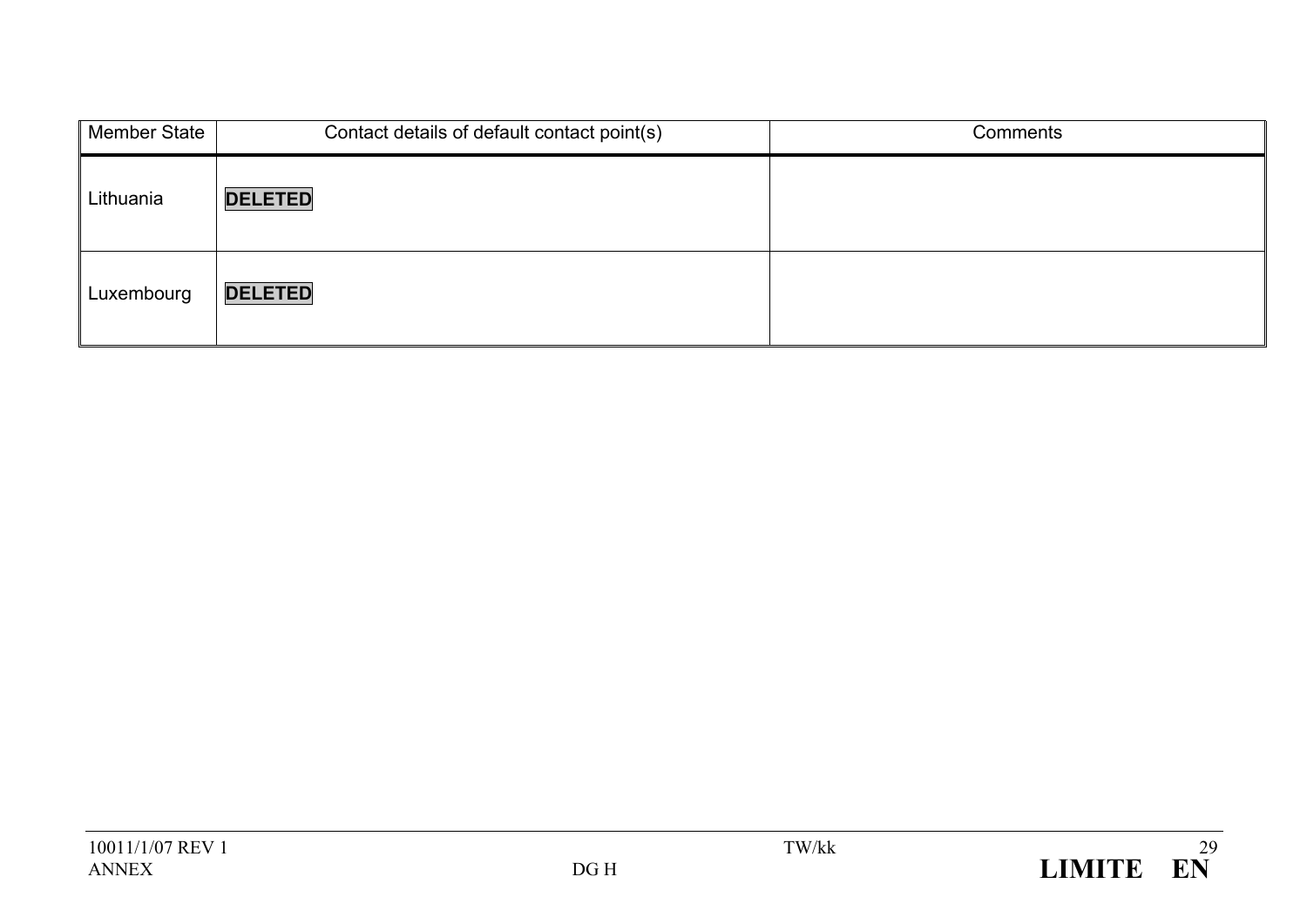| Member<br>State | Contact details of default contact point(s) | Comments |
|-----------------|---------------------------------------------|----------|
| Malta           | <b>DELETED</b>                              |          |

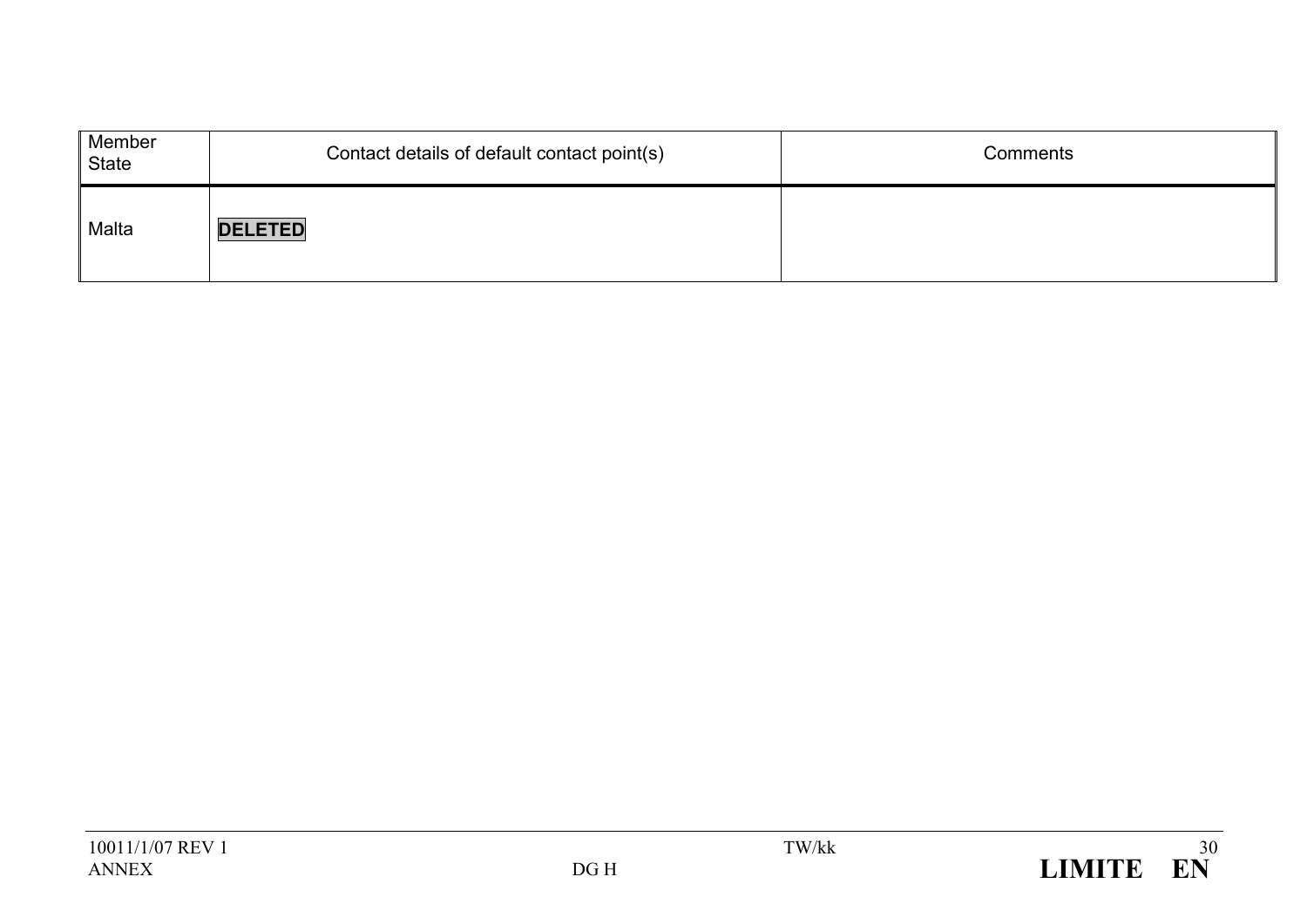| Member<br>State      | Contact details of default contact point(s) | Comments |
|----------------------|---------------------------------------------|----------|
| Malta<br>(continued) | <b>DELETED</b>                              |          |

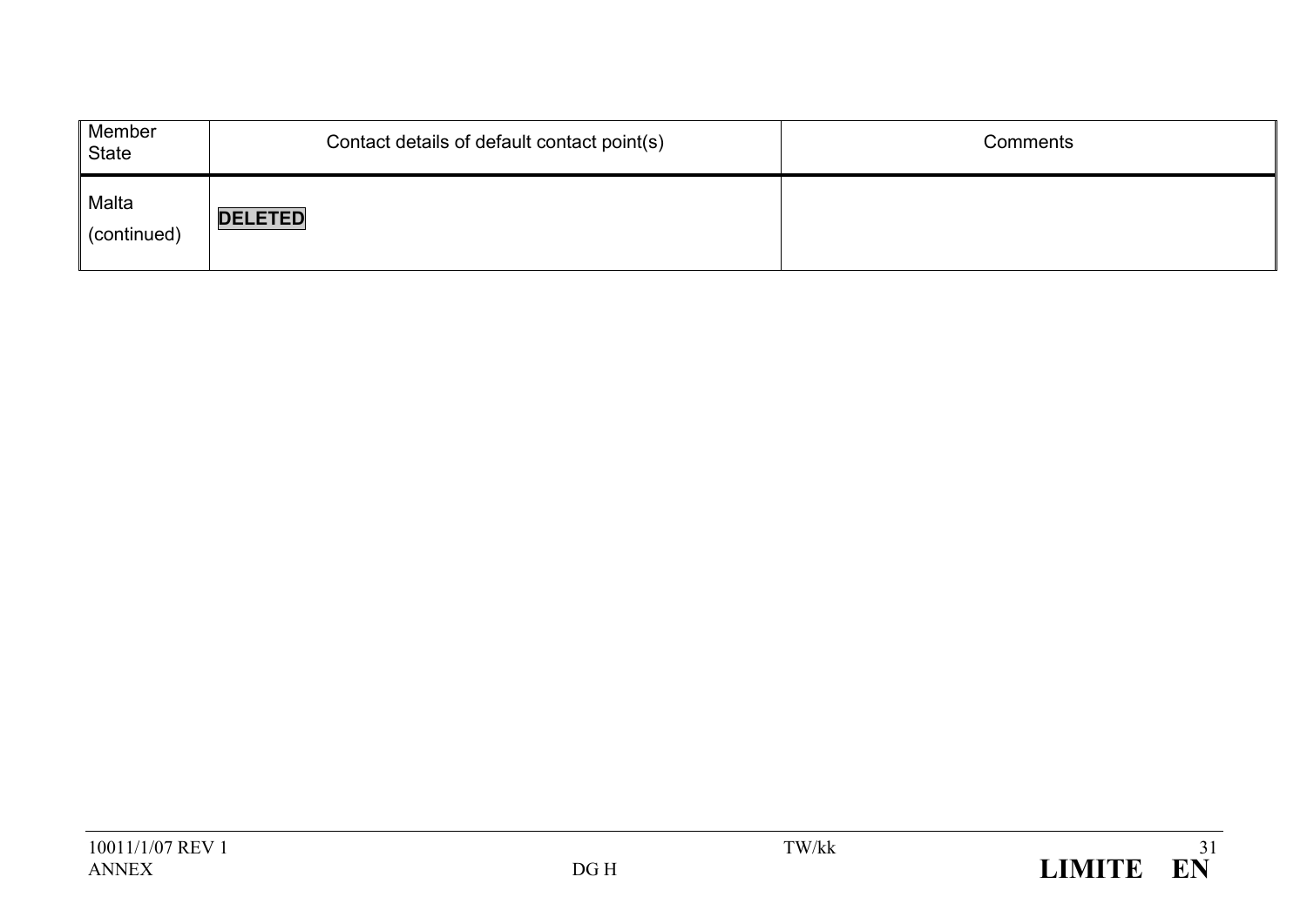| <b>Member State</b> | Contact details of default contact point(s) | Comments |
|---------------------|---------------------------------------------|----------|
| The<br>Netherlands  | <b>DELETED</b>                              |          |
| Poland              | <b>DELETED</b>                              |          |

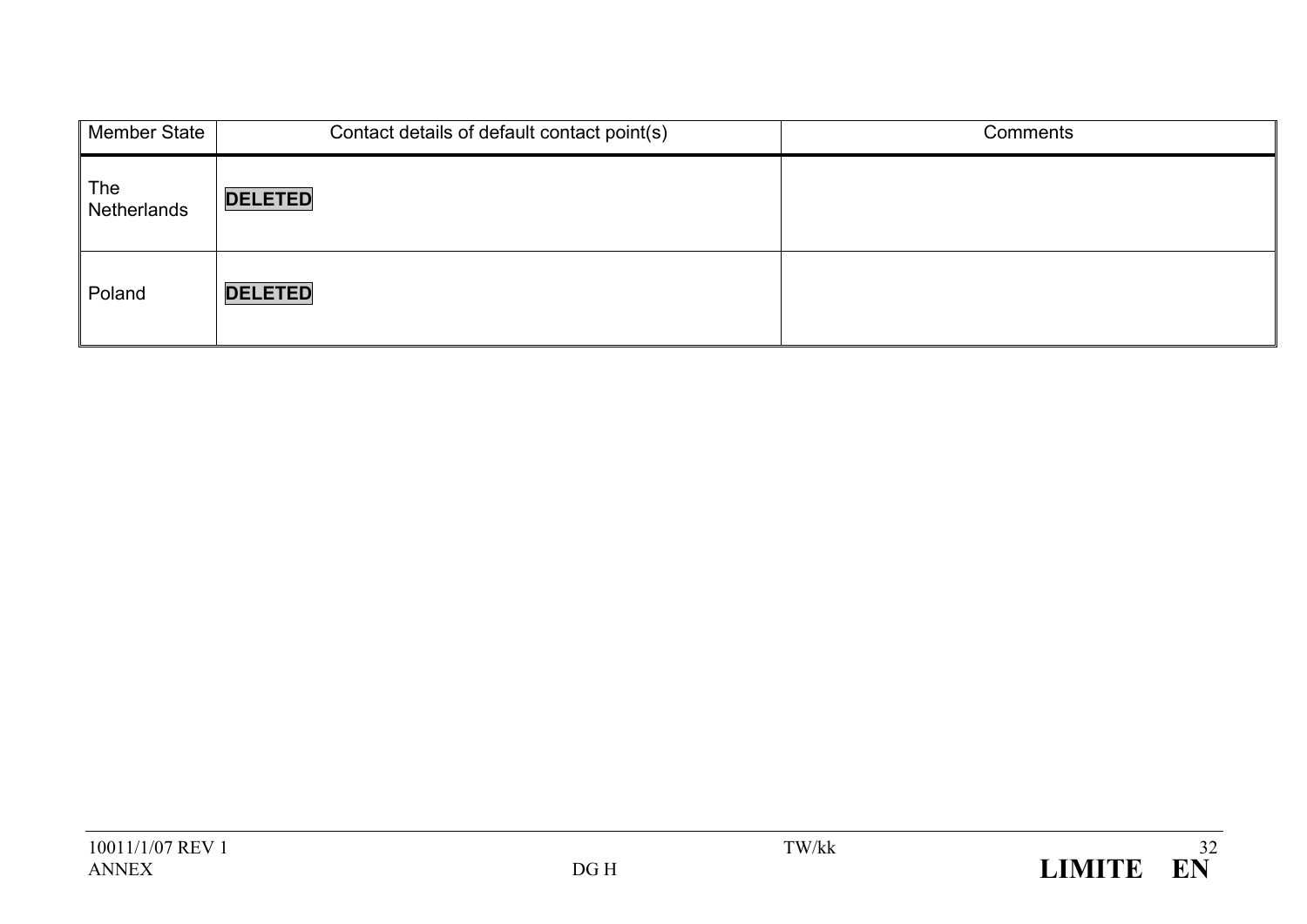| Member State          | Contact details of default contact point(s) | Comments |
|-----------------------|---------------------------------------------|----------|
| Poland<br>(continued) | <b>DELETED</b>                              |          |

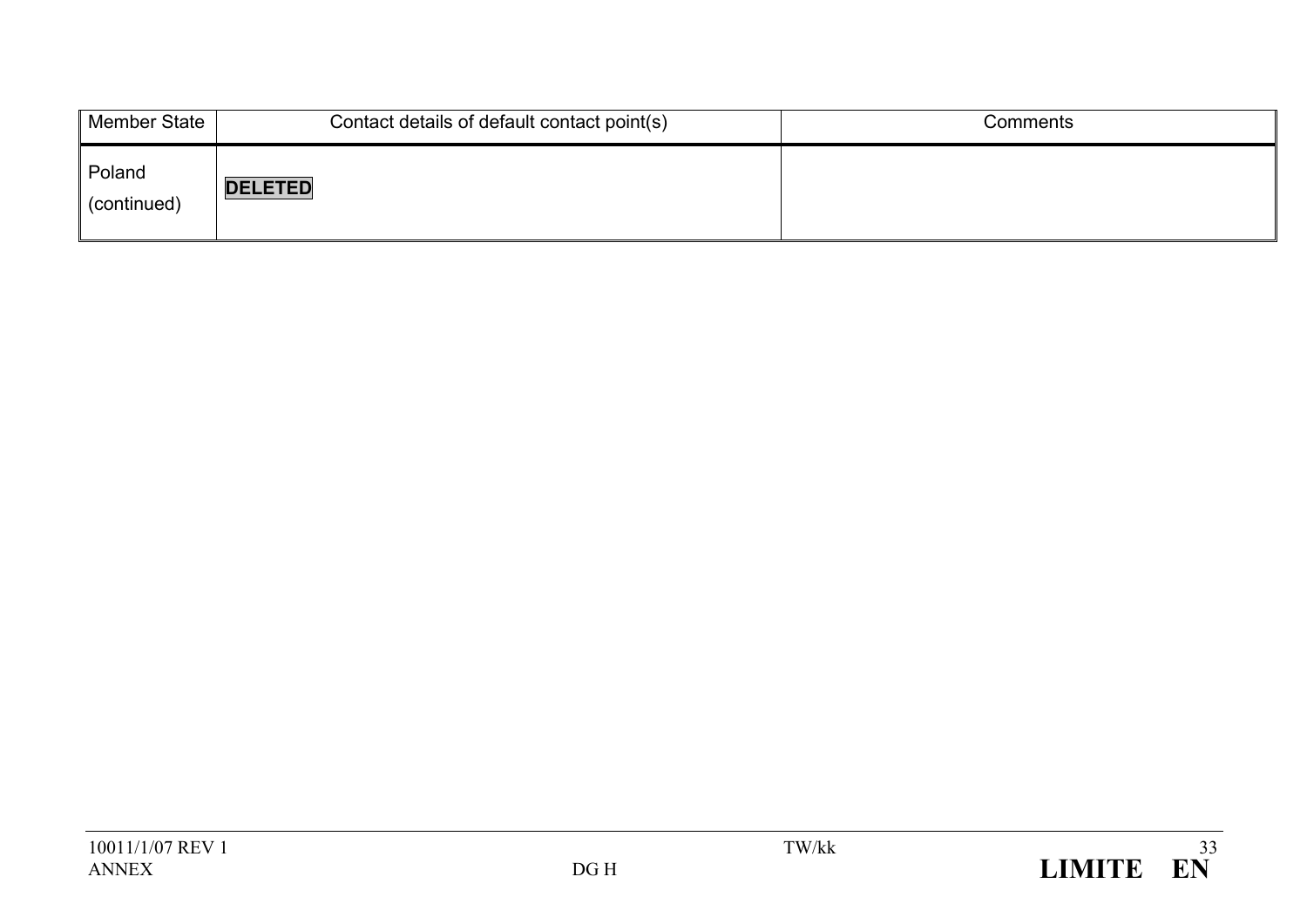| <b>Member State</b> | Contact details of default contact point(s) | Comments |
|---------------------|---------------------------------------------|----------|
| Portugal            | <b>DELETED</b>                              |          |
| Romania             | <b>DELETED</b>                              |          |

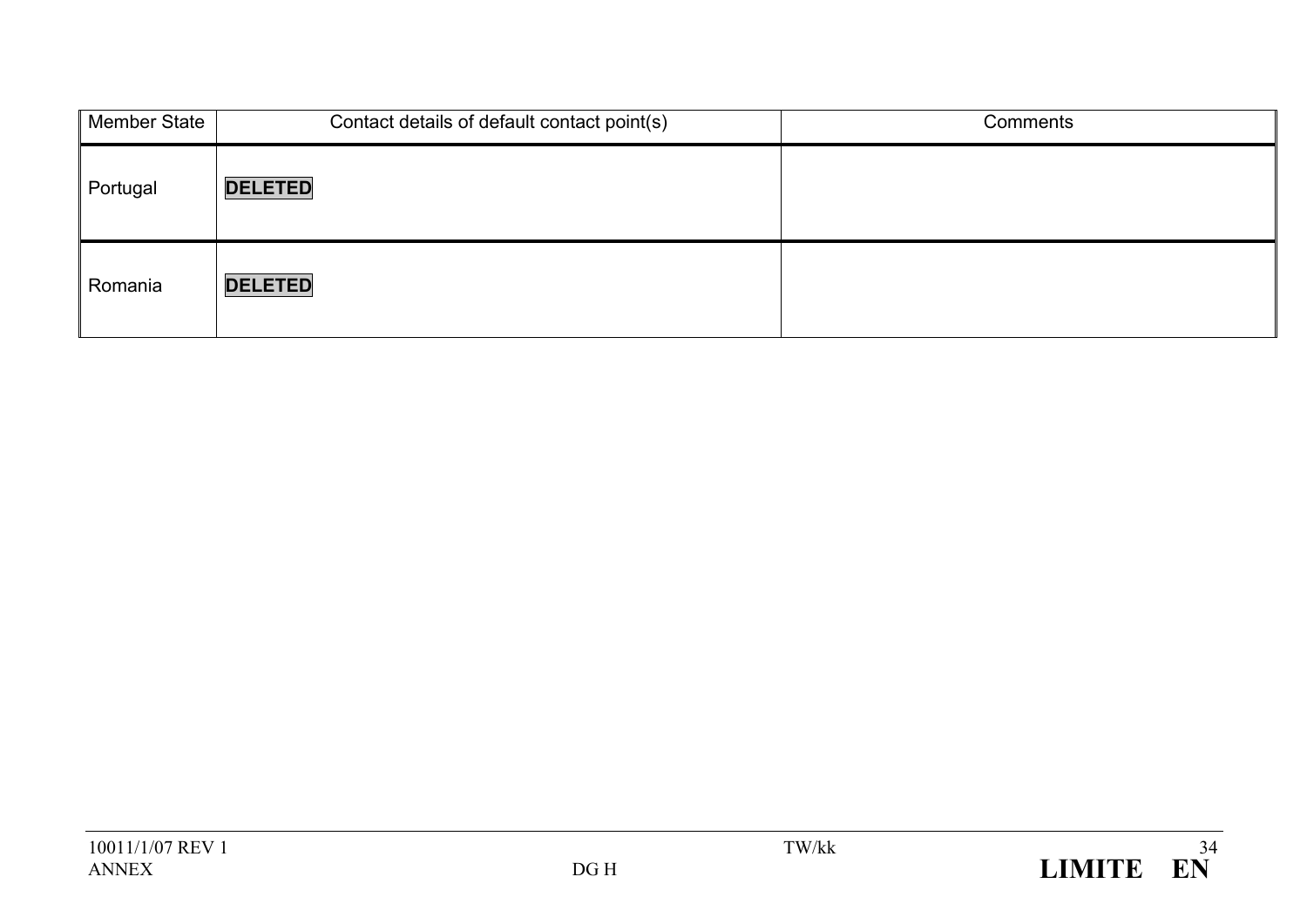| Member State           | Contact details of default contact point(s) | Comments |
|------------------------|---------------------------------------------|----------|
| Romania<br>(continued) | <b>DELETED</b>                              |          |

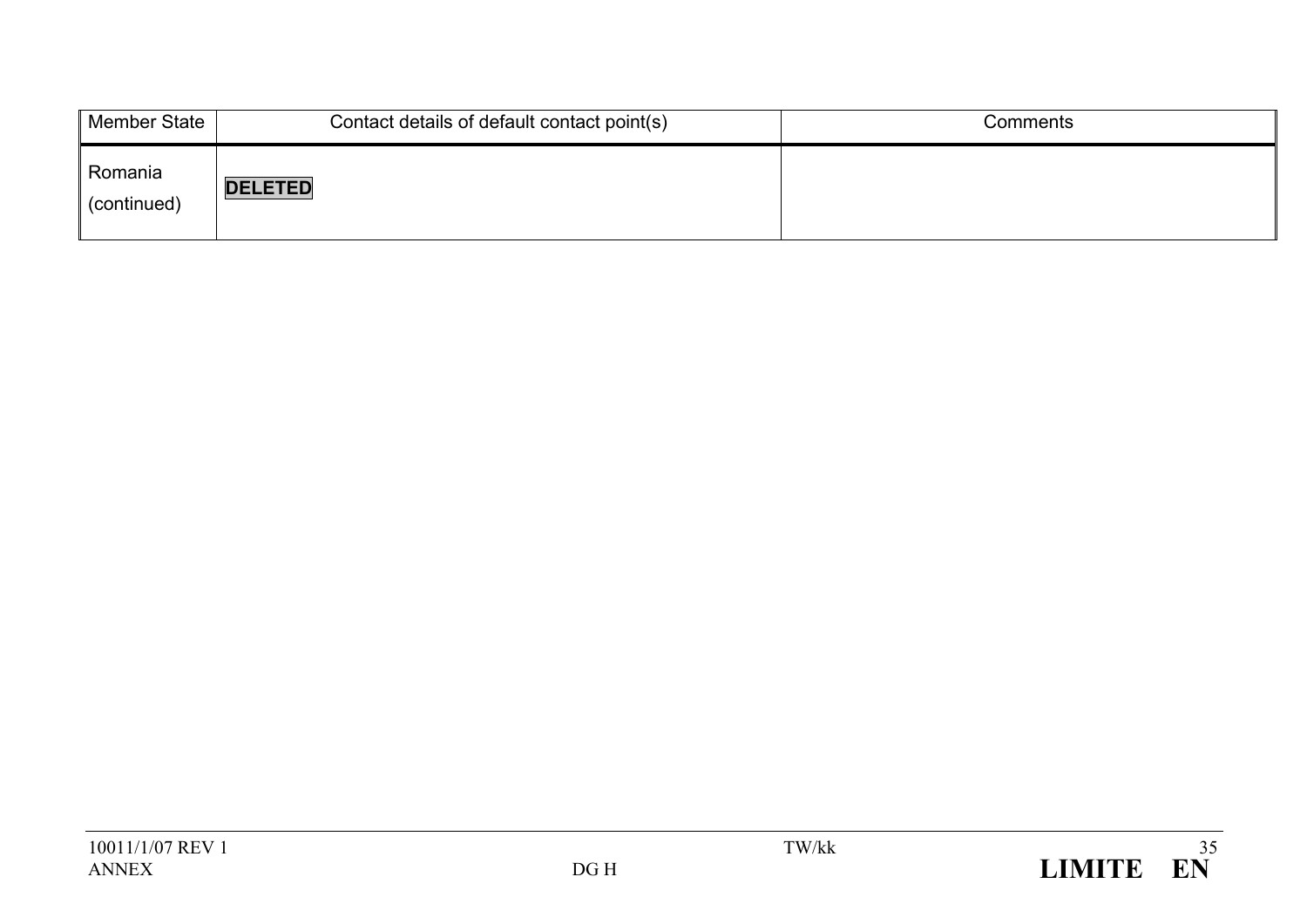| Member State       | Contact details of default contact point(s) | Comments |
|--------------------|---------------------------------------------|----------|
| Slovak<br>Republic | <b>DELETED</b>                              |          |
| Slovenia           | <b>DELETED</b>                              |          |

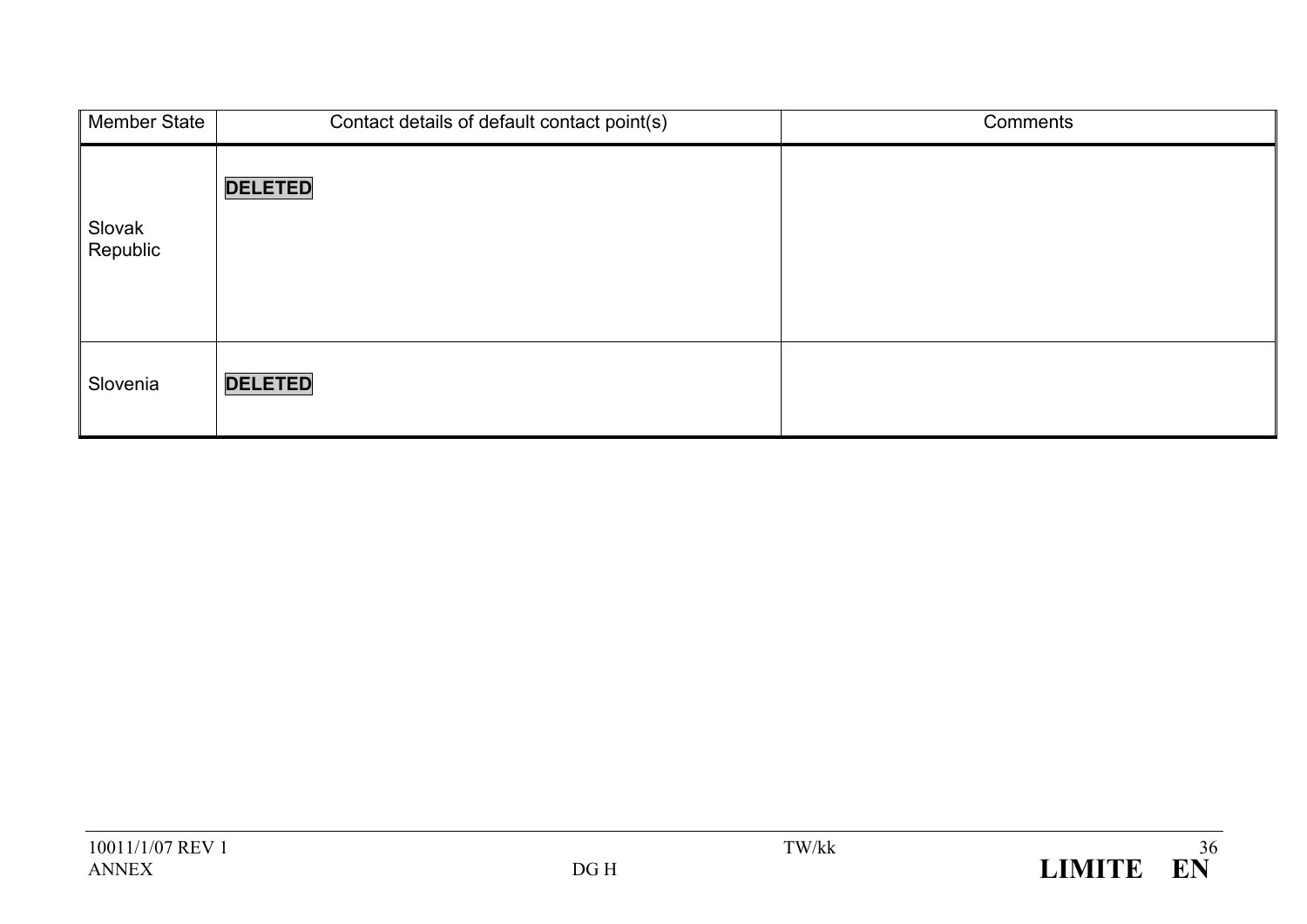| Member State | Contact details of default contact point(s) | Comments |
|--------------|---------------------------------------------|----------|
| Spain        | <b>DELETED</b>                              |          |

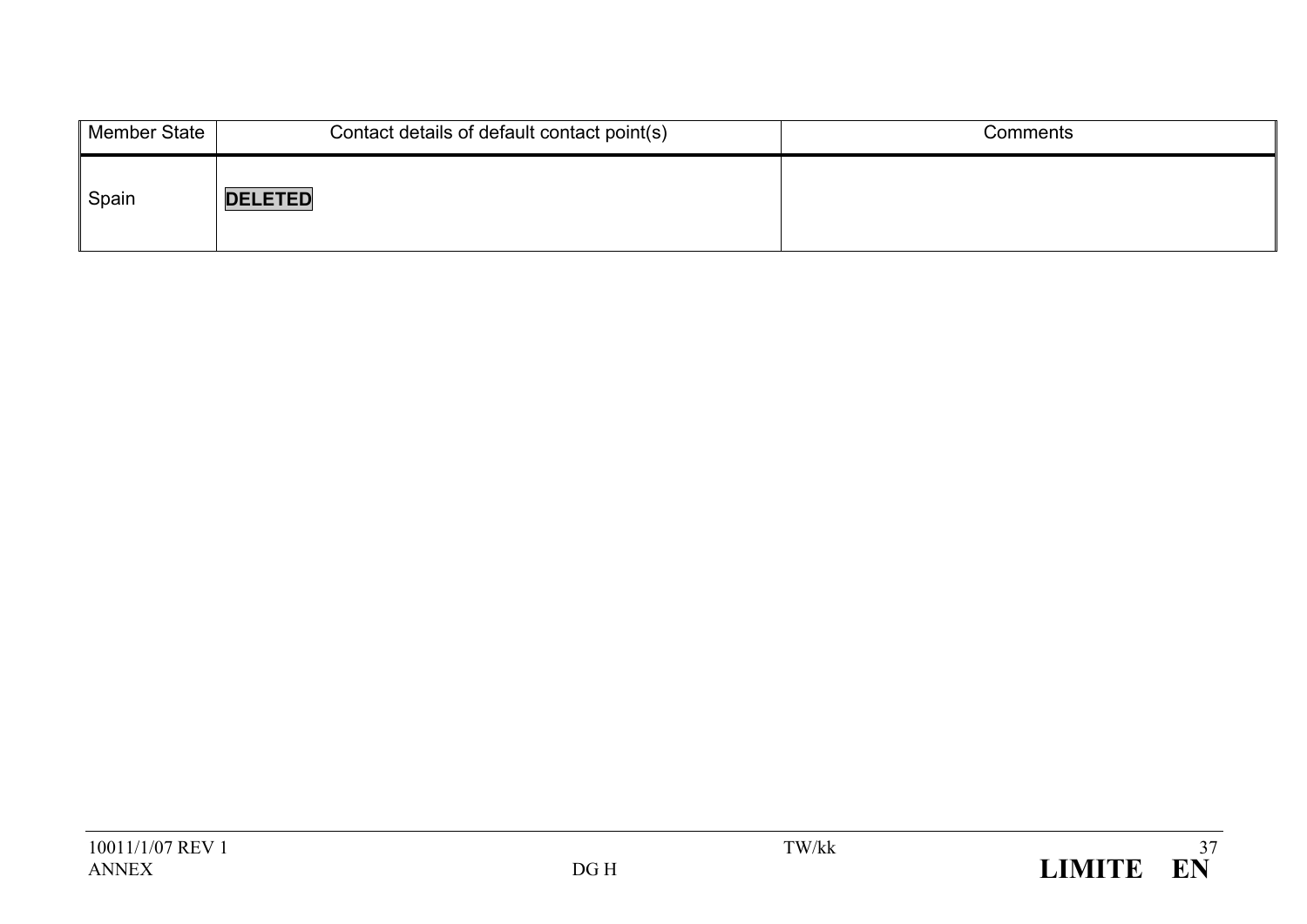| Member State      | Contact details of default contact point(s) | Comments |
|-------------------|---------------------------------------------|----------|
| Sweden            | <b>DELETED</b>                              |          |
| United<br>Kingdom | <b>DELETED</b>                              |          |

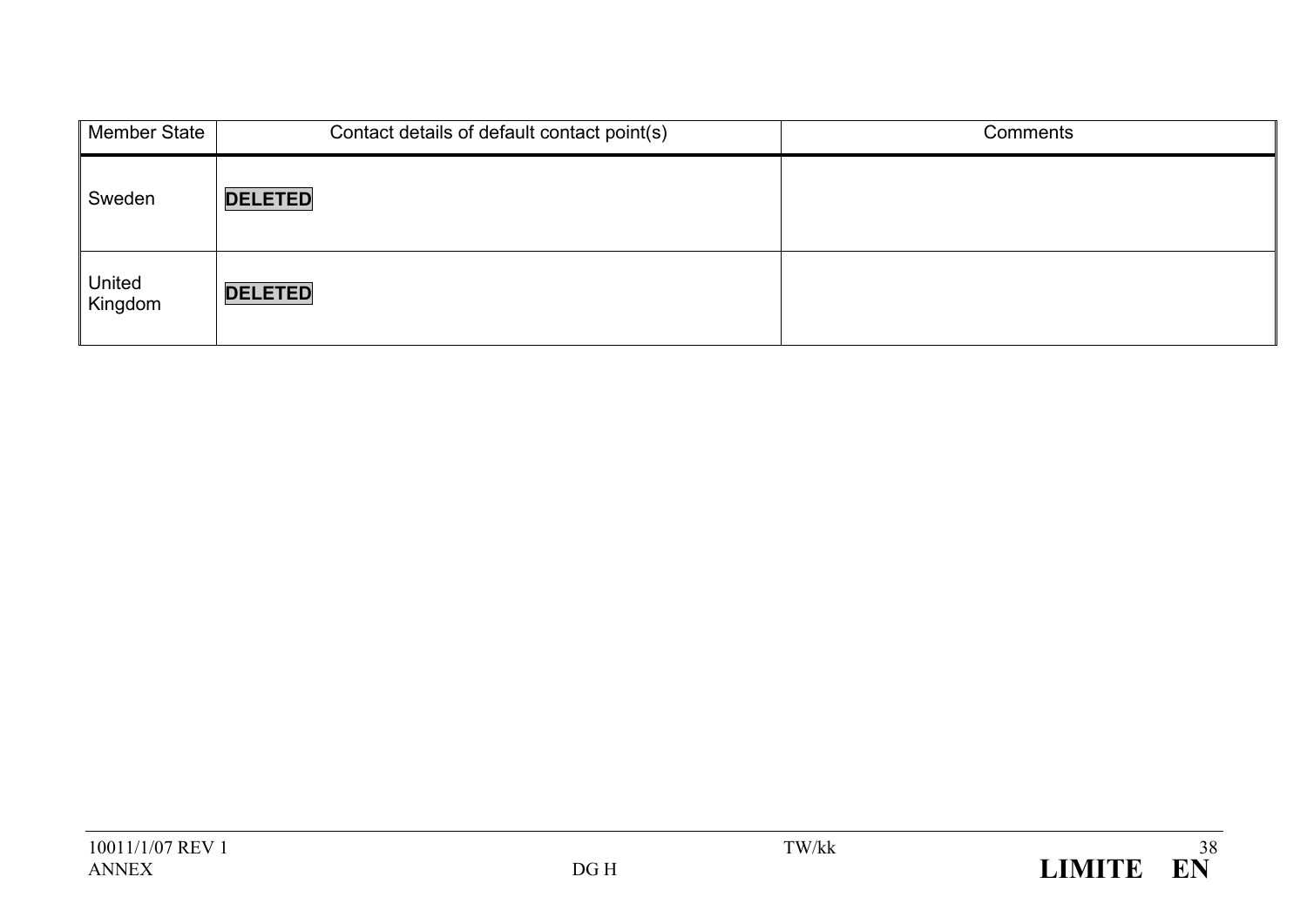| <b>Member State</b>                     | Contact details of default contact point(s) | Comments |
|-----------------------------------------|---------------------------------------------|----------|
| <b>United</b><br>Kingdom<br>(continued) | <b>DELETED</b>                              |          |

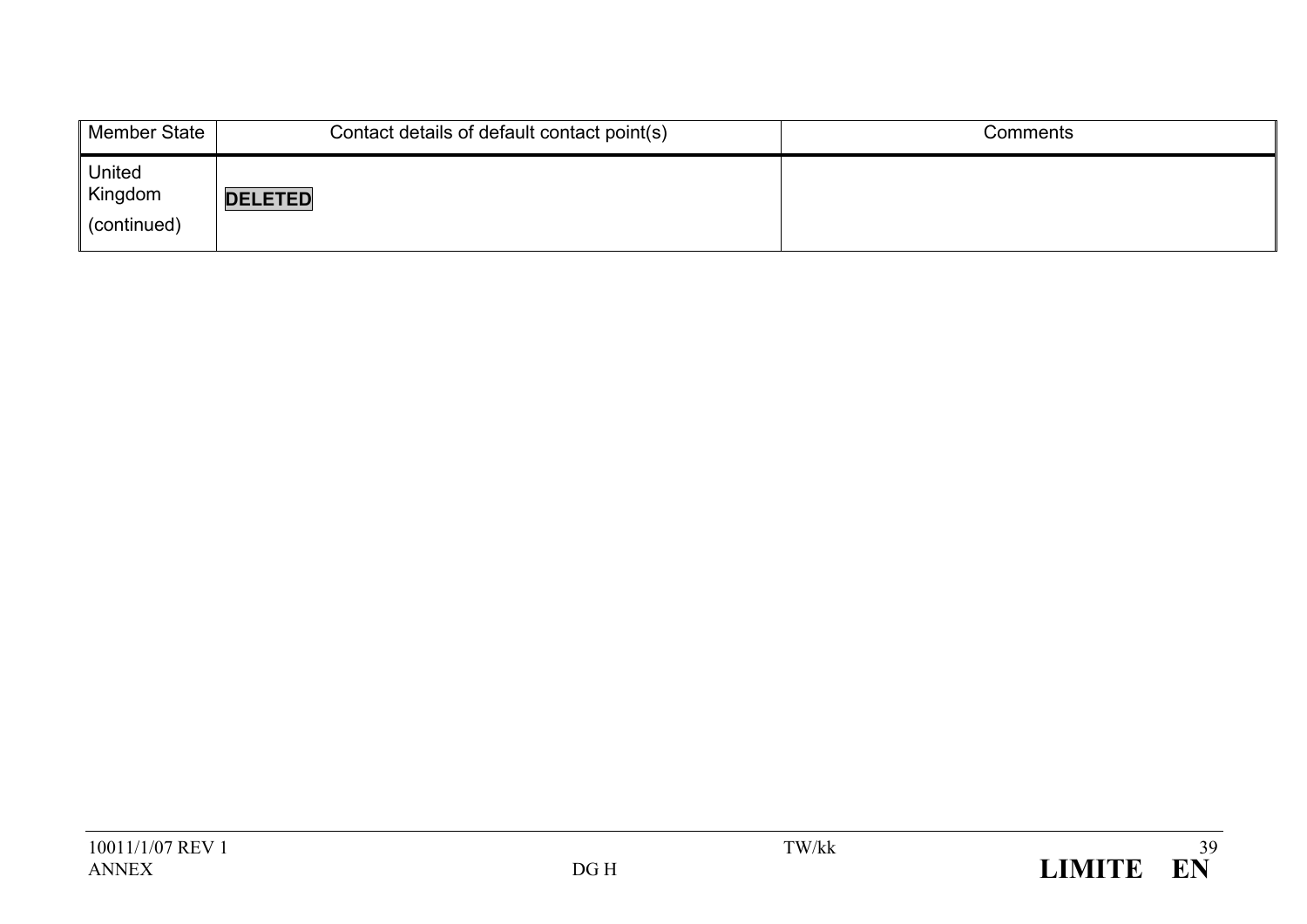## **2.3 Other EU level actors**

| Other EU level<br>actors | to be informed | informs<br>in major emergency or crisis situations with potential cross-border<br>effects | e-mail | 24/7 duty | Language |
|--------------------------|----------------|-------------------------------------------------------------------------------------------|--------|-----------|----------|
| Bureau de<br>Liaison     | <b>DELETED</b> |                                                                                           |        |           |          |
| Euroju\$st               | <b>DELETED</b> |                                                                                           |        |           |          |

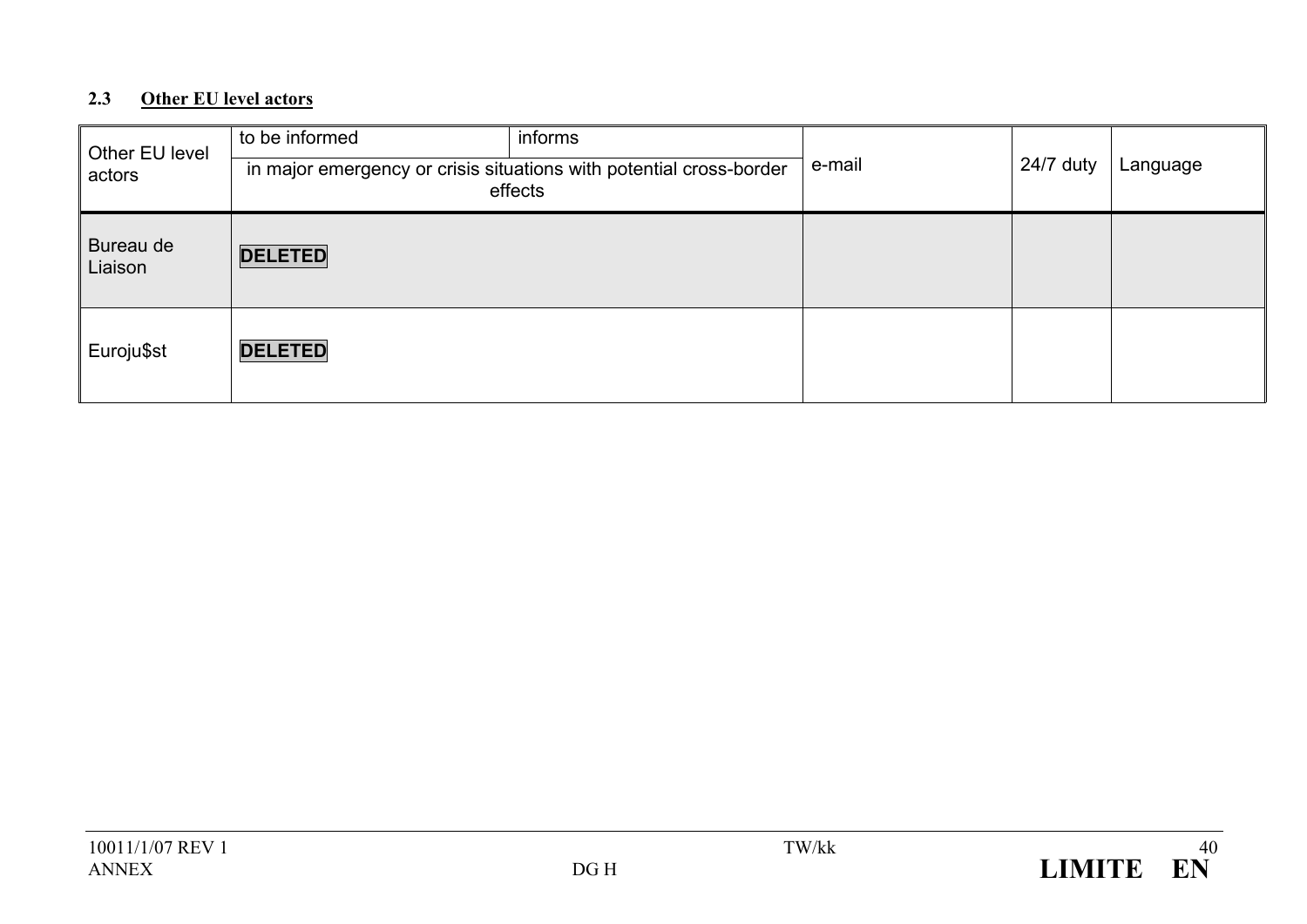| Other EU level<br>actors                                                     | to be informed | informs | e-mail | 24/7 duty | Language |
|------------------------------------------------------------------------------|----------------|---------|--------|-----------|----------|
| European<br>Centre for<br><b>Disease</b><br>Prevention and<br>Control (ECDC) | <b>DELETED</b> |         |        |           |          |
| European<br>Influenza<br>Surveillance<br>Scheme                              | <b>DELETED</b> |         |        |           |          |
| Europol                                                                      | <b>DELETED</b> |         |        |           |          |

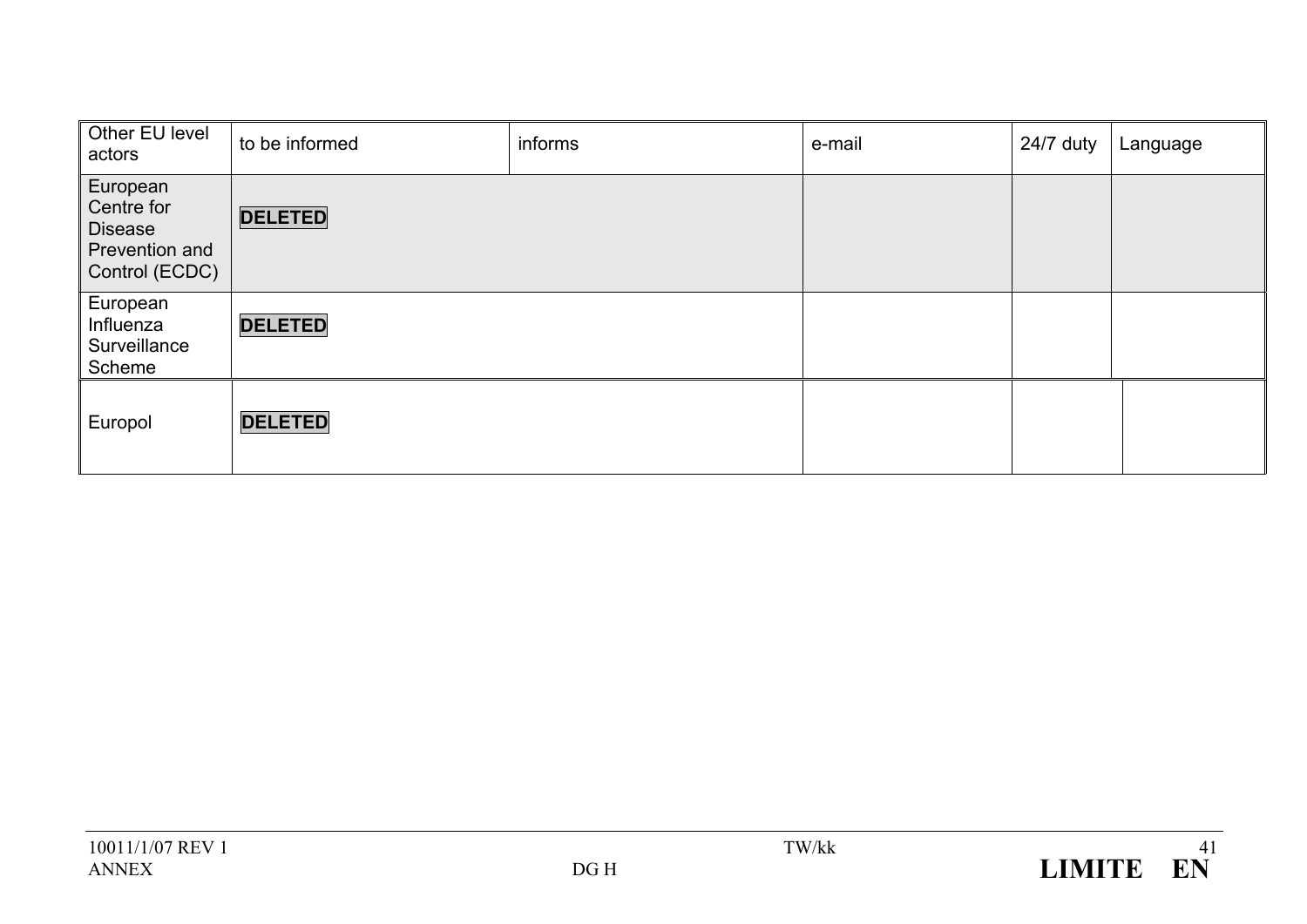## **2.4 International Organisations**

| International<br>Organisations                                                | to be informed<br>in major emergency or crisis situations with potential cross-border<br>effects | informs | e-mail | 24/7 duty | Language |
|-------------------------------------------------------------------------------|--------------------------------------------------------------------------------------------------|---------|--------|-----------|----------|
| Eurocontrol                                                                   | <b>DELETED</b>                                                                                   |         |        |           |          |
| International<br><b>Atomic Energy</b><br>Agency                               | <b>DELETED</b>                                                                                   |         |        |           |          |
| Interpol                                                                      | <b>DELETED</b>                                                                                   |         |        |           |          |
| NATO - Euro<br><b>Atlantic Disaster</b><br>Response<br>Coordination<br>Centre | <b>DELETED</b>                                                                                   |         |        |           |          |

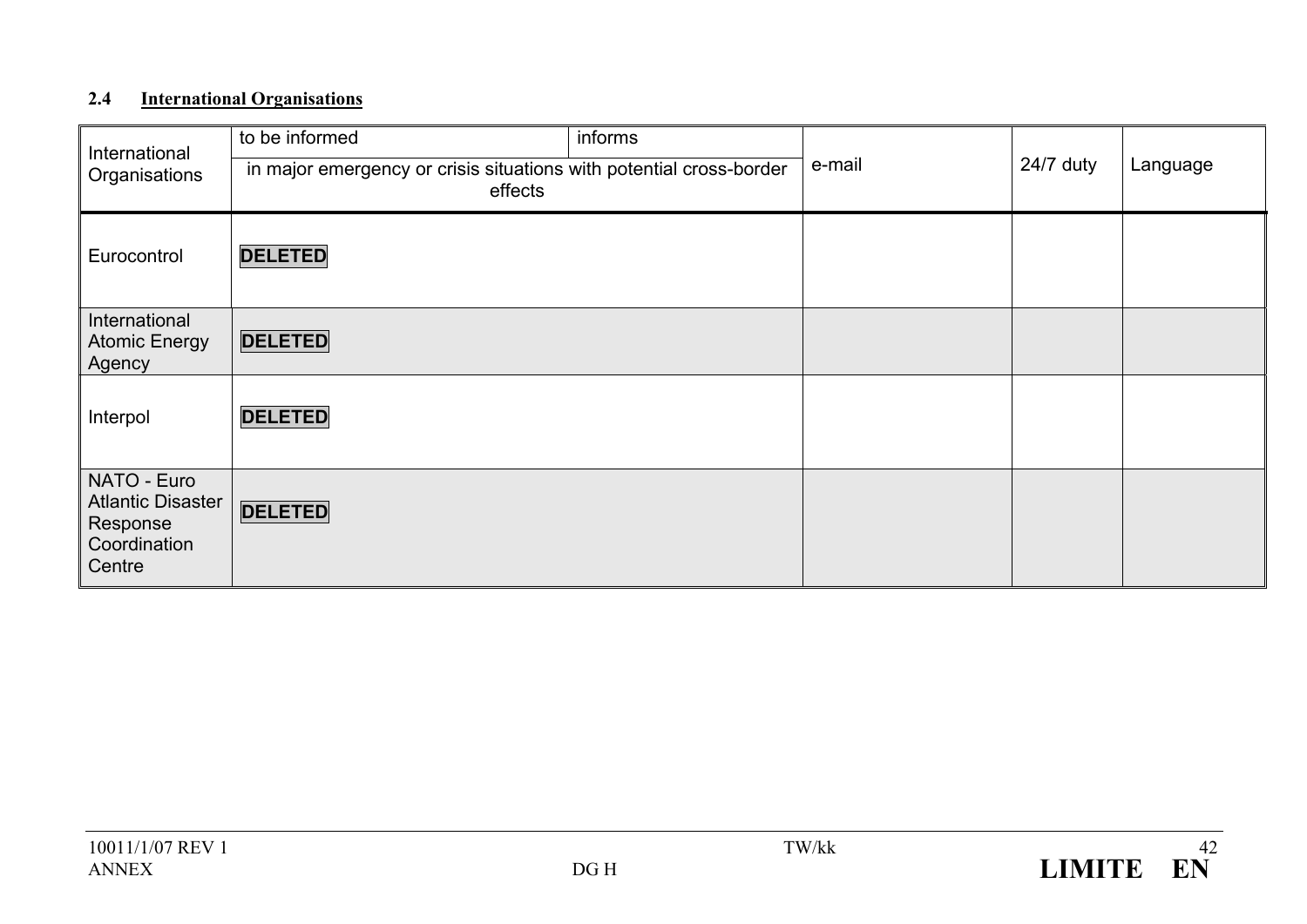| International<br>Organisations                                            | to be informed                                                                 | informs |        |           |          |
|---------------------------------------------------------------------------|--------------------------------------------------------------------------------|---------|--------|-----------|----------|
|                                                                           | in major emergency or crisis situations with potential cross-border<br>effects |         | e-mail | 24/7 duty | Language |
| Organisation for<br>the Prohibition<br>of Chemical<br>Weapons             | <b>DELETED</b>                                                                 |         |        |           |          |
| UN-Office for<br>the<br>Coordination of<br>Humanitarian<br><b>Affairs</b> | <b>DELETED</b>                                                                 |         |        |           |          |
| <b>World Health</b><br>Organisation                                       | <b>DELETED</b>                                                                 |         |        |           |          |

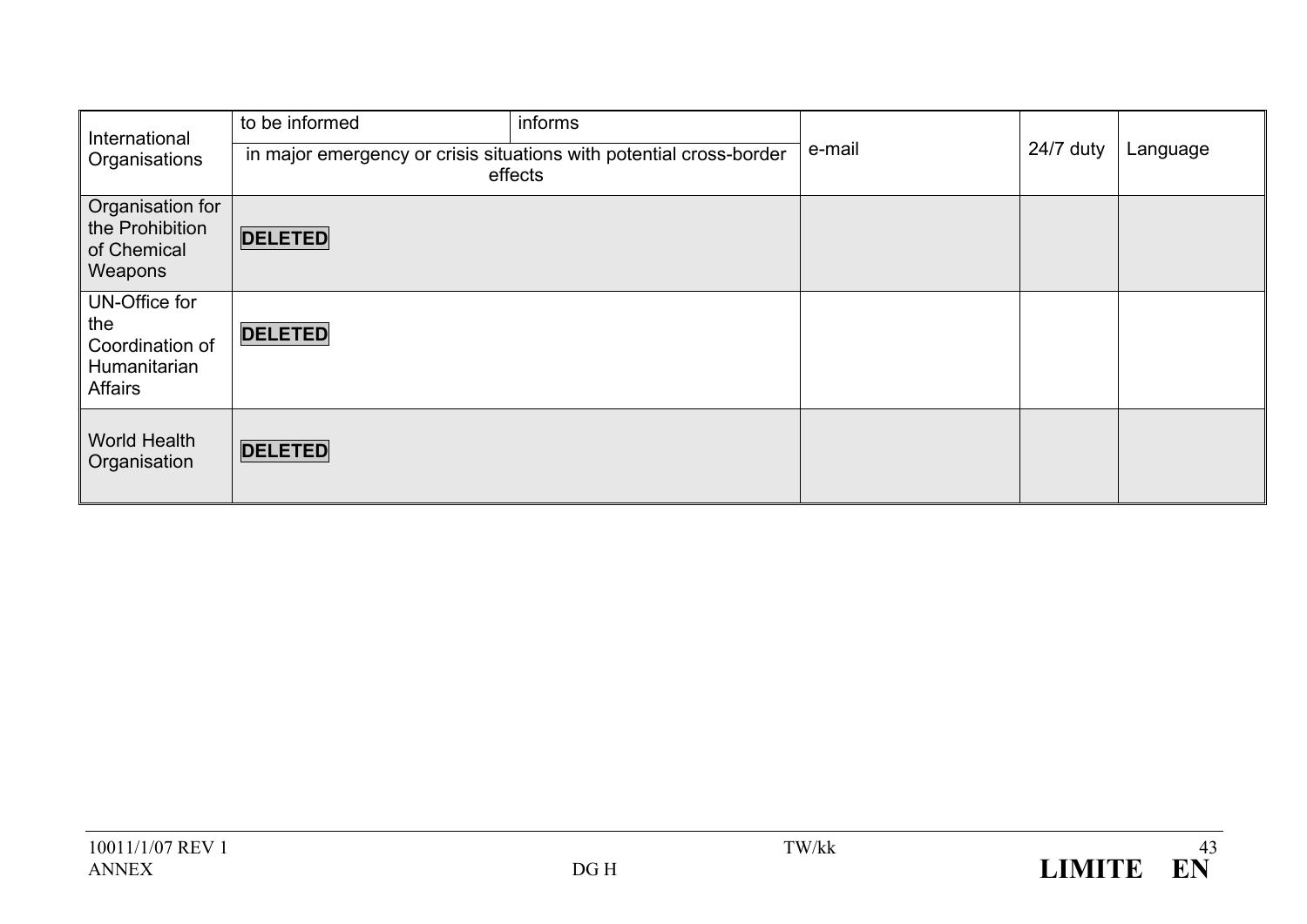### **3 Overview of EU Networks and Instruments in the EU and Other Organisations**

# **3.1 General Secretariat of the Council of the European Union – The EU Joint Situation Centre (SITCEN)**

### **Contacts:**

24/7 duty. Phone: +32 22 81 50 00 Fax:  $+32,22,81,58,53$ e-mail: sitcen@consilium.europa.eu

## **Activities:**

The EU JOINT SITUATION CENTRE (SITCEN) monitors and assesses events and situations world-wide on a 24-hour basis with a focus on potential crisis regions, terrorism and WMD-proliferation. It is:

- linked to Member States' civilian and, via the EU Military Staff, to the military intelligence service and - with input from these as well as from diplomatic and open sources - provides political and security assessments,
- linked to all Member States' national security services and with input from these provides terrorism related assessments related to the internal as well as the external dimension thereof,
- the hub for the formal secure communications networks (CORTESY and ESDP-net) linking the Council to Member States' Foreign and Defence Ministries,

maintains

- links to Member States' national crisis centres. It has a "contacts" database covering key decision makers in Member States and other crisis management centres,
- links with situation centres in other international organisations (UN DPKO, UNICEF, OCHA, OSCE, AU, NATO, etc.),

and

• provides back-up and support for the EU Secretary General/High Representative, EU Special Representatives and other high ranking EU officials as well as for EU military and civilian crisis management operations.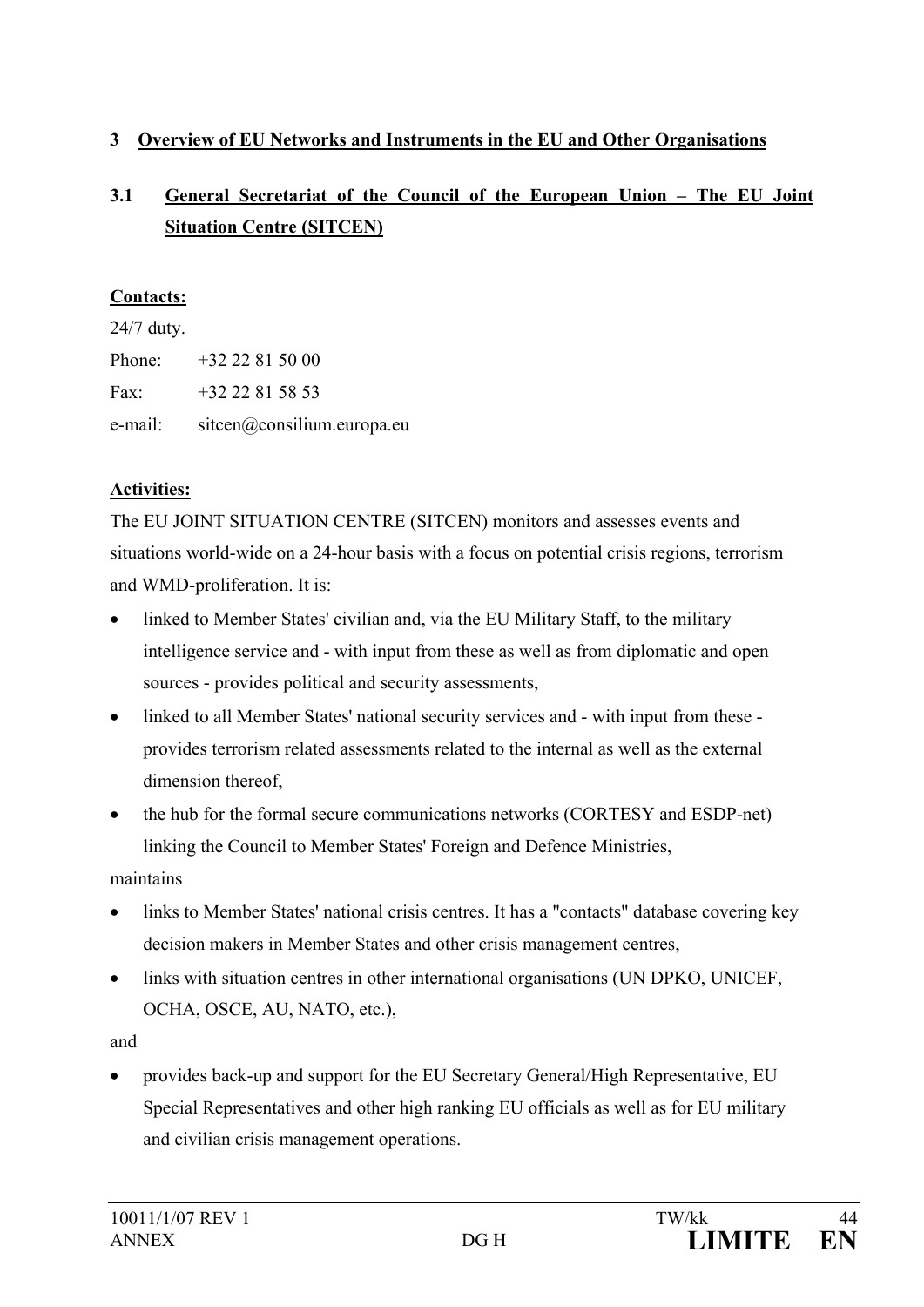The SITCEN is the backbone of the General Secretariat emergency and crisis response capabilities. These consist of:

- A 24/7 watch. In case of a significant world event which is deemed to have an impact on EU's common foreign, security and defence policies or in case of an incident in one of the EU ESDP missions, the SITCEN Duty Officer (DO) triggers an alert Standard Operating Procedure (SOP).
- The EU Military Staff and the Police Unit likewise have a 24/7 stand-by arrangement with staff on-call. In case of an incident, which affects military or police personnel, the SITCEN DO will first alert the stand-by military or police Duty Officer, as appropriate, following which these, in consultation with their hierarchy, will decide on further measures.
- Where appropriate the SITCEN will also alert the MIC or any other of the Commission's Rapid Alert Systems.
- The SITCEN has at all times a senior analyst on call the *Duty Manager* (DM), whose responsibility it is to provide analytical support and, as appropriate, supervise the work of the DO in a ERP situation. The DM is also authorised to act on behalf of SITCEN management in an emergency situation until such time that they can be present themselves.
- Every ESDP mission has a support structure in Brussels. The different support structures all have an EU official on call - the *Primary Point of Contact* (PPOC). Once alerted by the SITCEN DO these PPOC will initiate needed action, as appropriate.
- One of SITCEN's units is the Consular Services Unit, whose responsibility it is to liaise with the crisis management offices of the ministries of foreign affairs of the respective Member States. In case of a serious incident affecting EU citizens, the head of this unit will be alerted and ensure further appropriate action in consultation with the consular cooperation network.

## **Legal basis:**

Established by a decision by the Secretary General / High Representative of the EU.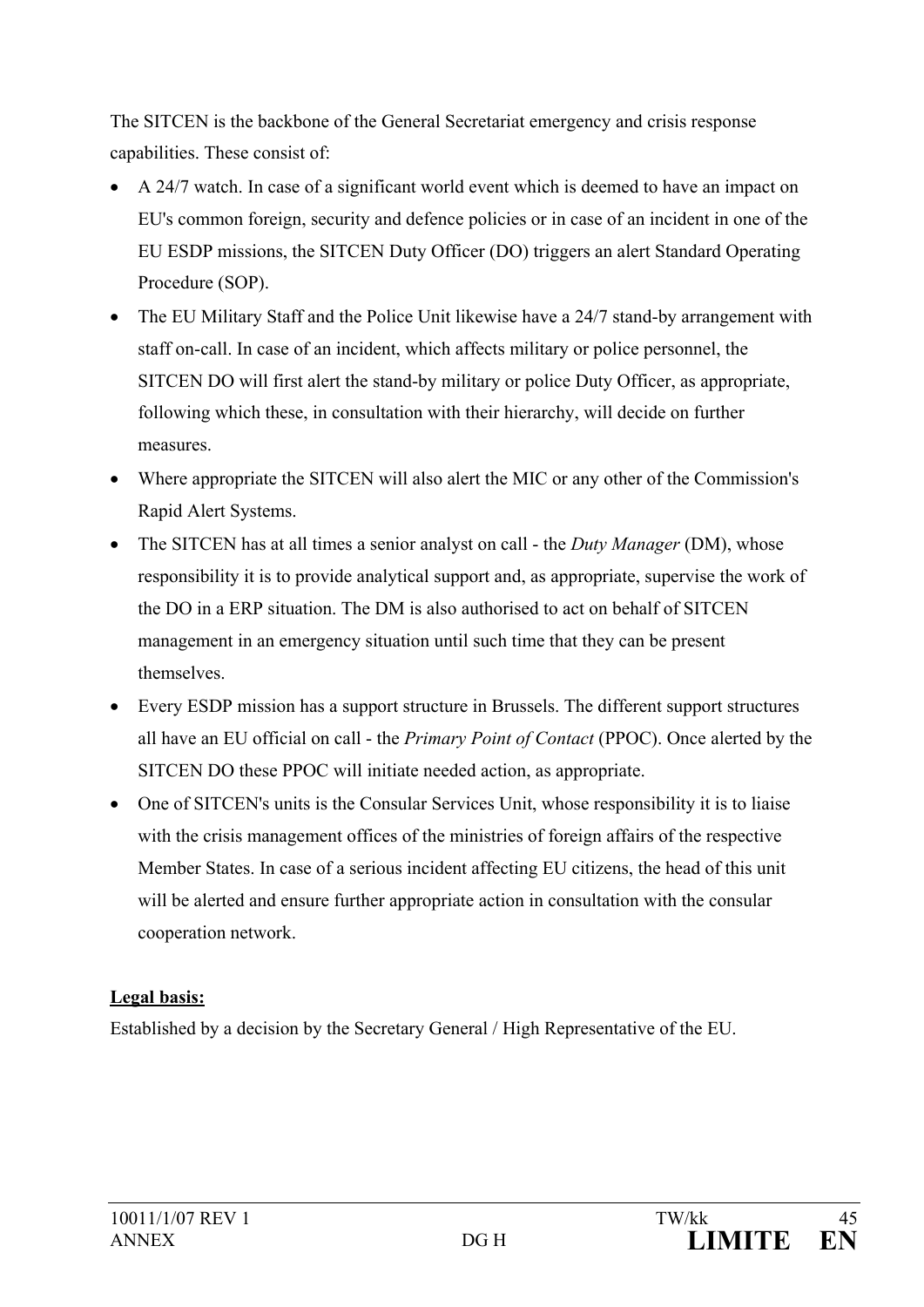### **3.2 Commission of the European Communities**

The Commission has developed over the years the operational capacity to assist in the response to a wide range of emergencies through several rapid alert systems (RAS). On 23 December 2005, the Commission adopted a general rapid alert system called ARGUS. This system has two main functions:

• to provide an internal platform to exchange, in real time, relevant information between Commission services and

• to ensure political coordination at high level in case of a major multisectoral crisis. ARGUS uses an internal electronic communication network to enable Directorates general and RAS to share information in real time. Thus Commission services can improve their coordination and ensure a coherent and efficient response. However, the response to crisis in specific fields stays under the responsibility of sectoral RAS.

Alerts are usually triggered by relevant authorities in Member States. The national competent authorities contact the relevant RAS to notify / to inform / to request assistance. Each RAS manages crisis through their own networks, procedures and expertise and respecting their own mandate.

On the basis of its expertise and assessment, the RAS can identify a major multisectoral crisis or an imminent threat requiring political coordination at high level. A specific coordination process is launched to manage a rapid, coordinated and coherent Commission response, based on all relevant information, in its domains of competence and in cooperation with the other institutions.

Commission services can request their Commissioner to ask the President to trigger the coordination process. The President decides on the allocation of political responsibility for the Commission response and on the convening of the Crisis Coordination Committee (CCC). The CCC is a specific operational crisis management structure bringing together high level representatives of Commission services involved in the response to the crisis. It will assess and monitor the development of the situation and identify issues and options for decision and action.

National relevant authorities contact ARGUS through the sectoral specific RAS. The Council can call the stand-by duty number +32-2-29.22.222. The commission's Security Office (DS) in Brussels is the 24h/7d operational contact point. Then, according to internal procedures, the relevant duty officers of RAS or relevant Commission's representatives are contacted by the DS.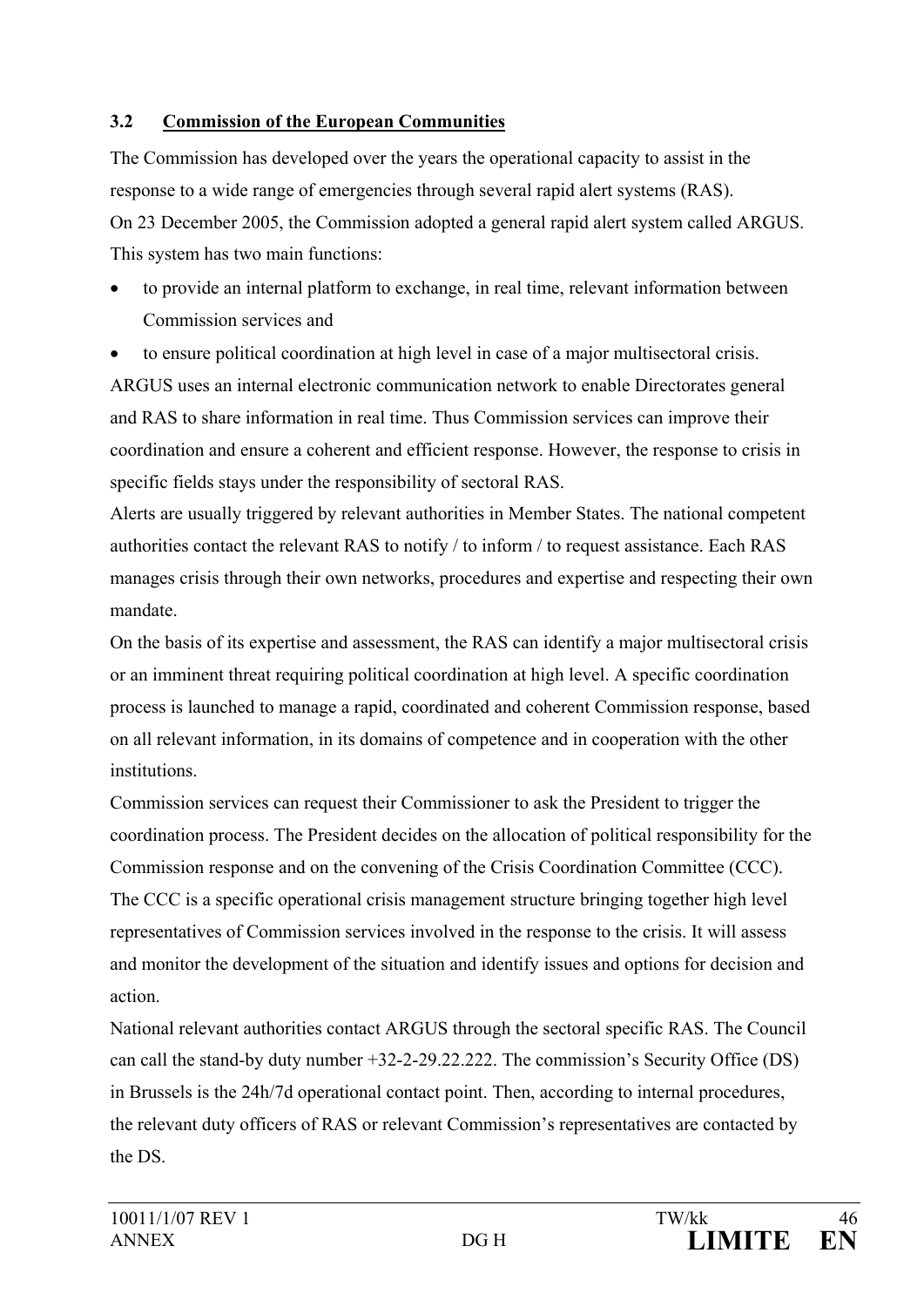## **3.2.1 Duty Office Commission**

### **Contact:**

24/7 duty

DG ADMIN / Security Directorate, Unit DS.1 "Protection and crisis management"

Phone: +32 2 2922 222

Fax:  $+32$  2 2955 415

## **Activities:**

24/7 hour duty office used to activate many of the other RAS and Crisis Rooms Crisis management (links with Rapid Alert Systems)

### **Legal basis:**

[Commission Decision 2001/844](http://europa.eu.int/eur-lex/pri/en/oj/dat/2001/l_317/l_31720011203en00010055.pdf) of 29 November 2001 amending its internal Rules of Procedure - commission provisions on security

# **3.2.2 Directorate General of European Community Humanitarian Aid Office (DG ECHO)**

## **Contact:**

ECHO 5 "Ressources humaines, formation, appui administratif, informatique"

## **Purpose:**

To provide non-discriminatory, apolitical humanitarian emergency assistance in third countries, directly to the beneficiaries, through partners, according to ongoing assessment of needs and in full co-ordination with other humanitarian donors/actors in the field.

### **Participants:**

Work with non-governmental organisations, UN specialised agencies and international organisations such as the International Committee of the Red Cross or the International Federation of the Red Cross and Red Crescent Societies

## ECHO partners

## **Link:**

EUROPA - ECHO - [Humanitarian Aid Department of the European Commission](http://www.europa.eu.int/comm/echo/index_en.htm) [EUROPA -](http://www.europa.eu.int/comm/echo/partners/index_en.htm) ECHO - Partners

## **Legal basis:**

[Council Regulation \(EC\) No 1257/96](http://www.europa.eu.int/smartapi/cgi/sga_doc?smartapi!celexapi!prod!CELEXnumdoc&lg=en&numdoc=31996R1257&model=guichett) of 20 June 1996 concerning humanitarian aid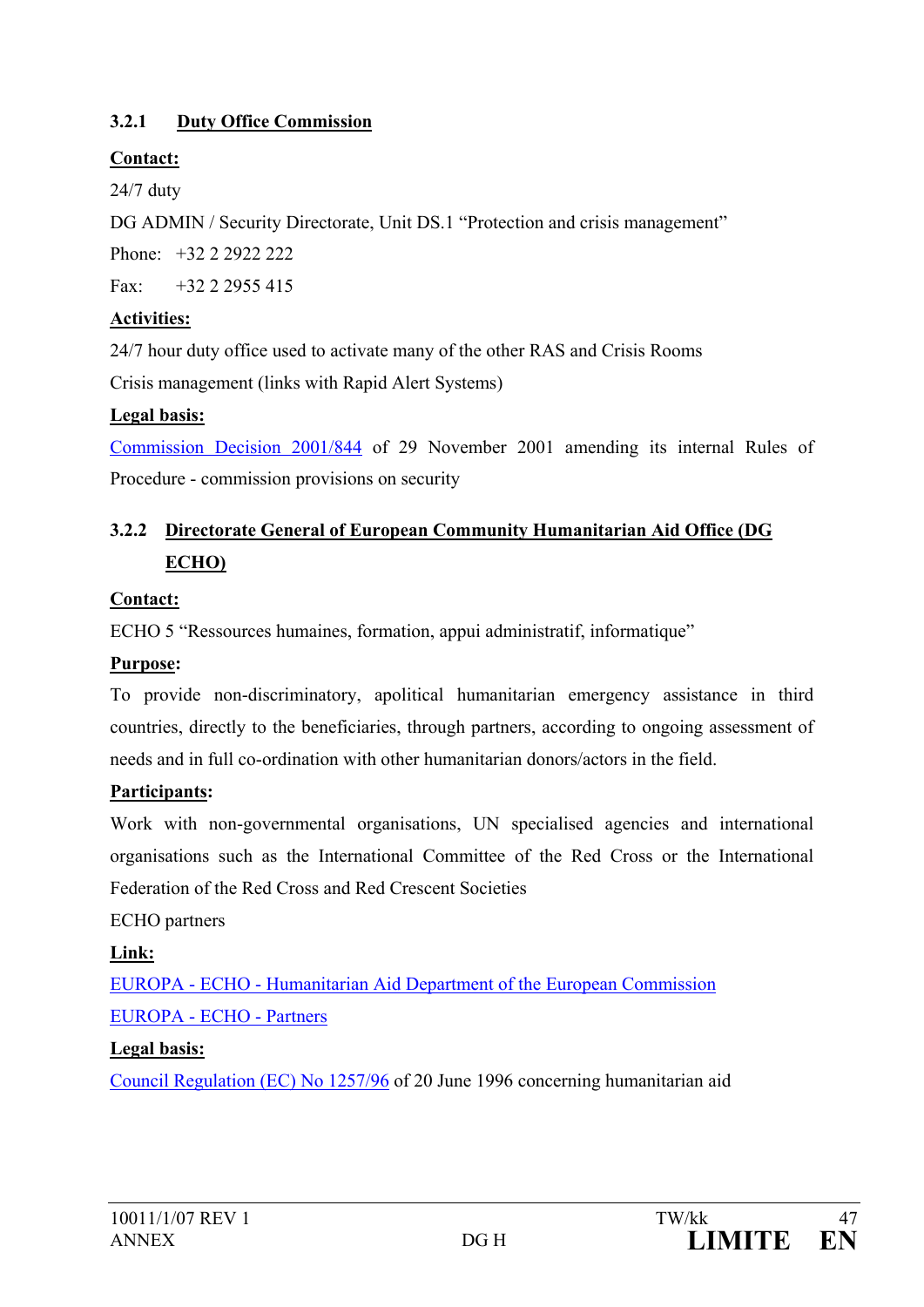### **3.2.3 Monitoring and Information Centre of Civil Protection (MIC)**

### **Contact:**

24/7 duty

DG Environment, Unit A.5 "Civil protection and environmental accidents"

## **Purpose:**

- To facilitate and support Member States' civil protection assistance to countries affected by disaster and requesting assistance
- To ensure that all participating countries are informed of the needs on site and support the mobilisation and coordination of Member States' teams to assist the disaster-stricken country
- To mobilise and dispatch within a few hours small teams of experts to assess the specific needs on site, to coordinate the assistance operations and to liaise with the competent authorities and, where necessary, with international organisations
- To offer technical support, including, for instance, satellite images and other forecasting tools
- To act as an information centre, collecting validated information throughout the emergency and disseminating regular updates to all participating countries.

# **Participants:**

EU Member States 27, Liechtenstein, Norway and Iceland

# **Link:**

EUROPA - Environment - [Civil Protection and Environmental Emergencies Homepage -](http://europa.eu.int/comm/environment/civil/index.htm) [European Commission / DG XI](http://europa.eu.int/comm/environment/civil/index.htm)

# **Legal basis:**

[Council Decision 2001/792/EC](http://europa.eu.int/comm/environment/civil/prote/cplegis/301d0792_en.htm) of 23 October 2001 establishing a Community mechanism to facilitate reinforced cooperation in civil protection assistance interventions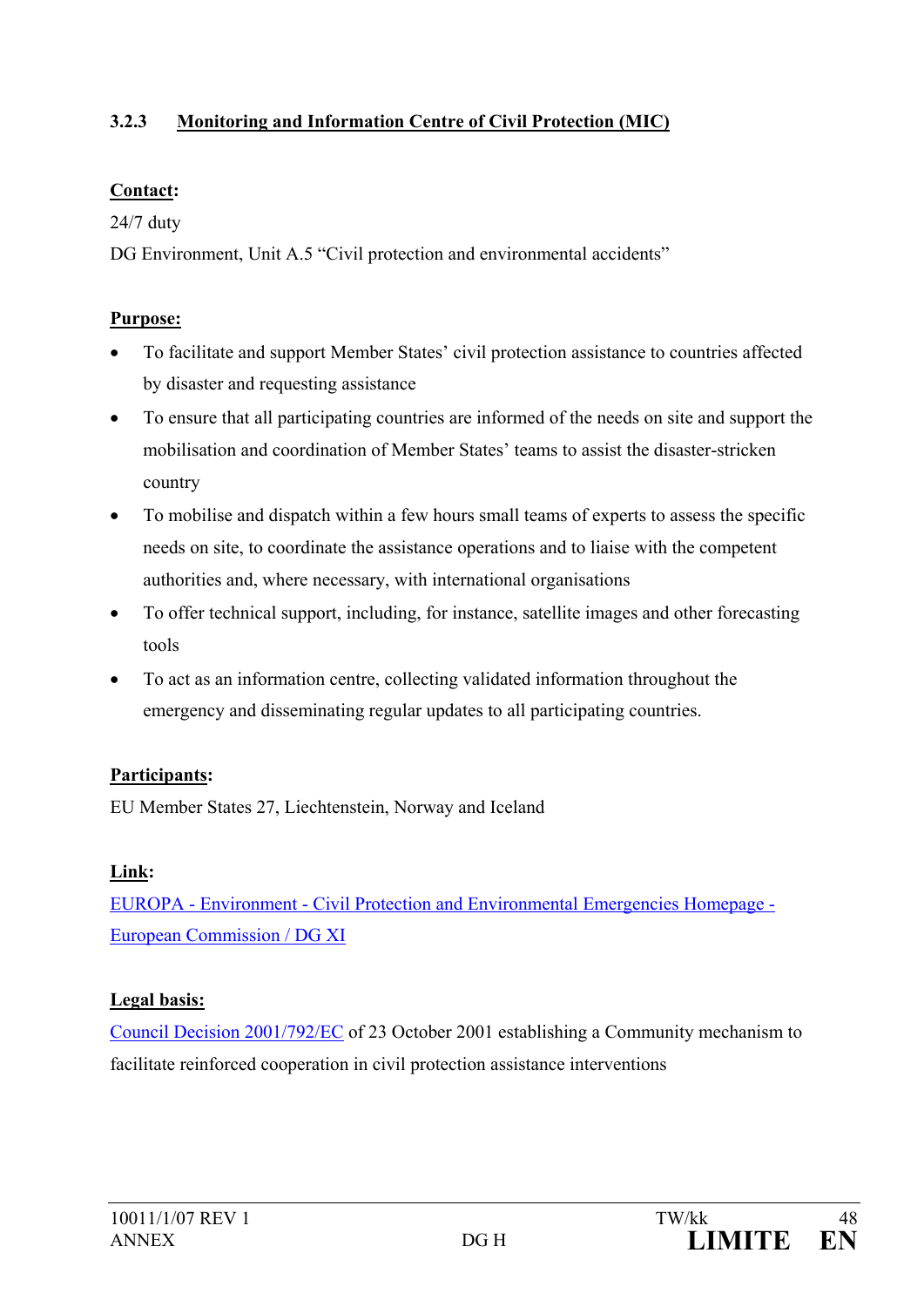### **3.2.4 Crisis Response Mechanism**

#### **Contact:**

Joint Research Centre

#### **Activities:**

- To provide the other Commission services with scientific and technical support and access to networks of external expertise and capabilities
- Areas of potential response: biological/chemical, environmental/natural/ technological and man-made hazards and nuclear field.

### **3.2.5 Rapid Reaction Mechanism**

### **Contact:**

DG External Relations, Unit A2 "Crisis management and conflict prevention"

### **Purpose:**

To respond urgently to the need of countries undergoing crisis or moving towards crisis

### **Link:**

[Civilian Crisis Management -](http://europa.eu.int/comm/external_relations/cpcm/cm.htm) Overview

### **Legal basis:**

[Council regulation 381/2001](http://europa.eu.int/eur-lex/pri/en/oj/dat/2001/l_057/l_05720010227en00050009.pdf) of 26 February 2001 creating a rapid-reaction mechanism

### **NB:**

DG Relex has a crisis room (Unit A4 "Security Policy") providing support, monitoring and information services both during a crisis and during periods of regular operations.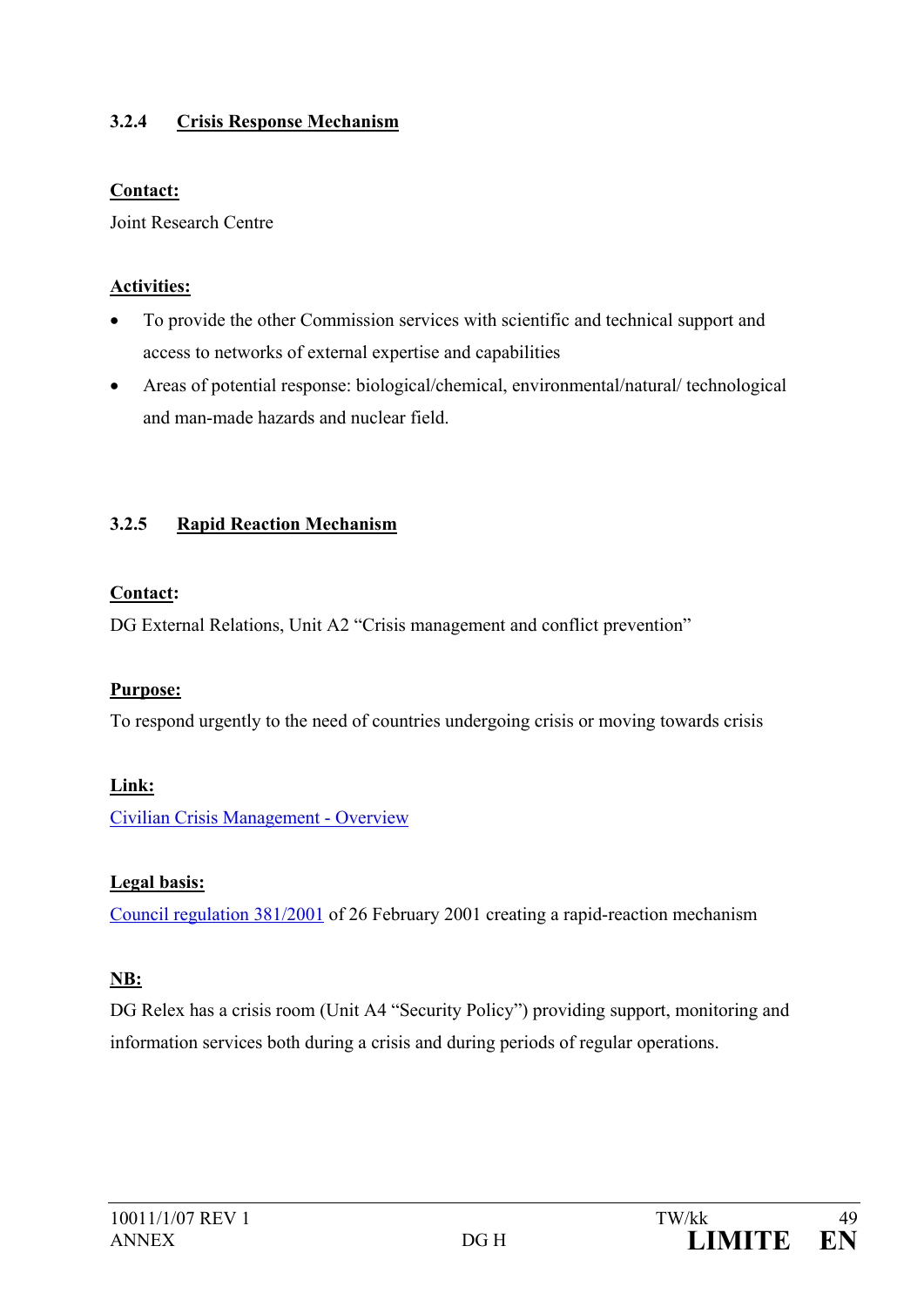## **3.2.6 Early Warning System on Communicable diseases (EWRS)**

## **Contact:**

DG SANCO, Unit C3 "Health threats"

## **Purpose:**

To alert public health authorities in Member States and the Commission on outbreaks with greater than national dimensions

# **Link:**

EUROPA - Public Health - Threats to health - [Communicable diseases](http://europa.eu.int/comm/health/ph_threats/com/comm_diseases_en.htm)

## **Legal basis:**

[Commission Decision 200/57/EC](http://europa.eu.int/eur-lex/pri/en/oj/dat/2000/l_021/l_02120000126en00320035.pdf) of 22 December 1999 on the early warning and response system for the prevention and control of communicable (Second pillar of the Communicable Diseases Network started in 1999)

## **NB:**

The EWRS is a telematic system linking the designated authorities in Member States and the Commission. The system allows for immediate exchange of views on risk assessment and risk management crucial for timely public health action.

## **3.2.7 Rapid alert system for food and feed (RASFF)**

# **Contact:**

DG SANCO, Unit D2 "Biological risks"

# **Purpose:**

To provide the control authorities with an effective tool for exchange of information on measures taken to ensure food safety.

# **Participants:**

EU Member States, EEA-EFTA countries

# **Link:**

http://europa.eu.int/comm/food/food/rapidalert/index\_en.htm

# **Legal basis:**

[Regulation \(EC\) N° 178/2002](http://europa.eu.int/comm/food/food/foodlaw/traceability/index_en.htm) laying down the general principles and requirements of food law, establishing the European Food Safety Authority and laying down procedures in matters of food safety (O.J. N° L 31 of 1 February 2002).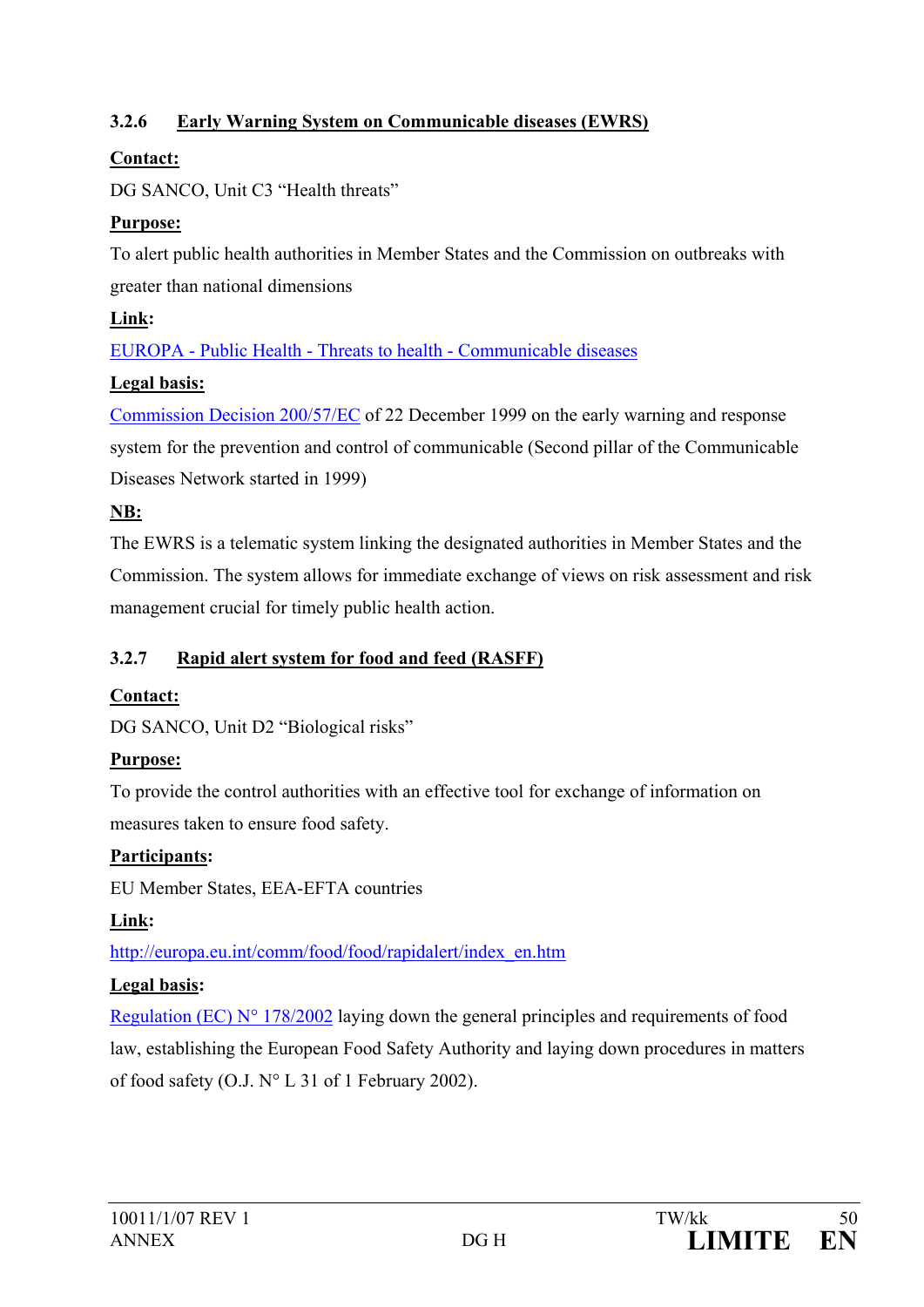### **3.2.8 Animal Disease notification system (ADNS)**

### **Contact:**

DG SANCO, Unit D1 "Animal Health and Standing committees"

### **Purpose:**

- To register and document on certain important infectious animal diseases
- To ensure detailed information about outbreaks of these animal diseases in the countries connected to the application
- To enable immediate access to information about contagious animal disease outbreaks
- To ensure that trade in live animals and products of animal origin is not affected unnecessarily

### **Link:**

EUROPA - Animal Health & Welfare - Animal Diseases - [Animal Disease Notification](http://europa.eu.int/comm/food/animal/diseases/adns/index_en.htm)  [System](http://europa.eu.int/comm/food/animal/diseases/adns/index_en.htm)

### **Legal basis:**

[Council Directive 82/894](http://europa.eu.int/eur-lex/en/consleg/pdf/1982/en_1982L0894_do_001.pdf) (as amended by [Commission Decision 2004/216/EC\)](http://europa.eu.int/eur-lex/pri/en/oj/dat/2004/l_067/l_06720040305en00270030.pdf) on the notification of animal diseases within the Community

### **3.2.9 Phytosanitary network - organisms harmful to plants (EUROPHYT)**

## **Contact:**

DG SANCO, Unit F4 "Food of plant origin, plant health: processing and distribution"

## **Purpose:**

To exchange official information between the plant health services of the Member States and the Commission

## **Participants:**

The Plant Protection Services of the Member States and the European and Mediterranean Plant Protection Organisation (EPPO - only as a recipient of some of the information included in the notifications of interception.)

**Link:**

http://europa.eu.int/idabc/en/document/2267/580

## **Legal basis:**

No legal basis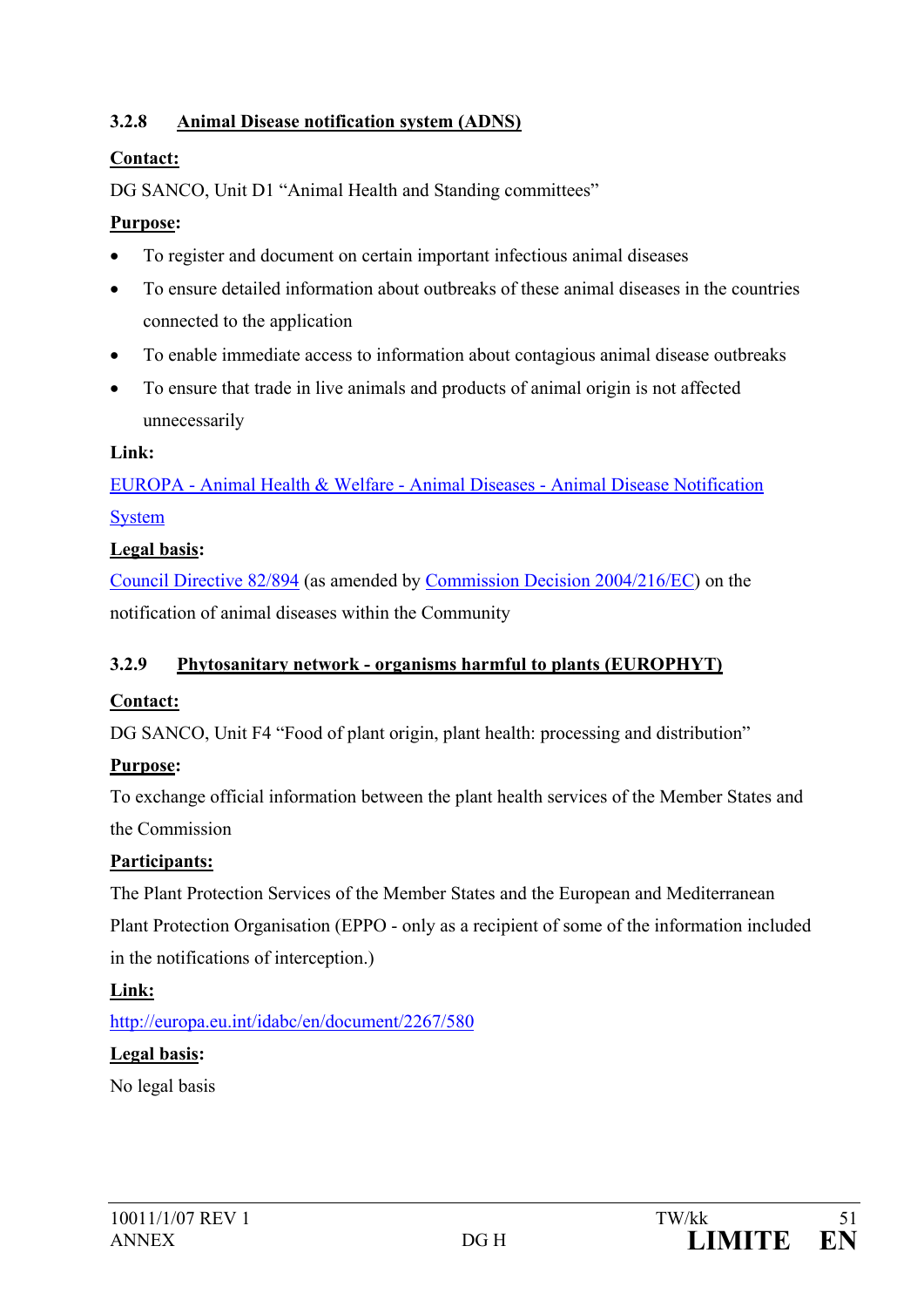## **3.2.10 Rapid Alert System for Non-Food Products (RAPEX)**

#### **Contact:**

DG SANCO, Unit B3 "Product and service safety"

### **Purpose:**

To provide a rapid exchange of information between Member States and the Commission about measures and actions taken by authorities and/or producers / distributors in relation to consumer products because of a serious risk to the health and safety of consumers.

### **Link:**

EUROPA - [Consumer Affairs -](http://europa.eu.int/comm/dgs/health_consumer/dyna/rapex/rapex_en.cfm) RAPEX

### **Legal basis:**

[Directive 2001/95/CE](http://europa.eu.int/comm/consumers/cons_safe/prod_safe/gpsd/index_en.htm) on general product safety (GPSD) [\(2001/95/EC\)](http://europa.eu.int/smartapi/cgi/sga_doc?smartapi!celexapi!prod!CELEXnumdoc&lg=en&numdoc=32001L0095&model=guichett) laying down procedures in matters of product safety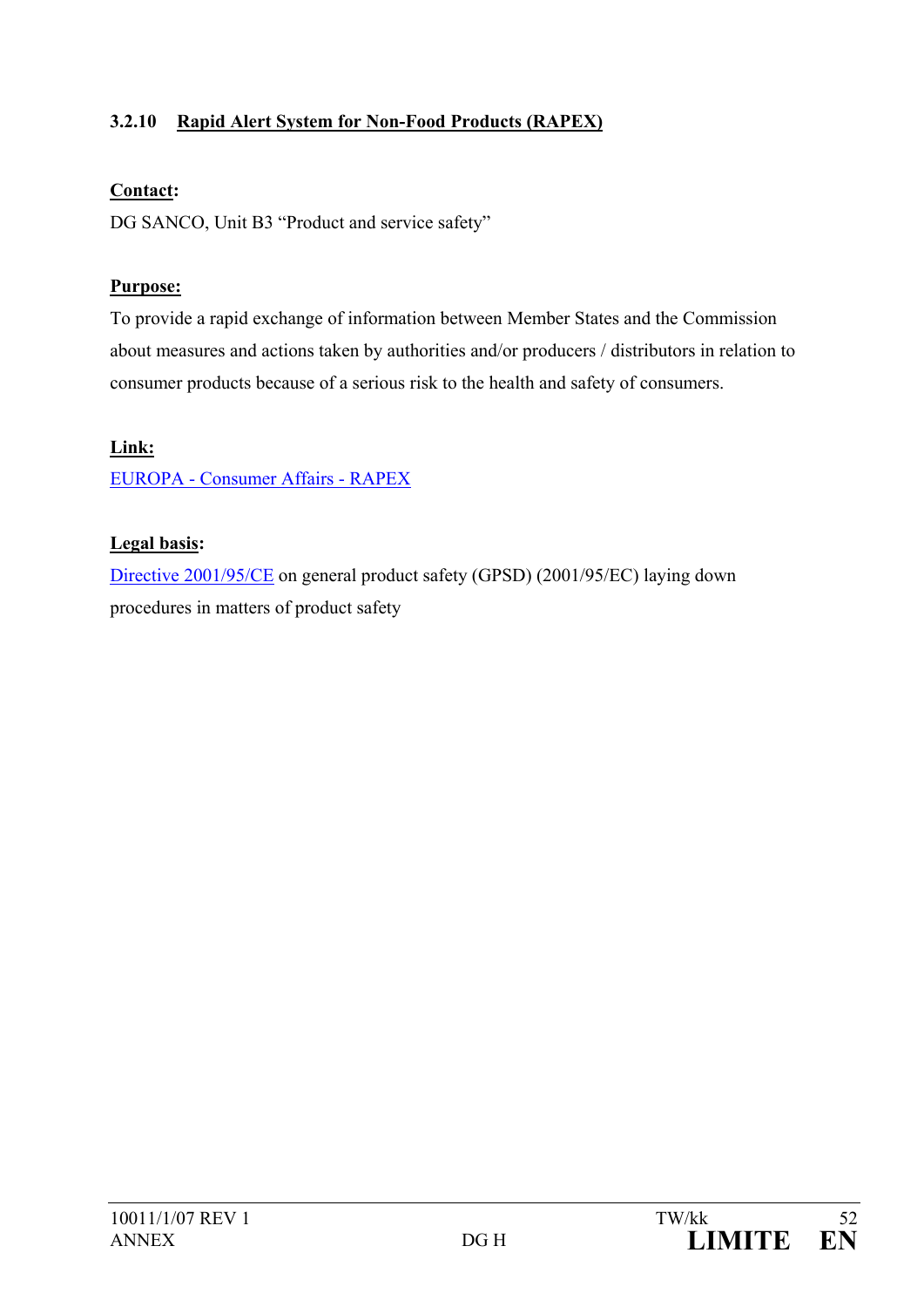## **3.2.11 Rapid alert system in case of biological and chemical threats (BICHAT)**

# **Contact:**

DG SANCO, Unit C3 "Heath threats"

# **Purpose [2](#page-55-0) :**

- To set up a mechanism for information exchange, consultation and co-ordination for the handling of health -related issues related to attacks
- To create an EU-wide capability for the timely detection and identification of biological and chemical agents that might be used in attacks and for the rapid and reliable determination and diagnosis of relevant cases
- To create a medicines stock and health services database and a stand-by facility for making medicines and health care specialists available in cases of suspected or unfolding attacks
- To draw-up rules and disseminate guidance on facing-up to attacks from the health point of view and co-ordinating the EU response and links with third countries and international organisations

# **Participants:**

EU Member States, EEA (Iceland, Liechtenstein, Norway), Bulgaria, Romania

# **Link:**

EUROPA - Public Health - Threats to health - [Communicable diseases -](http://europa.eu.int/comm/health/ph_threats/Bioterrorisme/bioterrorisme_en.htm) [Bio-terrorism](http://europa.eu.int/comm/health/ph_threats/Bioterrorisme/bioterrorisme_en.htm)

# **Legal background:**

- Article 4 of the Decision No 2119/98/ EC of the European Parliament and of the Council of 24 September 1998 setting up a network for the epidemiological surveillance and control of communicable diseases in the Community
- Article 2 of Council Decision of 23 October 2001 establishing a Community mechanism to facilitate reinforced cooperation in civil protection assistance interventions
- Annex 1 of Commission Decision of 22 December 1999 on the early warning and response system for the prevention and control of communicable diseases under Decision No 2119/98/EC of the EP

<span id="page-55-0"></span><sup>&</sup>lt;sup>2</sup> COM(2003)320, 2 June 2003, Communication from the Commission, of 2 June 2003, to the Council and the European Parliament on cooperation in the European Union on preparedness and response to Biological and Chemical agent attacks (Health security).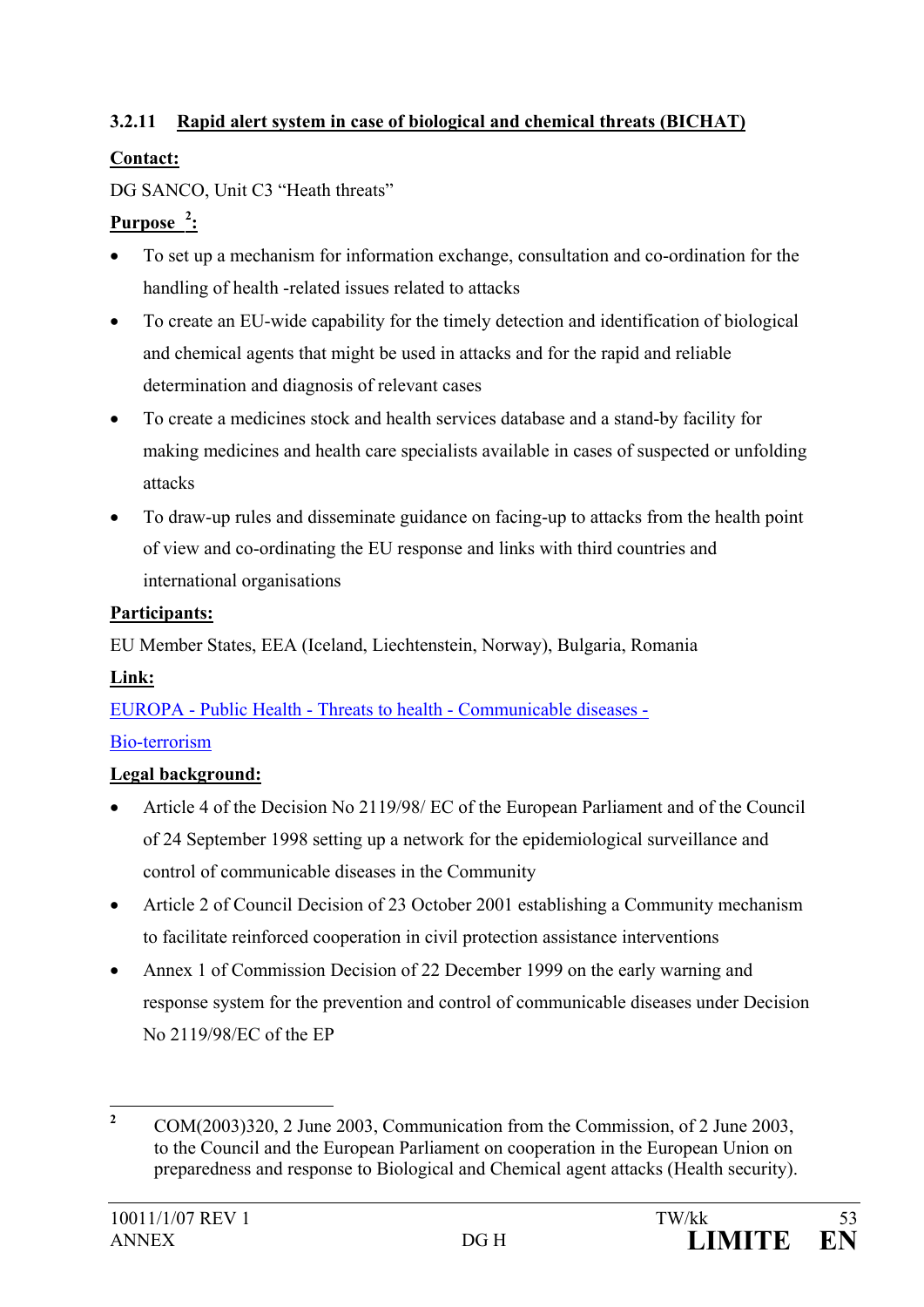### **3.2.12 European community urgent radiological information exchange (ECURIE)**

### **Contact:**

DG TREN, Unit H4 "Radiation protection"

### **Purpose:**

To provide an information exchange platform for the participating States in order to inform about the current and foreseeable status of the accident, meteorological conditions, national countermeasures taken, etc

### **Participants:**

EU Member States, Switzerland, Bulgaria, Romania

## **Link:**

EUROPA - Energy - [Nuclear Issues](http://europa.eu.int/comm/energy/nuclear/radioprotection/emergency_en.htm) and [Radioactivity Environmental Monitoring: ECURIE](http://rem.jrc.cec.eu.int/ecurie.html) **Legal basis:**

[Council Decision 87/600/Euratom](http://europa.eu.int/eur-lex/lex/LexUriServ/LexUriServ.do?uri=CELEX:31987D0600:EN:HTML) on Community arrangements for the early notification and exchange of information in the event of a radiological or nuclear emergency.

# **3.2.13 Customs Information System (CIS)**

## **Contact:**

DG TAXUD, Unit A3 "Information Technology"

# **Purpose:**

To run different IT tools to support all flows of information and control mechanisms necessary for the uniform administration of the Customs Union.

# **Link:**

EUROPA - [Taxation and Customs Union / What is Customs 2007?](http://europa.eu.int/comm/taxation_customs/customs/cooperation_programmes/customs_2007/index_en.htm)

# **Legal basis:**

[Decision 253/2003/EC](http://europa.eu.int/eur-lex/pri/en/oj/dat/2003/l_036/l_03620030212en00010006.pdf) of the European Parliament and of the Council adopting the Customs 2007 programme (operation, maintenance, development and improvement of electronic information exchange systems between national administrations)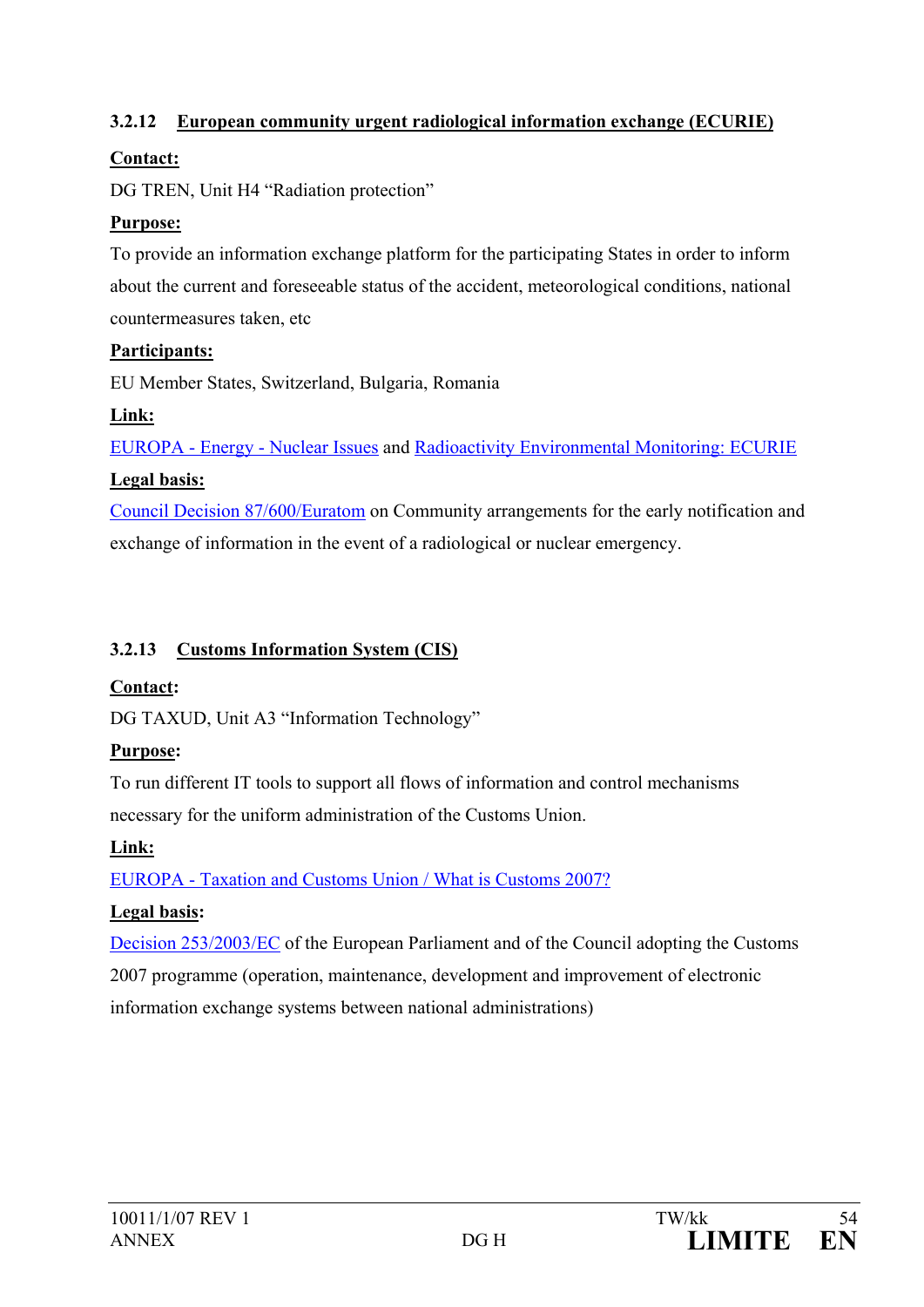### **3.3 Other EU level actors**

### **3.3.1 Bureaux de Liaison (BdL)**

### **Contact:**

Via EU Joint Situation Centre (SitCen) of Council Secretariat

## **Activities:**

Cooperation network between Member States´ Ministries of Interior in the field of internal security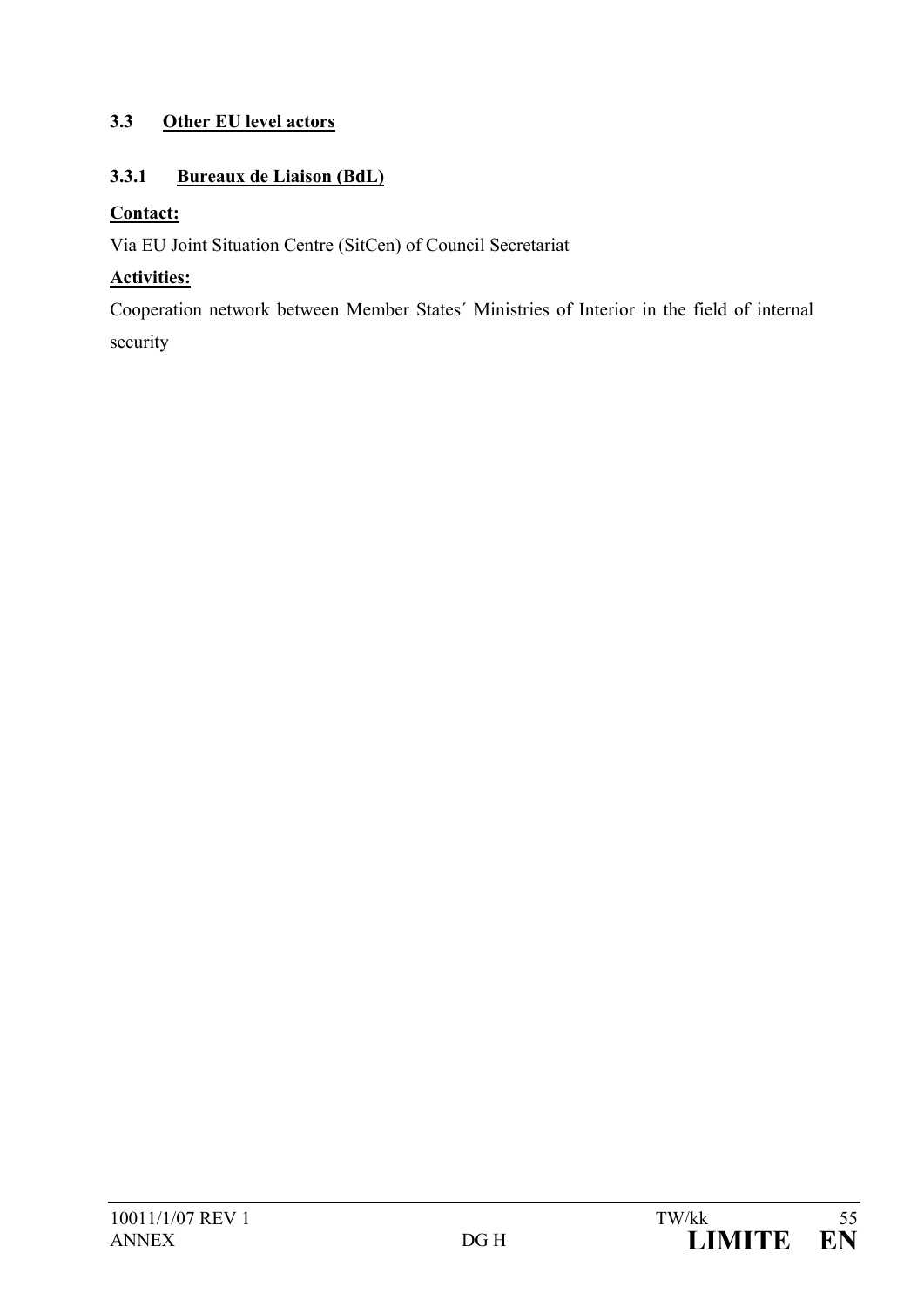### **3.3.2 Eurojust**

### **Contact:**

#### EUROJUST

Maanweg 174, 2516 AB The Hague; The Netherlands Phone: +31 70 412 5000

Fax:  $+31,70,412,5505$ 

e-mail: info@eurojust.europa.eu

### **Activities:**

Eurojust stimulates and improves the co-ordination of investigations and prosecutions between competent authorities in the Member States. Eurojust improves cooperation between the competent authorities of the Member States, in particular by facilitating the execution of international mutual legal assistance and the implementation of extradition requests. Eurojust supports the competent authorities of the Member States in order to render their investigations and prosecutions more effective when dealing with cross border crime.

### **Purpose:**

Eurojust is a new European Union body established in 2002 to enhance the effectiveness of the competent authorities within Member States when they are dealing with the investigation and prosecution of serious cross-border and organised crime.

Eurojust is the first permanent network of judicial authorities to be established anywhere in the world. Eurojust hosts meetings, with translation facilities, between investigators and prosecutors from different states dealing with individual cases and at a strategic level and specific types of criminality. Eurojust fulfils a unique role as a new permanent body in the European legal area. Its mission is to enhance the development of Europe-wide cooperation on criminal justice cases.

### **Participants:**

The College of Eurojust is now composed of 27 National Members, one nominated by each EU Member State.

## **Link:**

### [http://www.eurojust.europa.eu/](http://www.eurojust.eu.int/)

### **Legal Basis:**

[Council decision of 28 February 2002](http://www.eurojust.eu.int/official_documents/Eurojust_Decision/l_06320020306en00010013.pdf) setting up Eurojust with a view to reinforcing the fight against serious crime (2002/187/JHA)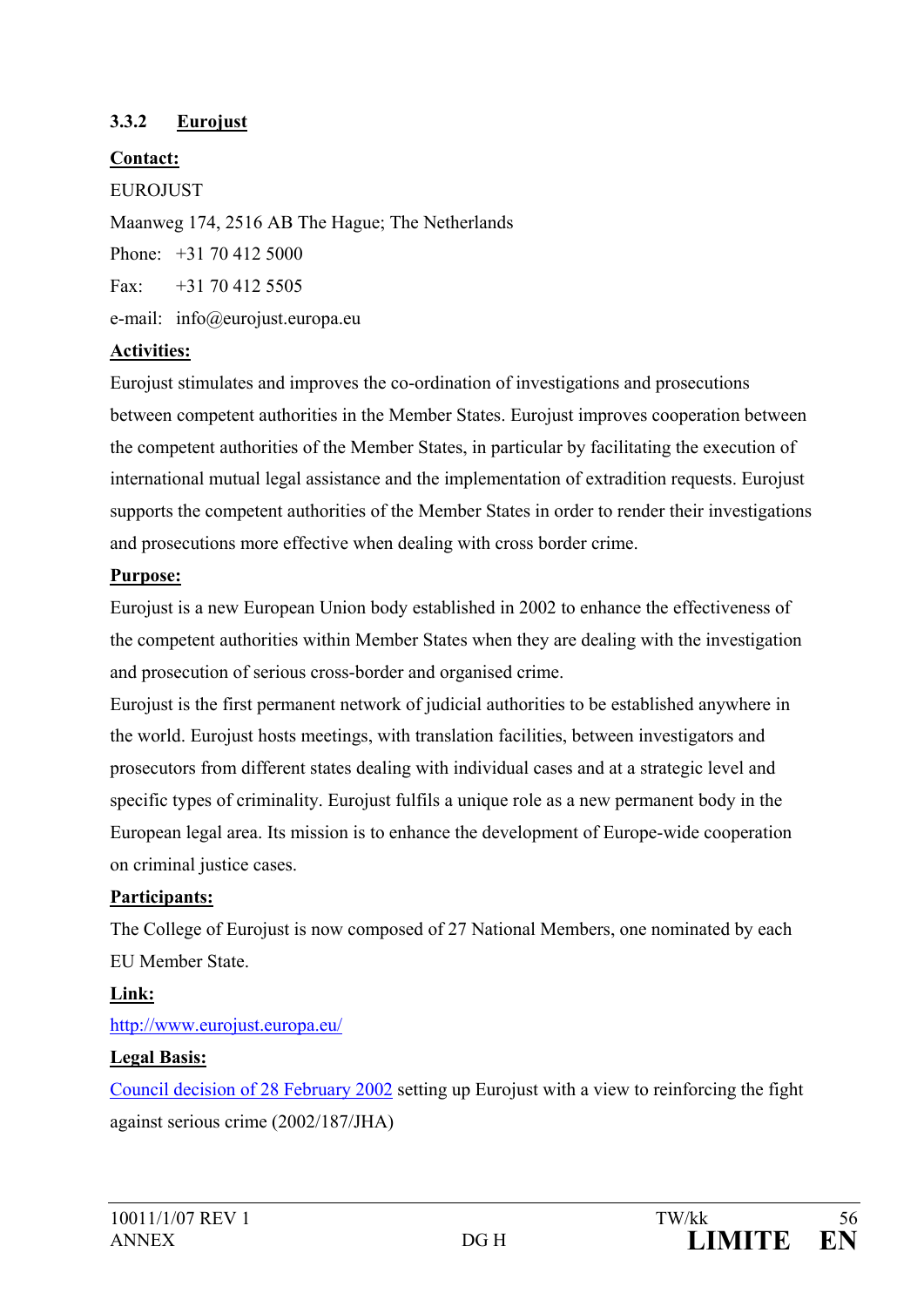### **3.3.3 European Centre for Disease Prevention and Control (ECDC)**

#### **Contact:**

European Centre for Disease Prevention and Control (ECDC) 171 83 Stockholm; Sweden Phone: +46 8 300 056 Fax:  $+468300057$ 

#### **Activities:**

The Centre would develop epidemiological surveillance at European level. In this work, the Centre could either use its own staff, staff from the dedicated surveillance networks, or, in some instances, it could subcontract tasks to a national centre of excellence. The Centre could also identify and maintain networks of reference laboratories, and enhance the quality assurance schemes of microbiological laboratories.

#### **Purpose:**

To be effective the early warning and response system (EWRS) requires 'around the clock' availability of specialists in communicable diseases. Whilst the responsibility for action will remain with Member States and the Commission, technical operation of the EWRS would be undertaken by the Centre and its networks.

#### **Participants:**

All 27 EU Member States, Iceland, Lichtenstein, Norway

#### **Link:**

<http://www.ecdc.eu.int/>

#### **Legal Basis:**

Regulation (EC) no 851/2004 of the European Parliament and of the Council of 21 April 2004 establishing a European Centre for Disease Prevention and Control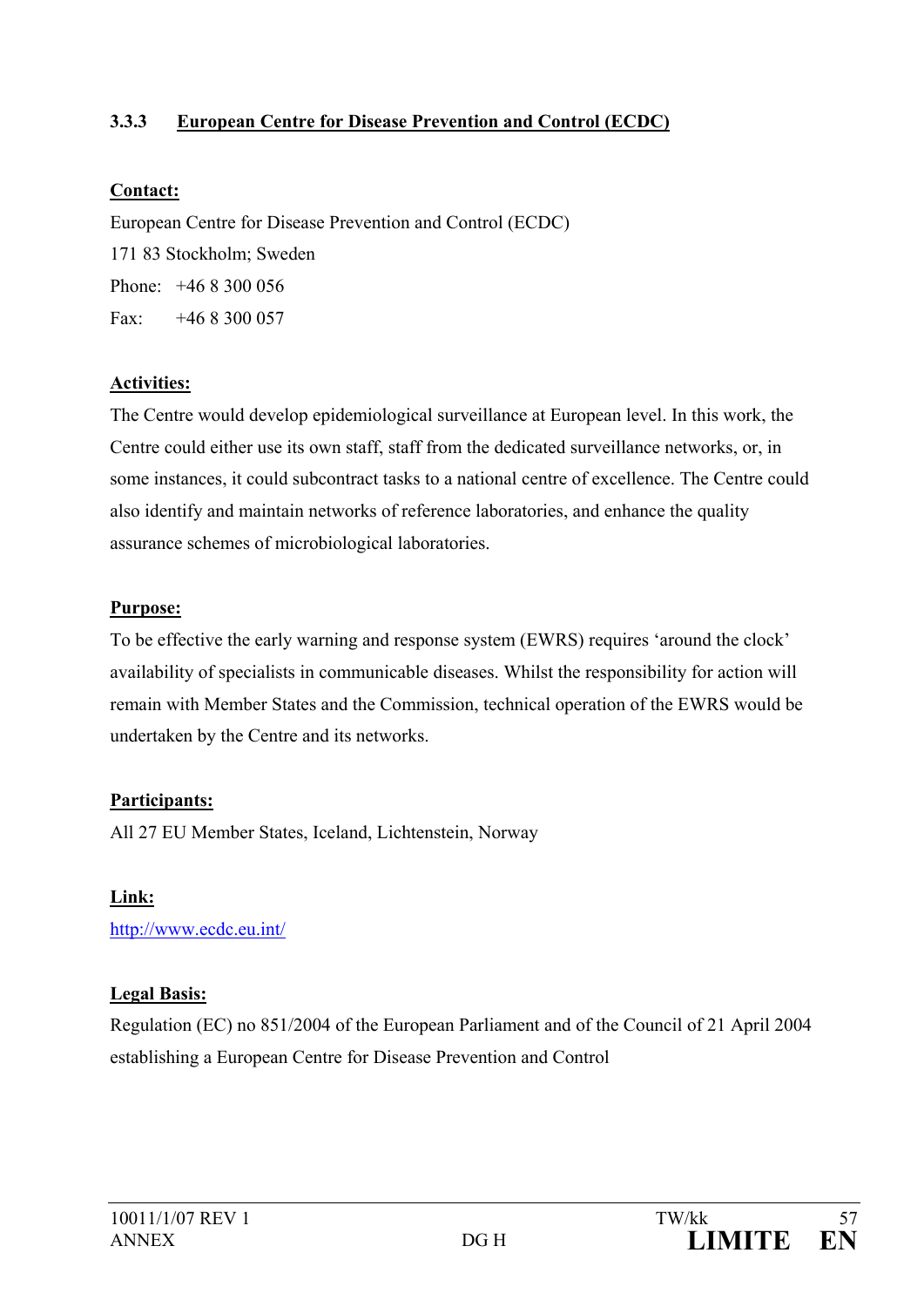### **3.3.4 European Influenza Surveillance Scheme (EISS)**

### **Contact:**

EISS co-ordination centre; [NIVEL \(Netherlands Institute for Health Services Research\)](http://www.nivel.nl/) PO Box 1568; 3500 BN Utrecht - The Netherlands

Phone: +31 30 2729 700

Fax: +31 30 2729 729 e-mail: [eiss@nivel.nl](mailto:eiss@nivel.nl)

### **Activities:**

EISS helps reduce the burden of disease associated with influenza in Europe by collecting and exchanging timely information on influenza activity, contributing to the annual determination of the influenza vaccine content, providing relevant information about influenza to health professionals and the general public and contributing to European influenza pandemic preparedness activities. The aim of EISS is to contribute to a reduction in morbidity and mortality due to influenza in Europe

### **Purpose:**

- To collect and exchange timely information on influenza activity in Europe;
- To aggregate, interpret and make publicly available clinical and virological data concerning influenza activity in Europe;
- To strengthen, and harmonise where appropriate, epidemiological and virological methods, primarily based on the integrated sentinel surveillance model, for assessing influenza activity in Europe;
- To contribute to the annual determination of the influenza vaccine content;
- To monitor influenza prevention and control policies in Europe, including influenza vaccine uptake;
- To contribute to European planning and response to pandemic influenza through surveillance, investigation and provision of information;
- To promote research in support of the objectives above;
- And to establish and operate a Community Network of National Reference Laboratories for Human Influenza in Europe.

## **Participants:**

All 27 European Union Member States, Norway, Romania and Switzerland

### **Link:**

[www.eiss.org](http://www.eiss.org/)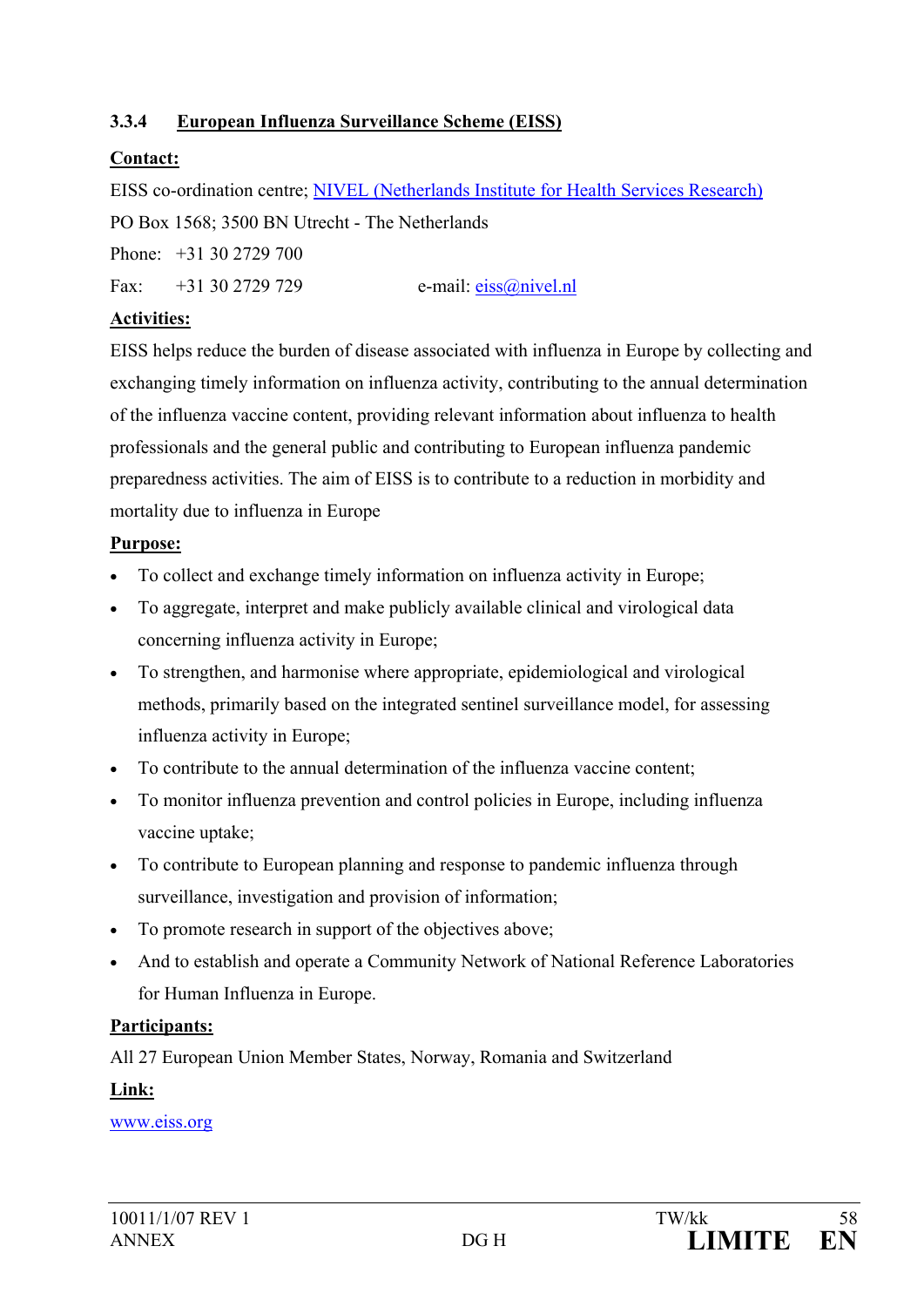#### **3.3.5 Europol**

#### **Contact:**

For general enquiries:  $info@$ europol.eu.int For media enquiries, information requests, visits and events: [corporate.communications@europol.eu.int](mailto:corporate.communications@europol.eu.int) Postal address: Europol P.O. Box 908 50 2509 LW The Hague; The Netherlands Phone: +31 70 302 5000 Fax: +31 70 302 5896 Visiting address: Raamweg 47

2596 HN The Hague; The Netherlands

#### **Activities:**

Europol is the European Law Enforcement Organisation which aims at improving the effectiveness and cooperation of the competent authorities in the Member States in preventing and combating terrorism, unlawful drug trafficking and other serious forms of international organised crime.

**Participants:** Members of EU

**Link:** <http://www.europol.eu.int/>

### **Legal Basis:**

[The Europol Convention](http://www.europol.eu.int/index.asp?page=legalconv)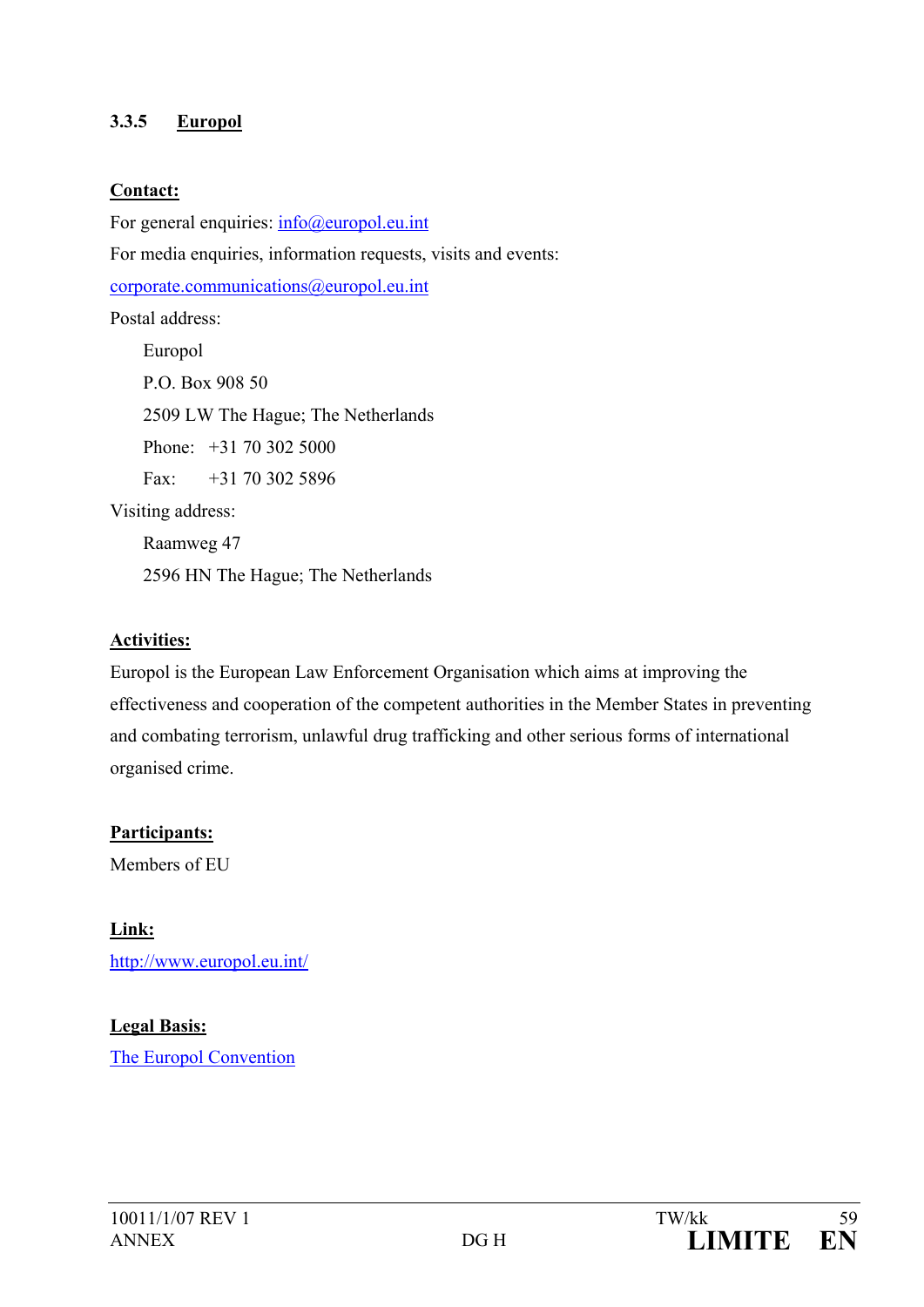### **3.4 International Organisations**

## **3.4.1 Eurocontrol**

### **Contact:**

EUROCONTROL Headquarters Rue de la Fusée, 96, B-1130 Brussels; Belgium Phone: +32 2 729 9011  $Fax +32 2 729 9044$ 

### **Activities:**

EUROCONTROL develops, coordinates and plans for implementation of short-, mediumand long-term pan-European air traffic management strategies and their associated action plans in a collective effort involving national authorities, air navigation service providers, civil and military airspace users, airports, industry, professional organisations and relevant European institutions.

EUROCONTROL's core activities span the entire range of gate-to-gate air navigation service operations - from strategic and tactical flow management to controller training; from regional control of airspace to development of leading-edge, safety-proofed technologies and procedures, and the collection of air navigation charges.

## **Purpose:**

EUROCONTROL is the European organisation for the safety of air navigation. This civil and military organisation has as its primary objective in the development of a seamless, pan-European Air Traffic Management (ATM) system.

## **Member States:**

Albania, Armenia, Austria, Belgium, Bosnia and Herzegovina, Bulgaria, Croatia, Cyprus, the Czech Republic, Denmark, Finland, France, Germany, Greece, Hungary, Ireland, Italy, Luxembourg, the former Yugoslav Republic of Macedonia, Malta, Moldova, Monaco, the Netherlands, Norway, Poland, Portugal, Romania, Republic of Serbia and Montenegro, Slovakia, Slovenia, Spain, Sweden, Switzerland, Turkey, Ukraine and the United Kingdom.

## **Link:**

[http://www.eurocontrol.be/corporate/public/subsite\\_homepage/index.html](http://www.eurocontrol.be/corporate/public/subsite_homepage/index.html)

## **Legal Basis:**

The EUROCONTROL Convention of 1960, revised in 1997: This Revised Convention will come fully into force when it is ratified by all Member States.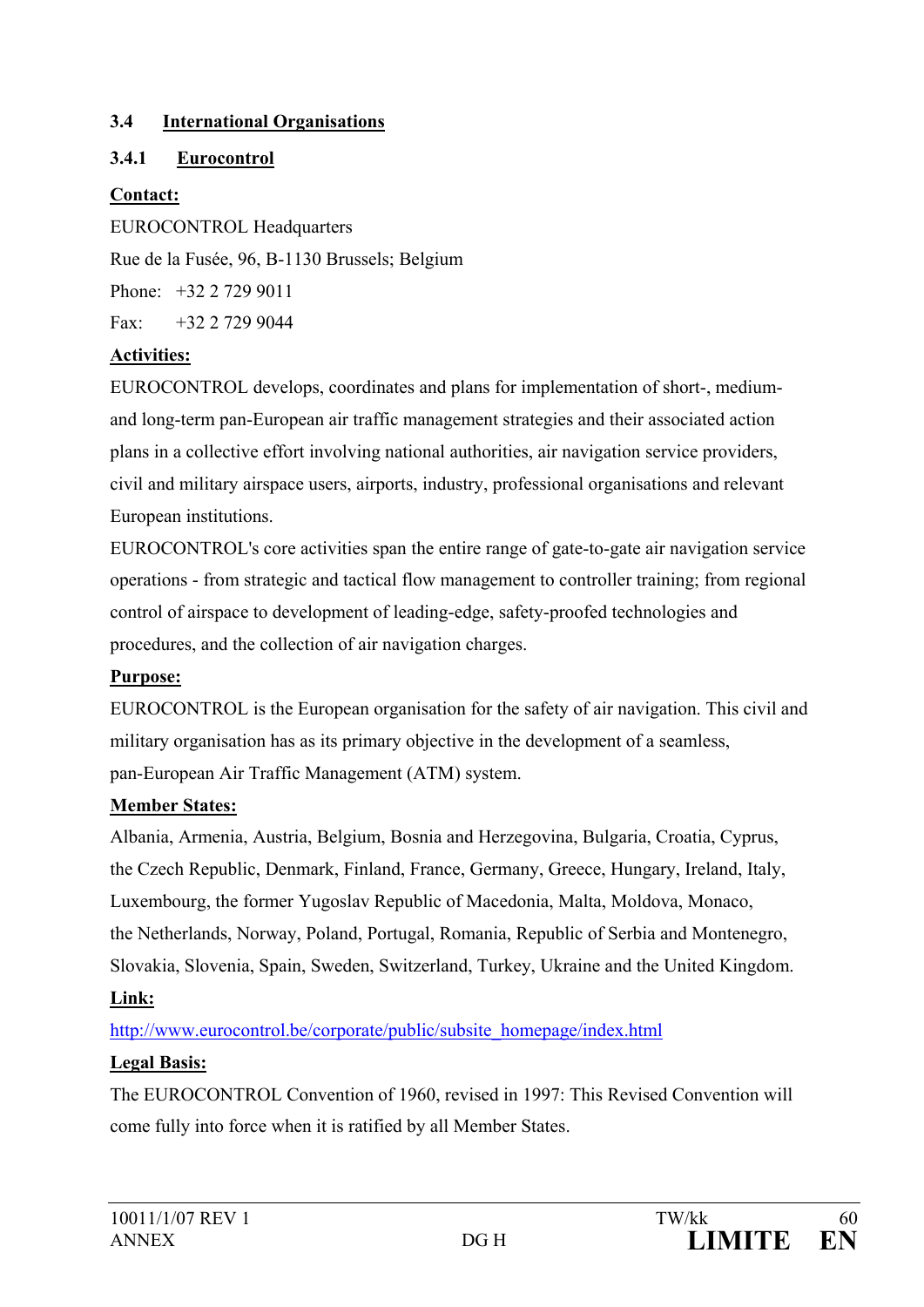### **3.4.2 International Atomic Energy Agency (IAEA)**

#### **Contact:**

International Atomic Energy Agency P.O. Box 100 Wagramer Strasse 5; A-1400 Vienna, Austria Phone: +43 1 2600-0 Fax:  $+43$  1 2600-7 e-mail: [Official.Mail@iaea.org](mailto:Official.Mail@iaea.org)

### **Activities:**

The IAEA works for the safe, secure and peaceful uses of nuclear science and technology. Its key roles contribute to international peace and security, and to the World's Millennium Goals for social, economic and environmental development.

Three main pillars - or areas of work - underpin the mission:

- 1. Promoting safeguards & verification
- 2. Promoting safety and security
- 3. Promoting science & technology

### **Purpose:**

The IAEA is the world´s center of cooperation in the nuclear field. It was set up as the world´s "Atoms for Peace" organization in 1957 within the United Nations family. The Agency works with its Member States and multiple partners worldwide to promote safe, secure and peaceful nuclear technologies.

## **Link:**

[www.iaea.org](http://www.iaea.org/index.html)

## **Legal Basis:**

The Statute was approved on 23 October 1956. It came into force on 29 July 1957. It has been amended three times; [Read full text of the Statute](http://www.iaea.org/About/statute_text.html)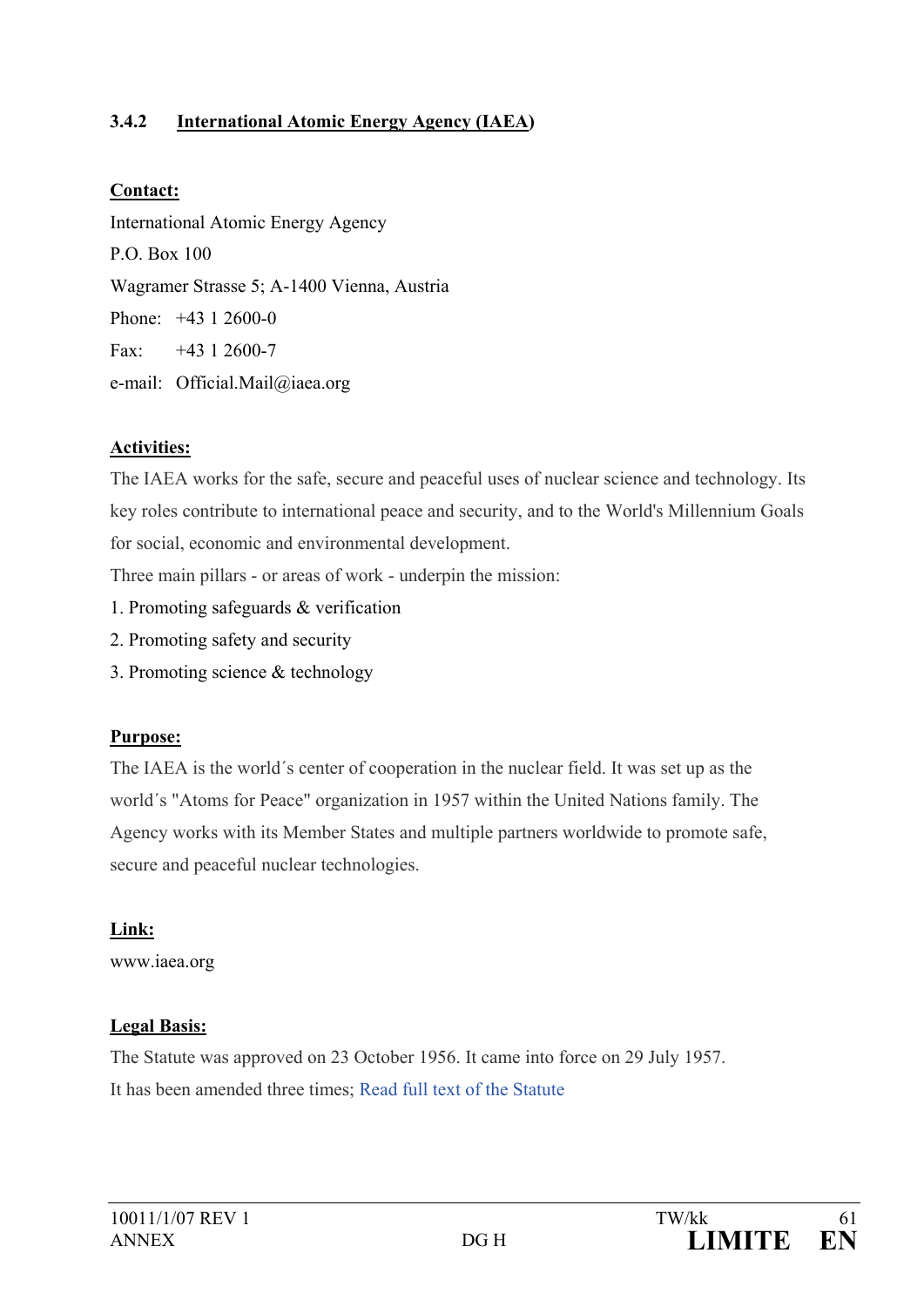## **3.4.3 Interpol – Command and Co-ordination Centre**

### **Contact:**

INTERPOL; General Secretariat; 200, quai Charles de Gaulle; 69006 Lyon; France

### **Activities:**

The Command and Co-ordination Centre links the Interpol General Secretariat, National Central Bureaus in all 184 member countries and regional offices.

The Command and Co-ordination Centre's activities operate on three basic functions:

- to determine the priority level of each message received by the General Secretariat and to reply to urgent requests on a real-time basis.
- to co-ordinate the exchange of intelligence and information for important operations involving several countries.
- to assume a crisis-management role during serious incidents, such as terrorist attacks, and to co-ordinate specialised assistance.

### **Purpose:**

The work of the Command and Co-ordination Centre makes full use of a number of services offered by Interpol, including: Instant searches of databases of nominal data; Priority issue of [Interpol notices;](http://www.interpol.int/Public/ICPO/FactSheets/GI02.pdf) [Fugitive investigative](http://www.interpol.int/Public/Wanted/Fugitives/Default.asp) support; Support and co-ordination of [disaster victim](http://www.interpol.int/Public/DisasterVictim/Default.asp)  [identification](http://www.interpol.int/Public/DisasterVictim/Default.asp) (DVI) efforts.

Another crucial function of the Command and Co-ordination Centre is the co-ordination of the deployment of Incident Response Teams (IRT) to the sites of major disasters or terrorist attacks. Recently IRTs have been sent to Bangladesh and Bali, Indonesia, following terrorist attacks.

There are various other services the Command and Co-ordination Centre provides, including the publishing of Orange Notices, which are used to warn police, public institutions and other international organizations about potential threats posed by disguised weapons, parcel bombs and other dangerous objects or materials.

## **Participants:**

184 member countries all over the world

# **Link:**

<http://www.interpol.int/>

## **Legal Basis:**

[ICPO-Interpol Constitution and General Regulations](mailto:http://www.interpol.int/Public/ICPO/LegalMaterials/constitution/constitutionGenReg/constitution.asp)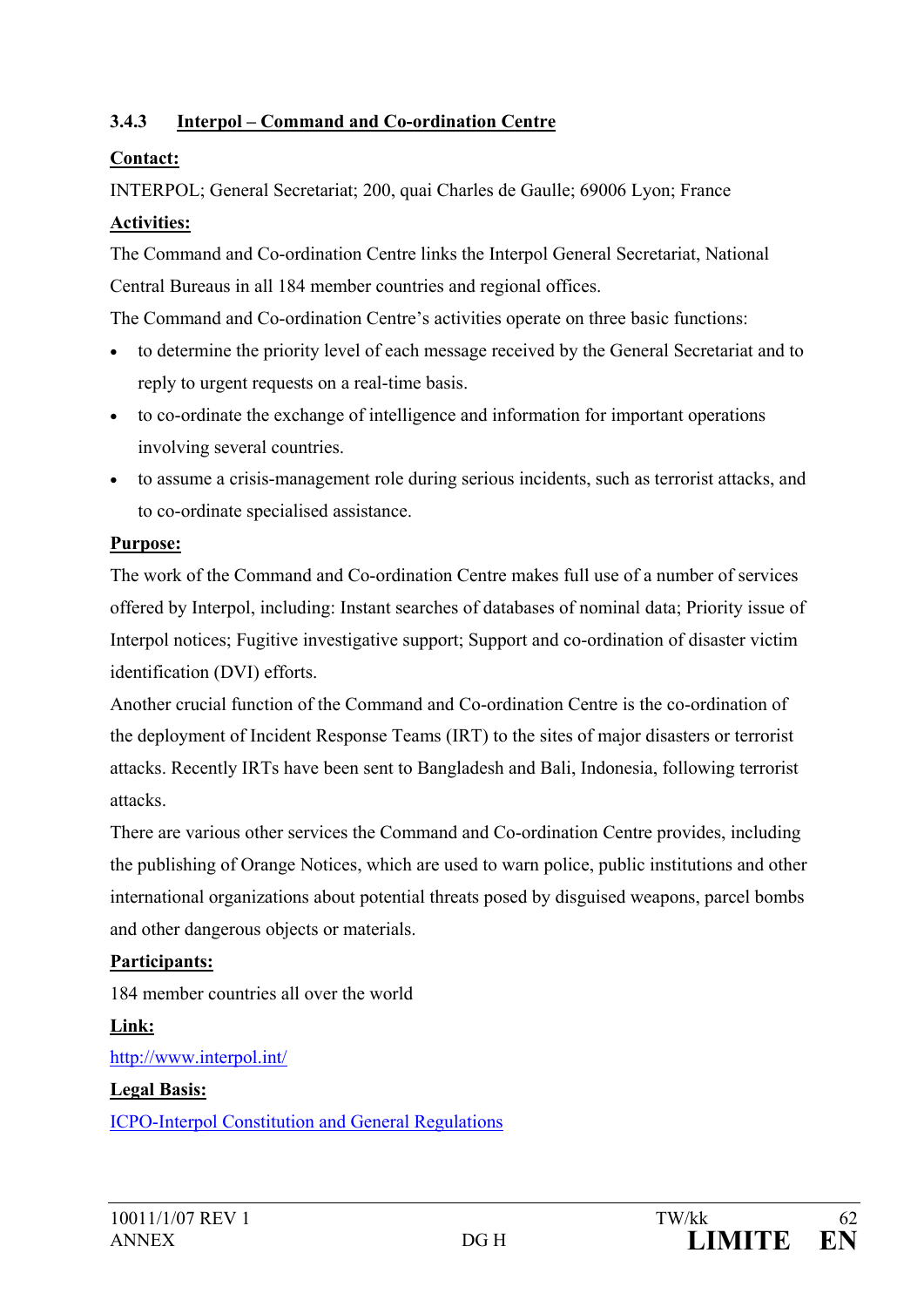## **3.4.4 NATO – Euro-Atlantic Disaster Response Centre (EADRCC)**

### **Contact:**

Euro-Atlantic Disaster Response Coordination Centre; NATO Headquarters Building V, Office V 119; Boulevard Leopold III; B-1110 Brussels, Belgium

Phone: +32 2 707 2670

Fax:  $+32\ 2\ 707\ 2677$  e-mail: [info.eadrcc@hq.nato.int](mailto:info.eadrcc@hq.nato.int)

### **Activities:**

The Euro-Atlantic Disaster Response Coordination Centre (EADRCC), will, in case of natural or technological disasters, within the EAPC geographical area:

- inform the Secretary General of the NATO and through him the EAPC as well as the Senior Civil Emergency Planning Committee about disasters in EAPC countries and requests for international assistance;
- to coordinate the response to disasters within the EAPC area upon request of the stricken country;
- promote EAPC countries participation in the non-standing EADRU;
- act as an information-sharing tool for EAPC nations on disaster assistance.

All those tasks are performed in close cooperation with the UN-OCHA.

### **Purpose:**

focal point for coordinating disaster relief efforts of the 46 EAPC nations in case of natural or technological disasters within the EAPC geographical area

### **Members:**

Albania, Armenia, Austria, Azerbaijan, Belarus, Belgium, Bulgaria, Canada, Croatia, Czech Republic, Denmark, Estonia, Finland, France, Georgia, Germany, Greece, Hungary, Iceland, Ireland, Italy, Kazakhstan, Kyrgyz Republic, Latvia, Lithuania, Luxembourg, Moldova, Netherlands, Norway, Poland, Portugal, Romania, Russia, Slovakia, Slovenia, Spain, Sweden, Switzerland, Tajikistan, the former Yugoslav Republic of Macedonia, Turkey, Turkmenistan, Ukraine, United Kingdom, United States, Uzbekistan

### **Link:**

### <http://www.nato.int/eadrcc/>

### **Legal Basis:**

The establishment of the EADRCC was endorsed by EAPC Ministers on 29th May 1998, it was inaugurated on 3rd June 1998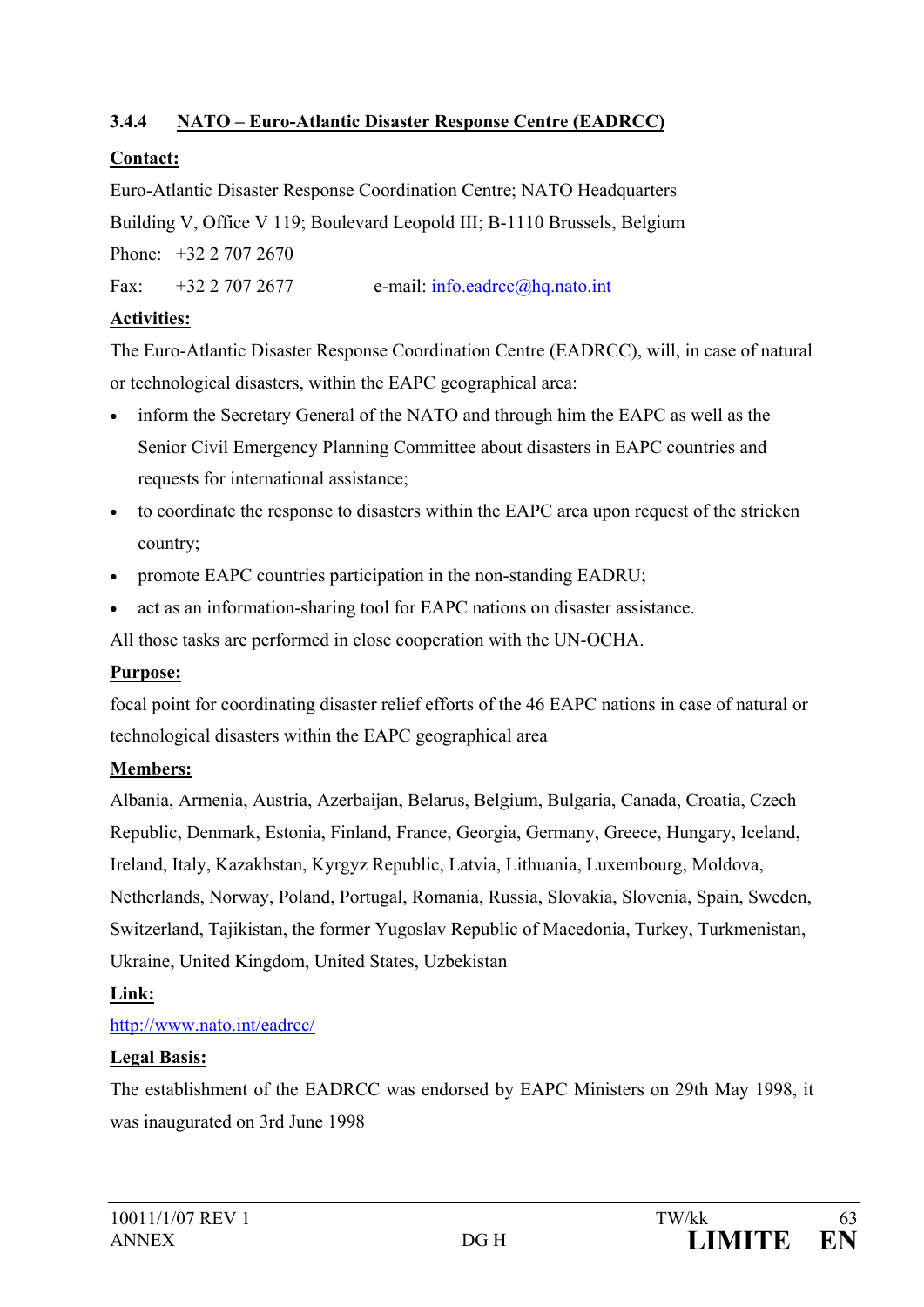### **3.4.5 Organisation for the Prohibition of Chemical Weapons (OPCW)**

### **Contact:**

|                     | <b>OPCW Headquarters:</b>  |  |
|---------------------|----------------------------|--|
|                     | Johan de Wittlaan 32; 2517 |  |
| JR - The Hague; The |                            |  |
| Netherlands         |                            |  |
|                     | Phone: +31 70 416 3300     |  |
|                     | Fax: $+31$ 70 306 3535     |  |

Assistance and Protection: Phone: +31 70 416 3555 Fax:  $+31,70,416,3209$ e-mail: [emergassistbr@opcw.org](mailto:emergassistbr@opcw.org)

International Cooperation Phone: +31 70 416 3218 Fax:  $+31,70,416,3279$ e-mail: [intcoopbr@opcw.org](mailto:intcoopbr@opcw.org)

### **Activities:**

Under the terms of the Convention, the OPCW undertakes many activities all over the world, including:

- working to convince those countries in the world that have not yet done so to join the [Convention;](http://www.opcw.org/html/db/univers_r_frame.html)
- checking and confirming the [destruction](http://www.opcw.org/en/chemdemil_menu.html) of existing chemical weapons;
- monitoring certain activities in the chemical [industry](http://www.opcw.org/en/chemind_menu.html) to reduce the risk of commercial chemicals being misused for weapons purposes;
- providing [assistance and protection](http://www.opcw.org/en/ap_menu.html) to member countries if they are attacked or threatened with attack by chemical weapons, including by terrorists; and
- promoting [international cooperation](http://www.opcw.org/en/ic_menu.html) for the peaceful uses of chemistry.

### **Purpose:**

The OPCW plays an important role in limiting the methods of war by [getting rid](http://www.opcw.org/ib/html/results.html) of one of the most horrible weapons and working towards the complete elimination of an entire category of weapons of mass destruction.

The OPCW is an independent international organisation, working in the interests of its Member States. The OPCW cooperates with the United Nations.

### **Participants:**

Status of participation in the Chemical Weapons Convention as at 25 March 2006: 178 States, Parties

### **Link:**

<http://www.opcw.org/>

### **Legal Basis:**

Established in 1997 by the countries that have joined the CWC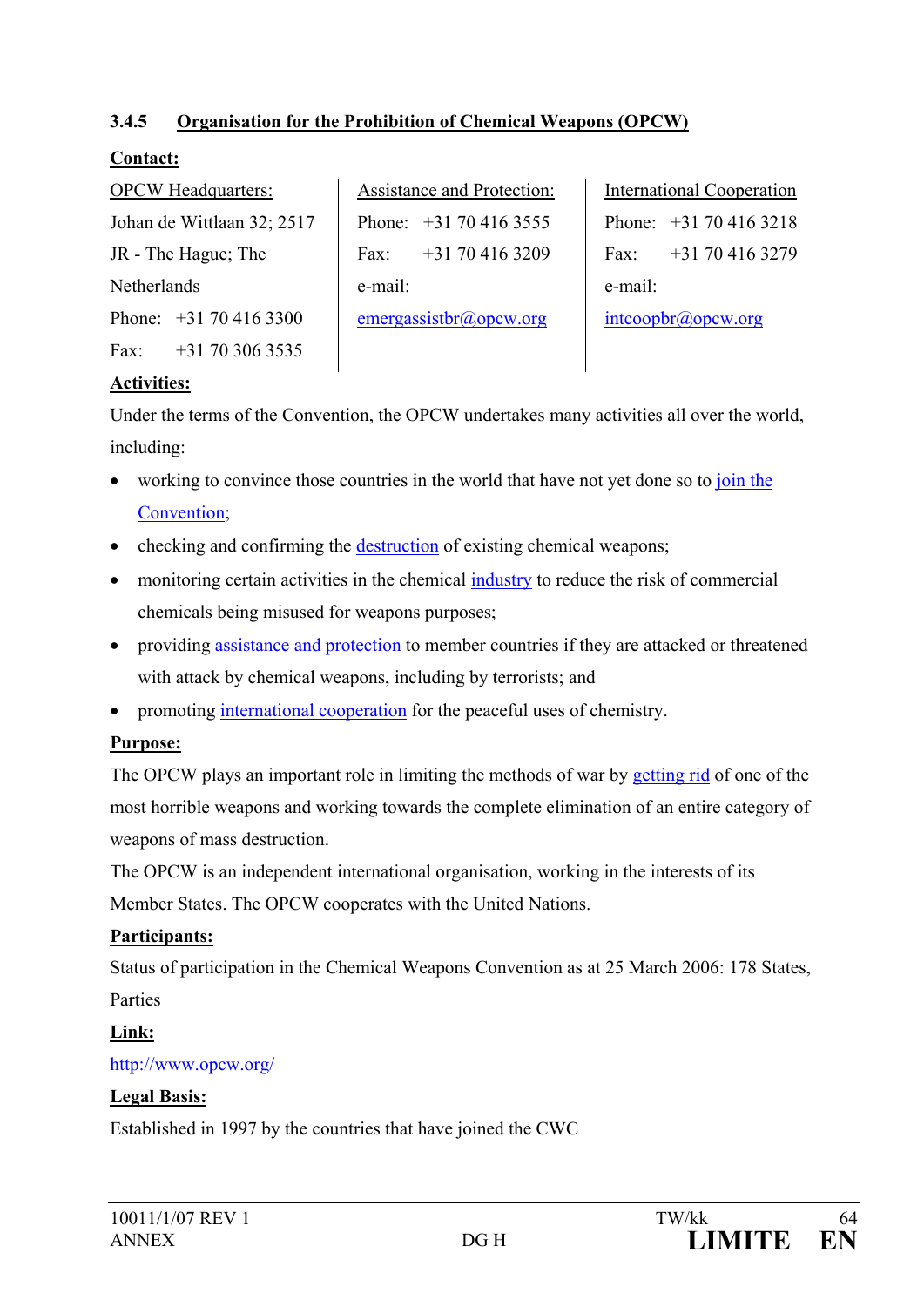# **3.4.6 UN- Office for the Coordination of Humanitarian Affairs (OCHA) Contact:**

### **Geneva**

Mr. Kasidis Rochanakorn Director, Office for the Coordination of Humanitarian Affairs (OCHA) - Geneva Palais des Nations; 8-14 avenue de la Paix, CH-1211 Geneva 10 Phone: +41 (0) 22 917 1234 Fax: +41 (0) 22 917 0020 e-mail: [ochagva@un.org](mailto:ochagva@un.org)

### **Brussels**

OCHA Liaison Officer in Brussels (at present vacant)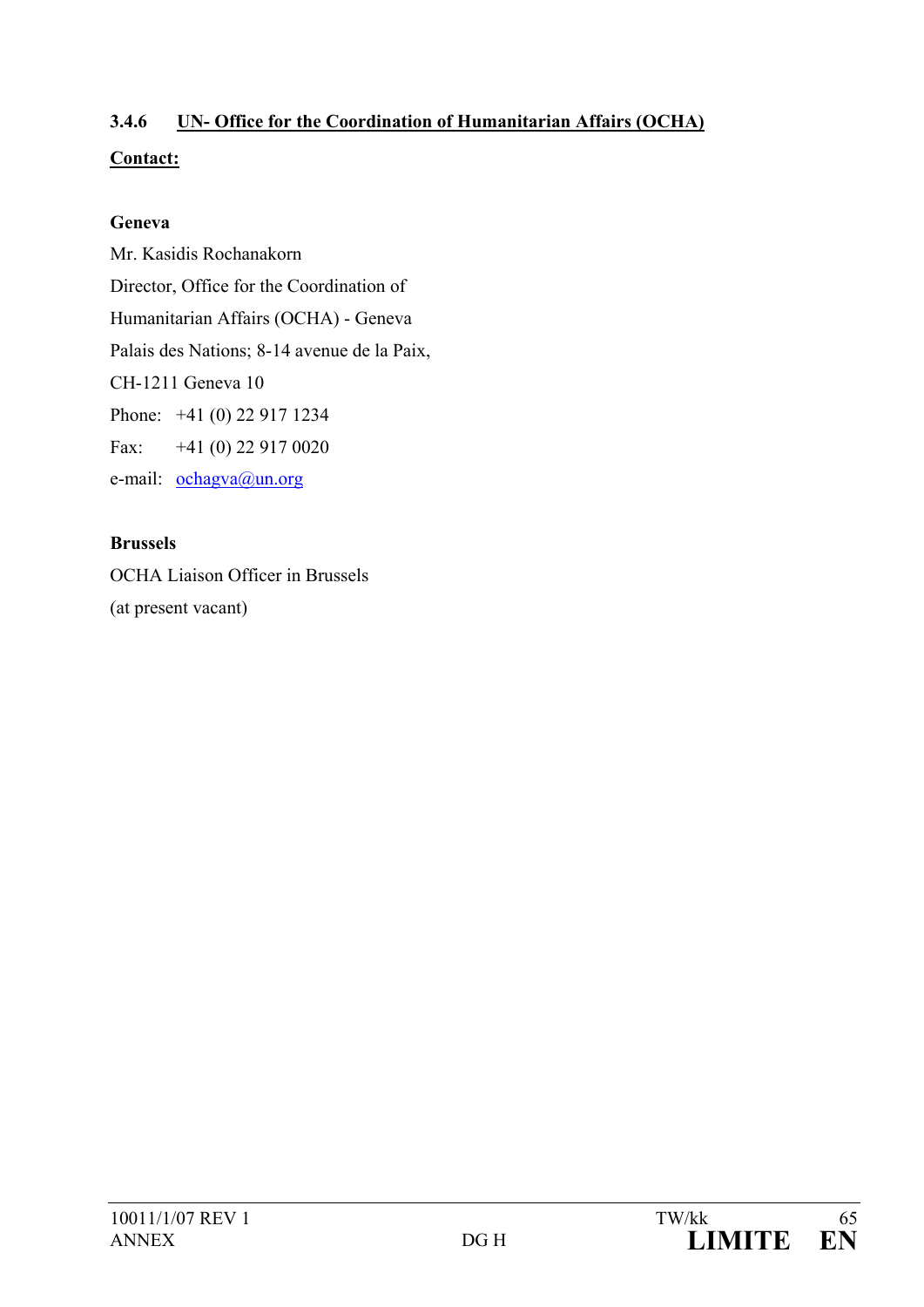#### **Activities:**

Humanitarian coordination is based on the belief that a coherent approach to emergency response will maximize its benefits and minimize its potential pitfalls - in short, that the whole will be greater that the sum of its parts.

Through approved structures and policies set out by the Inter-Agency Standing Committee, OCHA carries out its coordination role by:

- Developing common strategies
- Assessing situations and needs
- Convening coordination forums
- Mobilizing resources
- Addressing common problems
- Administering coordination mechanisms and tools

### **Member States:**

193 Member States of the United Nations, including all countries that are members of the European Union.

### **OCHA-Country-Offices:**

Angola, Burundi, Chad, Colombia, Democratic People's Republic of Korea, Democratic Republic of the Congo, Eritrea, Ethiopia, Guinea, Haiti, Indonesia, Iran, Liberia, occupied Palestinian territory, Pakistan, Russian Federation, Serbia and Montenegro, Sierra Leone, Somalia, Sri Lanka, Sudan, Tajikistan, Uganda, Zimbabwe

### **Link:**

<http://ochaonline.un.org/>

### **Legal Basis:**

In particular General Assembly resolutions 46/182 of 19 December 1991 and 57/150 of 16 December 2002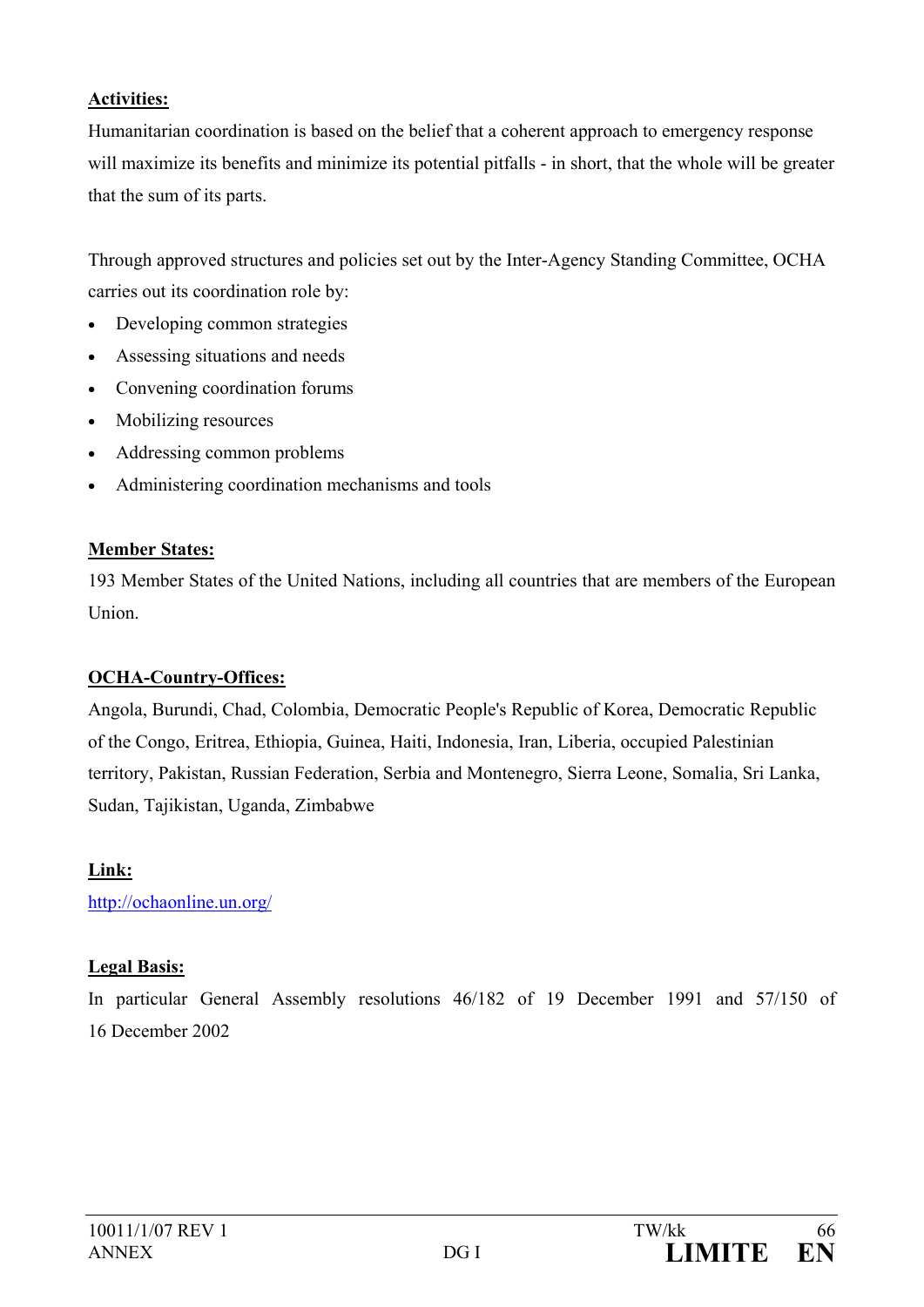### **3.4.7 World Health Organisation (WHO)**

### **Contact:**

WHO headquarters Avenue Appia 20; 1211 Geneva 27 Switzerland Phone: + 41 22 791 21 11 Fax:  $+41227913111$ Telex: 415 416

### **Purpose:**

WHO's objective, as set out in its Constitution, is the attainment by all peoples of the highest possible level of health. Health is defined in WHO's Constitution as a state of complete physical, mental and social well-being and not merely the absence of disease or infirmity.

#### **Member States:**

WHO has 192 Member States, including all UN Member States except Liechtenstein, and 2 non-UN-members, Niue and the Cook Islands. Territories that are not UN Member States may join as Associate Members (with full information but limited participation and voting rights) if approved by an Assembly vote: Puerto Rico and Tokelau are Associate Members. Entities may also be granted observer status - examples include the PLO and the Vatican. Taiwan is campaigning for observer status, against the opposition of China which is already a WHO member and sees Taiwan as part of China.

### **Link:**

<http://www.who.int/en/>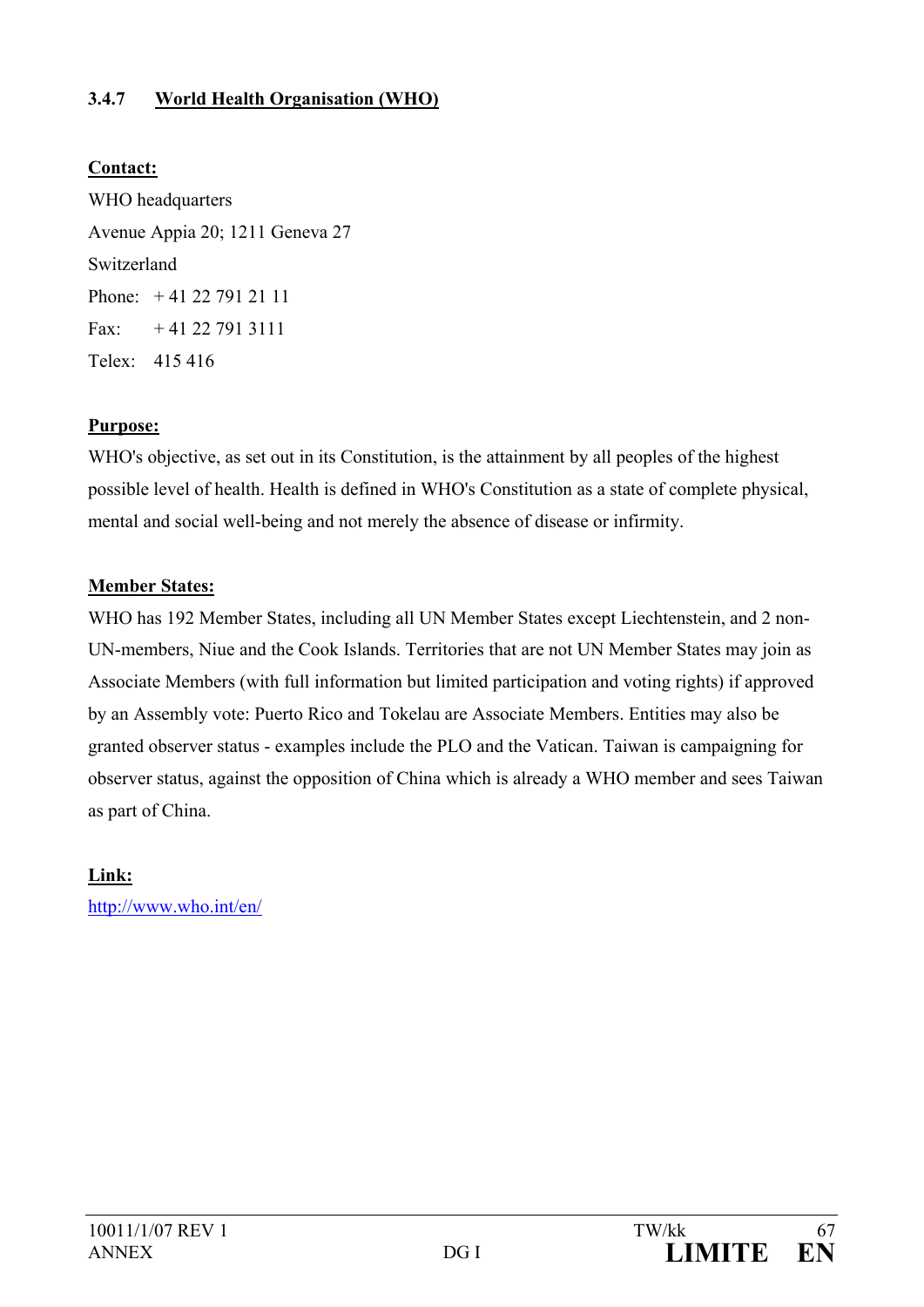#### **Annex A to the ANNEX**

### **Reference Document List**

- The Hague Programme: Strengthening Freedom, Security and Justice in the European Union (2005/C 53/01) Point 2.4 Management of Crisis within the European Union with cross-border effects To see document: click [here](http://europa.eu.int/eur-lex/lex/LexUriServ/site/en/oj/2005/c_053/c_05320050303en00010014.pdf)
- EU emergency and crisis co-ordination arrangements 15106/05, Limite, CAB 48, JAI 469, PROCIV 194
- Reinforcing the EU's emergency and crisis response capacities 5228/06, Limite, CAB 1, PESC 21, JAI 12, PROCIV 2
- Interim EU emergency and crisis coordination arrangements in Brussels 8380/06, Limite, CAB14, JAI 176, PROCIV 64
- Emergency and crisis coordination arrangements in Brussels (CCA) - Internal GSC standard operating procedures (SOPs) 8888/07, LIMITE, CAB 18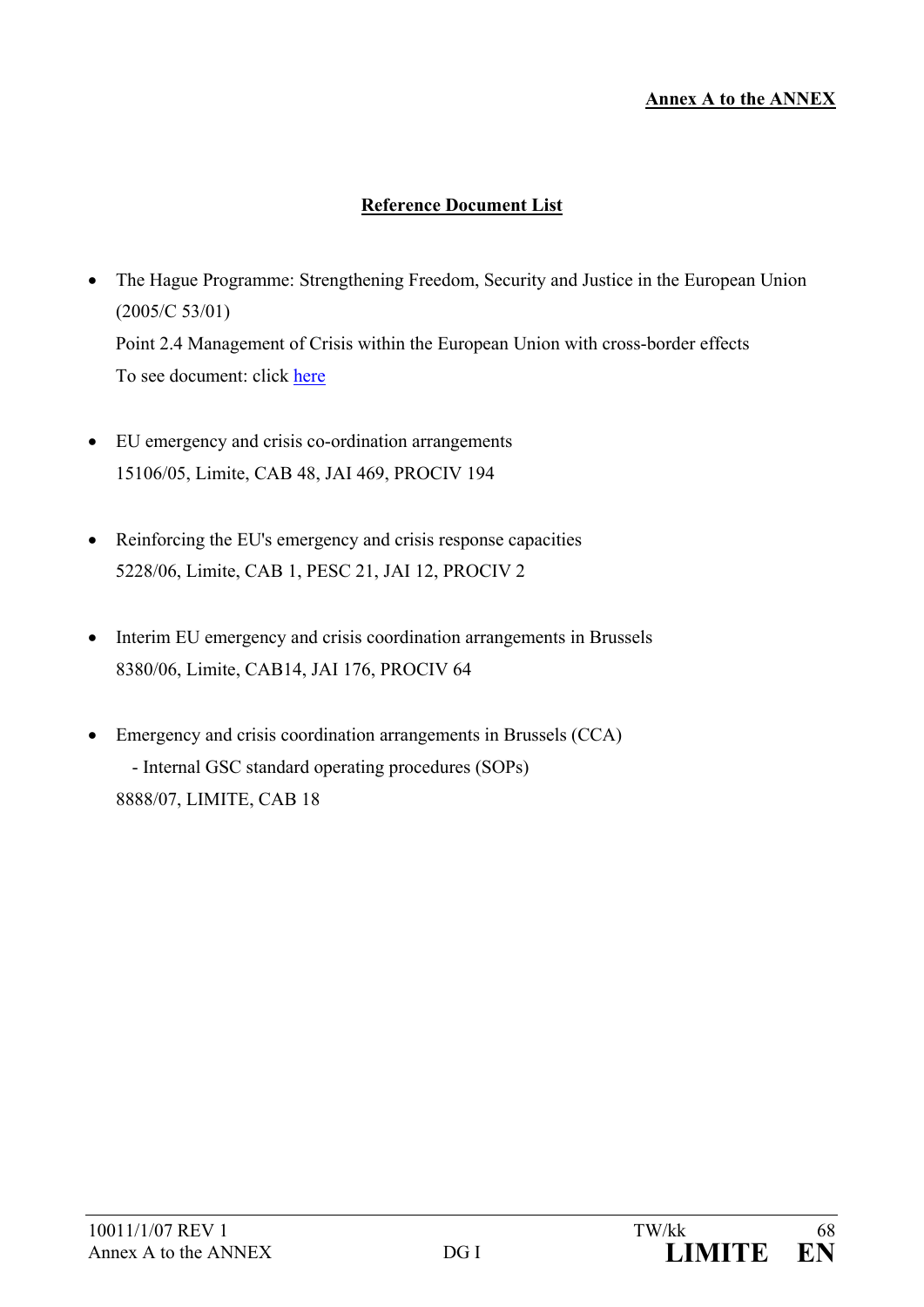#### **Annex B to the ANNEX**

#### **Abbreviations**

| <b>ADMIN</b>   | Administration                                                 |
|----------------|----------------------------------------------------------------|
| <b>ADNS</b>    | Animal disease notification system                             |
| <b>ARGUS</b>   | The general rapid alert system of the commission               |
| AT             | Austria                                                        |
| <b>ATM</b>     | Air Traffic Management                                         |
| AU             | African Union                                                  |
| <b>BdL</b>     | Bureaux de Liaison                                             |
| <b>BE</b>      | Belgium                                                        |
| <b>BG</b>      | Bulgaria                                                       |
| <b>BICHAT</b>  | Rapid alert system in case of biological and chemical threat   |
| <b>CBRN</b>    | Chemical, biological, radiological or nuclear                  |
| <b>CCA</b>     | Crisis co-ordination arrangements                              |
| <b>CCC</b>     | <b>Crisis Coordination Committee</b>                           |
| Chem           | Chemical                                                       |
| <b>CIS</b>     | <b>Customs Information System</b>                              |
| <b>COREPER</b> | Comité des représentants permanents, Permanent Representatives |
|                | Committee                                                      |
| <b>CORTESY</b> | Correspondance Européenne Terminal System                      |
| <b>CT</b>      | <b>Counter Terrorism</b>                                       |
| <b>CWC</b>     | <b>Chemical Weapons Convention</b>                             |
| <b>CY</b>      | Cyprus                                                         |
| CZ             | Czech Republic                                                 |
| DE             | Germany                                                        |
| DG             | Directorate General                                            |
| DK             | Denmark                                                        |
| DM             | Duty Manager                                                   |
| D <sub>O</sub> | Duty Office $(r)$                                              |
| <b>DPKO</b>    | Department of Peacekeeping Operations                          |
| DS             | The Commission's Security Office                               |
| <b>EADRCC</b>  | Euro-Atlantic Disaster Response Coordination Centre            |
| <b>EADRU</b>   | Euro-Atlantic Disaster Response Unit                           |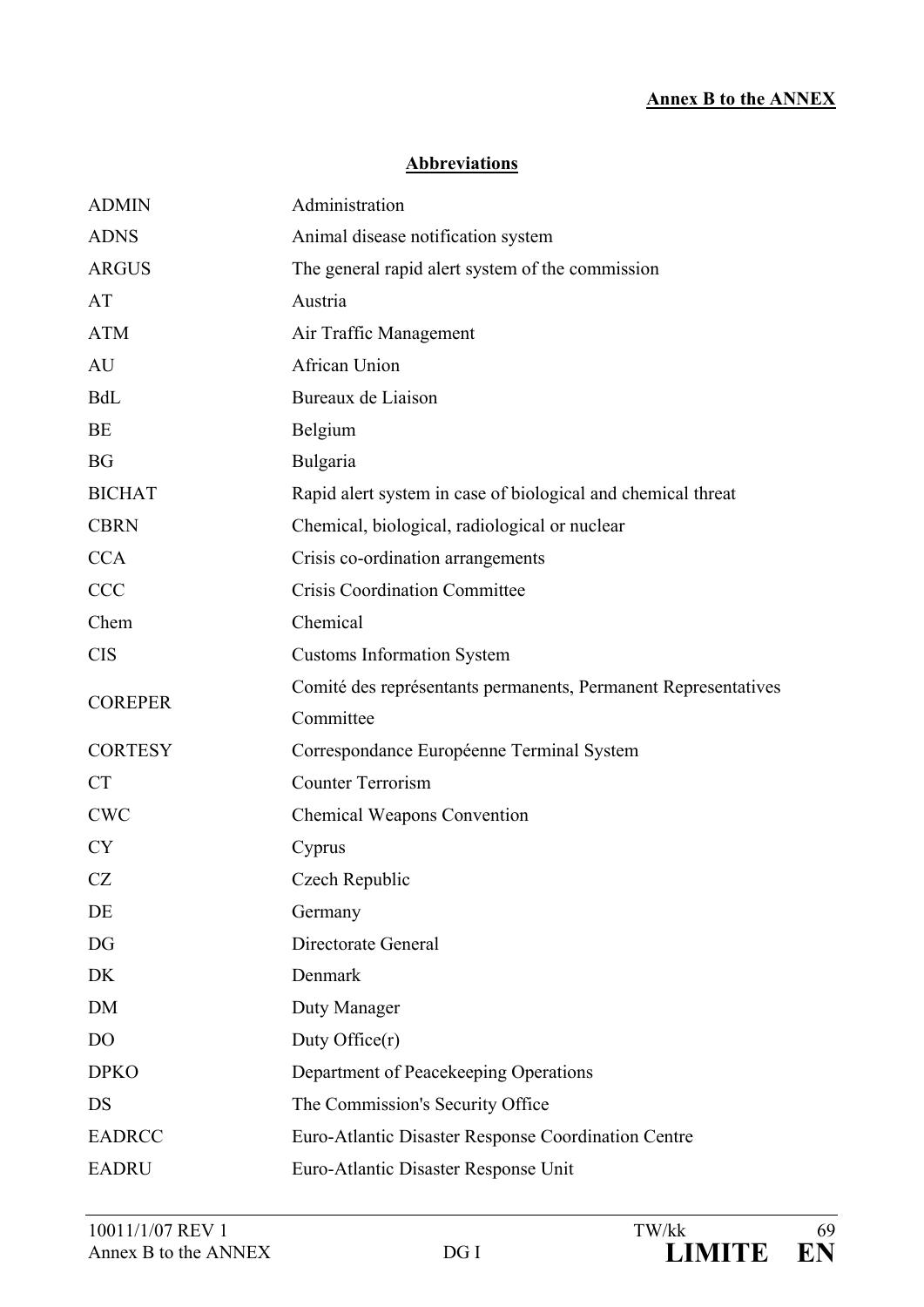| <b>EAPC</b>     | Euro-Atlantic Partnership Council                                |
|-----------------|------------------------------------------------------------------|
| EC              | <b>European Commission</b>                                       |
| <b>ECDC</b>     | European Centre for Disease Prevention and Control               |
| <b>ECHO</b>     | European Community Humanitarian Aid Office                       |
| <b>ECURIE</b>   | European community urgent radiological information exchange      |
| EE              | Estonia                                                          |
| <b>EEA</b>      | European Economic Area                                           |
| <b>EFTA</b>     | European Free Trade Association                                  |
| <b>EISS</b>     | European Influenza Surveillance Scheme                           |
| <b>EJN</b>      | European Judical Network                                         |
| EP              | European Parliament                                              |
| <b>EPPO</b>     | European and Mediterranean Plant Protection Organisation         |
| ERP             | <b>European Response Procedures</b>                              |
| ES              | Spain                                                            |
| <b>ESDP</b>     | European Security and Defence Policy                             |
| EU              | European Union                                                   |
| <b>EUROPHYT</b> | European Phytosanitary network                                   |
| <b>EWRS</b>     | Early Warning and Response System                                |
| FI              | Finland                                                          |
| <b>FR</b>       | France                                                           |
| <b>FYROM</b>    | Former Yugoslav Republic of Macedonia                            |
| <b>GPSD</b>     | <b>General Product Safety Directive</b>                          |
| <b>GR</b>       | Greece                                                           |
| HU              | Hungary                                                          |
| <b>IAEA</b>     | <b>International Atomic Energy Agency</b>                        |
| <b>ICMA</b>     | Integrated crisis management arrangement                         |
| IE              | Ireland                                                          |
| <b>IFRC</b>     | International Federation of Red Cross and Red Crescent Societies |
| IS              | Iceland                                                          |
| IT              | Italy                                                            |
| <b>JHA</b>      | Justice and Home Affairs                                         |
| <b>JLS</b>      | Justice, freedom and security                                    |
|                 |                                                                  |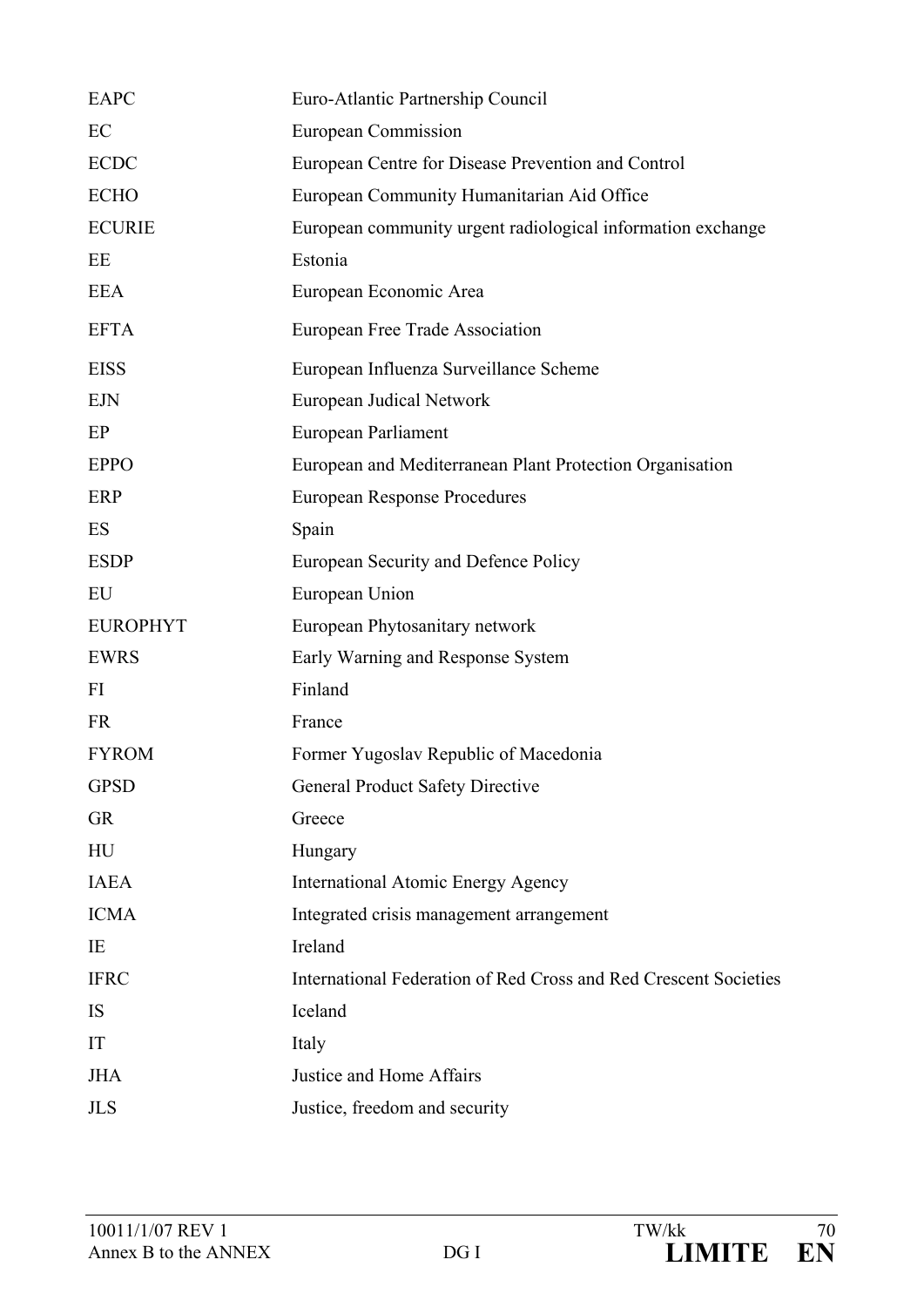| <b>LEN</b>      | Law Enforcement Network                               |
|-----------------|-------------------------------------------------------|
| LI              | Liechtenstein                                         |
| <b>LT</b>       | Lithuania                                             |
| LU              | Luxembourg                                            |
| LV              | Latvia                                                |
| <b>MIC</b>      | Monitoring and Information Centre of Civil Protection |
| <b>MS</b>       | Member State(s)                                       |
| MT              | Malta                                                 |
| <b>NATO</b>     | North Atlantic Treaty Organisation                    |
| <b>NL</b>       | Netherlands                                           |
| N <sub>O</sub>  | Norway                                                |
| <b>OCHA</b>     | Office for the Coordination of Humanitarian Affairs   |
| <b>OPCW</b>     | Organisation for the Prohibition of Chemical Weapons  |
| <b>OSCE</b>     | Organisation on Security and Cooperation in Europe    |
| PermRep         | <b>Permanent Representation</b>                       |
| PL              | Poland                                                |
| <b>POC</b>      | Point of Contact                                      |
| <b>PT</b>       | Portugal                                              |
| <b>RAPEX</b>    | Rapid Alert System for Non-Food Products              |
| <b>RAS</b>      | rapid alert systems                                   |
| <b>RASFF</b>    | Rapid alert system for food and feed                  |
| <b>RDRA</b>     | <b>Regional Disaster Response Advisor</b>             |
| <b>RO</b>       | Romania                                               |
| <b>SANCO</b>    | <b>Health and Consumer Affairs</b>                    |
| <b>SE</b>       | Sweden                                                |
| <b>SE</b> Asian | South-East Asian                                      |
| SG/HR           | Secretary-General/High Representative                 |
| <b>SI</b>       | Slovenia                                              |
| SitCen          | <b>EU Joint Situation Centre</b>                      |
| <b>SK</b>       | Slovak Republic                                       |
| <b>SOP</b>      | <b>Standing / Standard Operating Procedure</b>        |
|                 |                                                       |